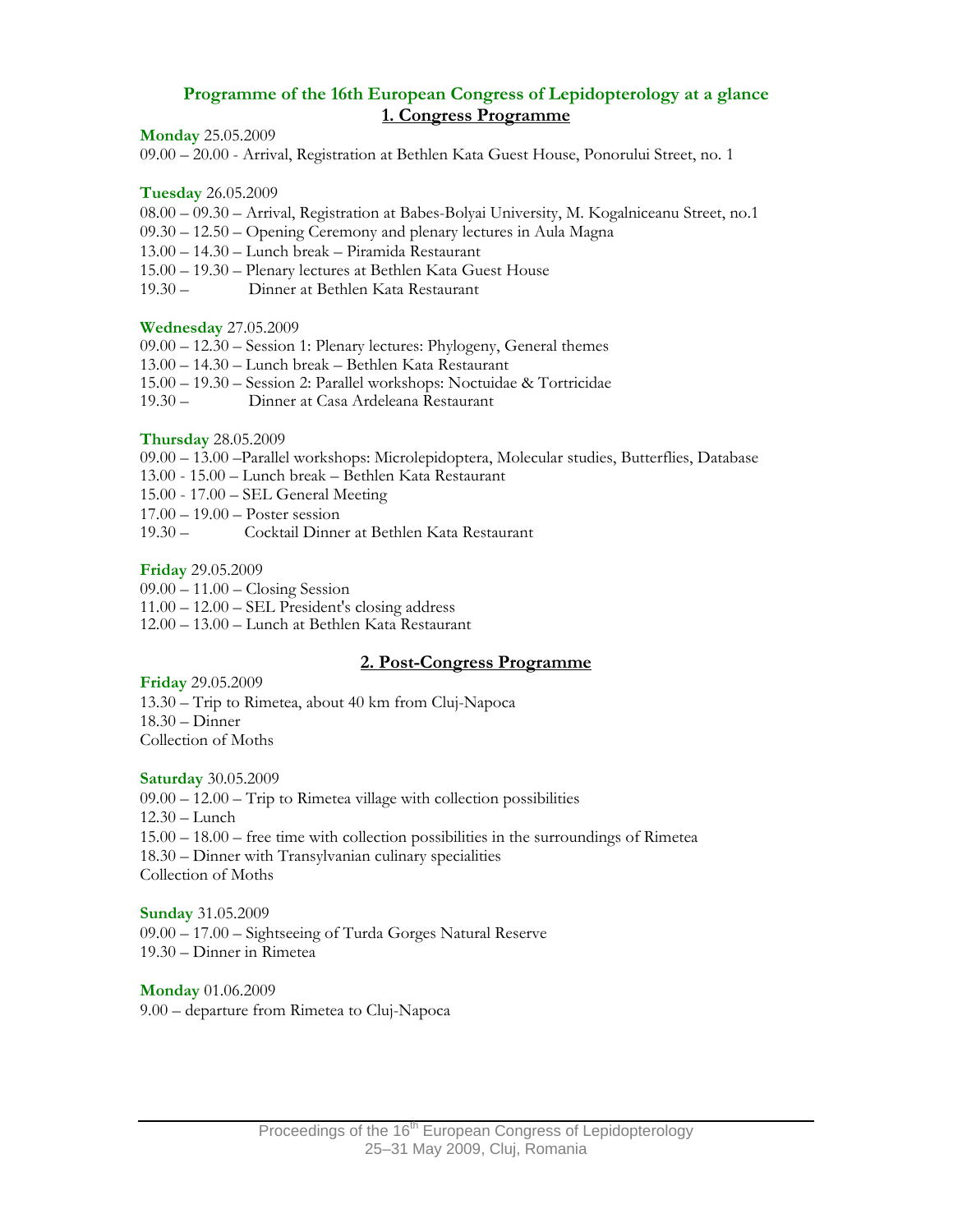# **Programme**



 **Monday, 25 May 2009** 

09.00–20.00 Arrival, Registration at Bethlen Kata Guest House, Ponorului Street, no. 1



# **Tuesday, 26 May 2009**

08.00–09.30 Arrival, Registration at Babes-Bolyai University, M.Kogalniceanu Street, no.1

09.30–10.00 Opening Ceremony

 UBB Rector Magnificus, Prof. Dr. Andrei Marga SEL President, Prof. Dr. Gerhard Tarmann Organising committee: Prof. Dr. László Rákosy

# 10.00–12.50 Plenary lectures - Aula Magna

**Chair: Gerhard Tarmann** 

 Each key speaker will have 30 minutes available for presentation, followed by 5 Minutes of questions and answers

Josef Settele, Otakar Kudrna, Alexander Harpke, Ingolf Kühn, Chris Van Swaay, Rudi Verovnik, Martin Warren, **Martin Wiemers**, Thomas Hickler, Elisabeth Kühn, Inge Van Halder, Jan Hanspach, Kars Veling, Albert Vliegenthart, Irma Wynhoff, Oliver Schweiger

– Climatic Risk Atlas of European Butterflies

*11.00–11.20 - Coffee and tea break* 

**Konrad Fiedler** – Mega-diverse moth assemblages in tropical habitats - how do they reflect environmental gradients?

**Niels P. Kristensen** 

– Evolution of Lepidoptera antennae: progress and still-open questions

12.50 Congress photo

*13.00–14.30 - Lunch break at "Piramida" restaurant* 

#### 15.00–19.30 Plenary lectures at Bethlen Kata Guest House, Str. Ponorului, nr.1 **Chair: Kauri Mikkola**

 Each speaker will have 15 minutes available for presentation, followed by 5 minutes of questions and answers

**Nils Ryrholm**<br>
– Climatic impacts on a cold hardy subarctic moth fauna, early lessons in a changing climate

**David Agassiz**<br>- The Lepidoptera of Acacia in the Kenyan Rift Valley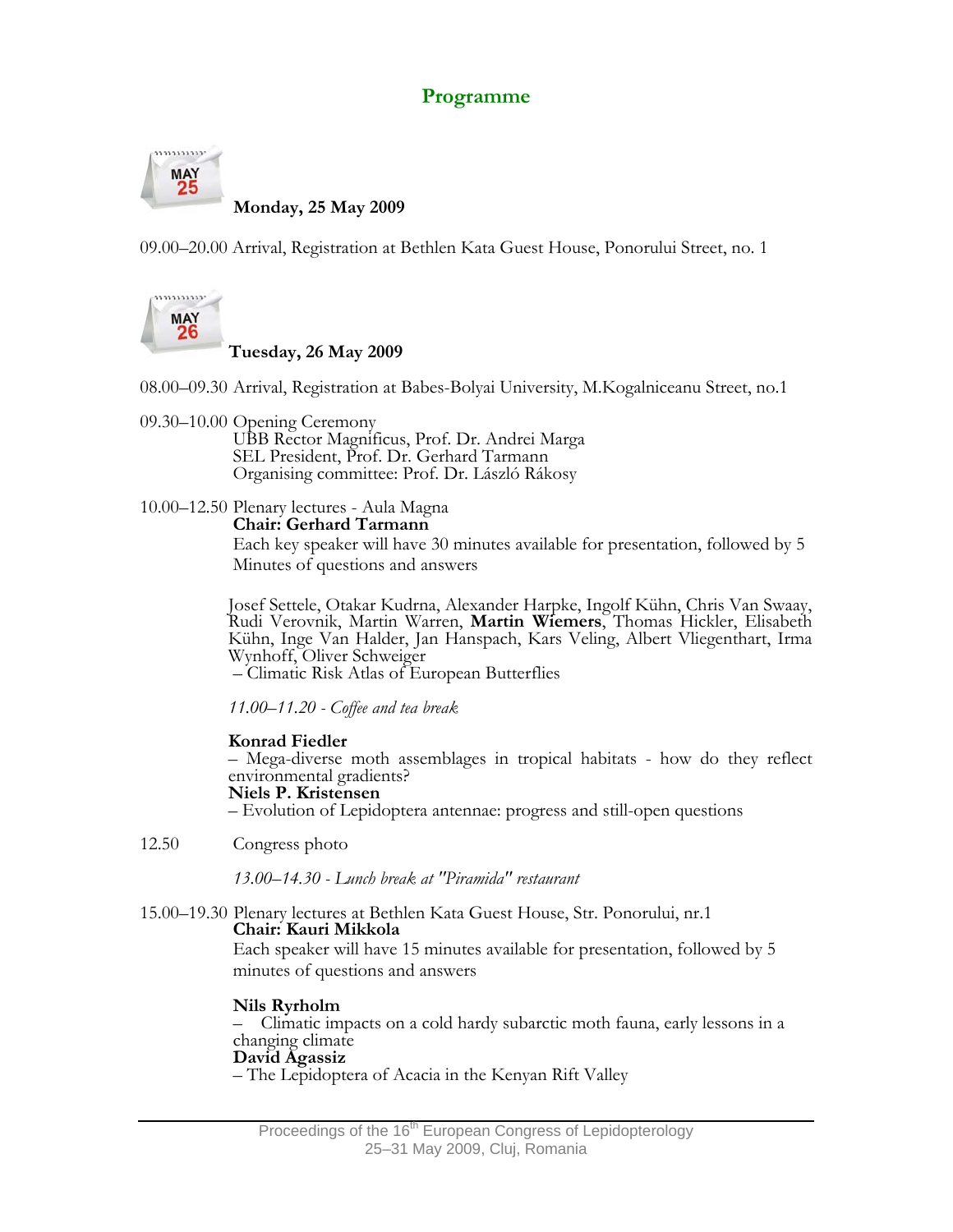**Gabriel Nève** – Thermal biology of butterflies: variations in warming-up rates and flight

**Peter Huemer**<br>- Biodiversity research on Lepidoptera in the National Park Hohe Tauern (Austria)

*16.30–17.00 - Coffee and tea break* 

17.20–19.30 Plenary lectures **Chair: David Agassiz** 

Victor Sarto i Monteys & J. O. Moreno Vidal<br>
- Sexual communication in Castniidae and their mimicking of butterflies<br>
Wolfgang A. Nässig<br>
- Saturniidae and Brahmaeidae of the Palaearctic Region: How many species are

there?

**Zoltán Varga** 

 – Lock-and-key structures: geometry and physical constraints in Noctuinae and Hadeninae (Lepidoptera: Noctuidae)

**Kauri Mikkola** & Markus J. Rantala – Several selective factors acting in the industrial melanism of moths? **Zdravko Kolev** 

– In the Shadow of the Peppered Moth: Industrial Melanism of Moths in Finland

*19.30– Dinner at "Bethlen Kata" restaurant* 



 **Wednesday, 27 May 2009 (Bethlen Kata)** 

09.00–12.30 Session 1: Plenary lectures: Phylogeny, General themes 15.00–19.00 Session 2: Parallel workshops: Noctuidae & Tortricidae

# 09.00–12.30 **Session 1: Phylogeny, General themes**

 **Chair: Konrad Fiedler** 

Each speaker will have 15 minutes available for presentation, followed by 5 minutes of questions and answers

**Matthias Nuss** – Phylogeny of Pyraloidea, analysed from morphology and molecules

**Martin Wiemers** – DNA Barcoding in European Butterflies – applications and limitations

**Richard Mally –** Phylogeny of the European species of Udea Guenée (Pyraloidea: Crambidae) **Erik J. van Nieukerken** & Camiel Doorenweerd

 – Molecular phylogeny of the leaf-mining moth subgenus *Ectoedemia* (Nepticulidae)

 *10.30–11.00 - Coffee and tea break* 

A checklist of the Procridinae (Zygaenidae) of the world: contemporary status of the problems

Niklas Wahlberg, Niina Snäll, Jaan Viidalepp, Kai Ruohomäki & **Toomas**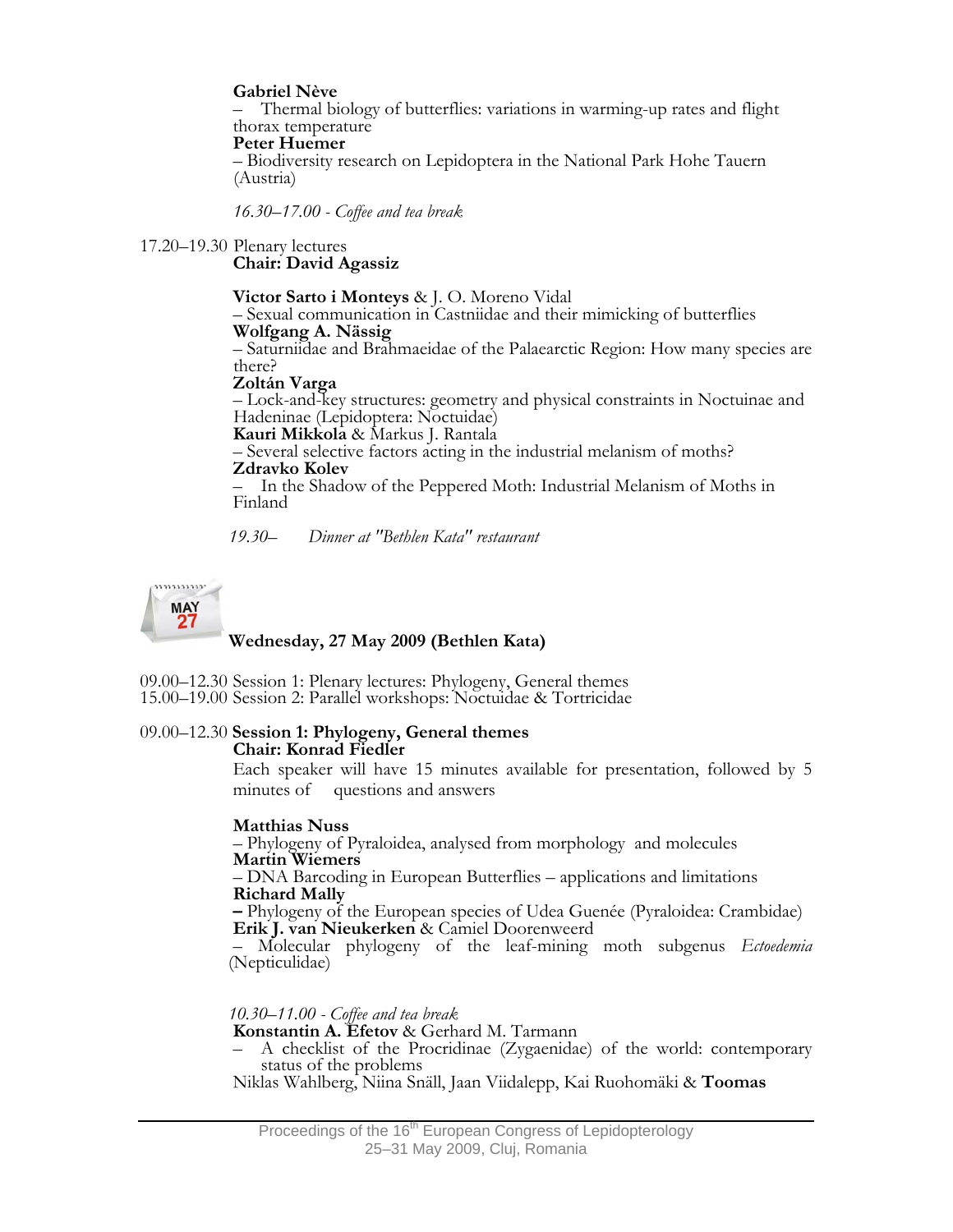**Tammaru** – Evolution of female flightlessness in Geometridae: a phylogenetic study

 **Sergey Yu. Sinev** – Paleontological data and the archetype of gelechioid moths (Lepidoptera: Gelechioidea)

 *12.00–13.00 - Book and entomological equipment exhibition 13.00–14.30 - Lunch break at "Bethlen Kata" restaurant* 

#### 15.00–19.30 **Session 2: Workshop: Noctuidae Chair: Michael Fibiger & Laszlo Ronkay**

#### **Michael Fibiger**

– New contributions about the Micronoctuidae

– News about identification, classification and systematics of the Nolinae **Herbert Beck**

– The problem of determination of the three *Noctua* Linnaeus s. auct.-Taxa *Euschesis janthina* ([Denis & Schiffermüller], 1775), *Euschesis janthe* (Borkhausen, 1792), and *Euschesis tertia* (von Mentzer, Moberg & Fibiger, 1991) by external and genitalic characters of the adults and by the pattern of the larvae

- Comparison of the imaginal and larval taxonomy of some taxa of the<br>subfamily Hadeninae s. l. in: "Noctuidae Europaeae" and "Die Larven der<br>europäischen Noctuidae"<br>**Asghar Shirvani**<br>- Noctuidae (Lepidoptera) materials col

 *16.30–17.00 - Coffee and tea break* 

 **Zoja F. Kljuchko**, Elena M. Klyuchko, Alina G. Lizunova – Electronic Noctuidae Database: Some Problems and Solutions Laszlo Rakosy, Gunter Stangelmaier, **Ciprian Mihali**

Günter Stangelmaier<br>
– New Records of Noctuidae in the Province Ipiros, Greece

#### **Zoltán Varga**

 – Revision of the genus Xenophysa Boursin, 1969 (Lepidoptera, Noctuidae) Gábor Ronkay and **Laszlo Ronkay** 

 **–** New results in the taxonomy of the genus Cucullia sensu lato (Noctuidae) Kauri Mikkola, Gábor Ronkay, **László Ronkay**, Zoltán Varga and Alberto Zilli

– The revision of the Apamea generic complex (Noctuidae). I. The ancient groups of the Himalayan-Sino-Pacific Apamea s.l

#### 15.00–19.30 **Workshop Tortricidae Chair: Todd M. Gilligan**

#### **Boyan Zlatkov**

– A preliminary study of everted vesica of several leafrollers (Tortricidae)

**Daniel Rubinoff** & Jerry Powell<br>
– Asymmetrical Speciation and relictual host plant use in the Holarctic genus *Syndemis* (Tortricidae) **Jason J. Dombroskie** & F. A. H. Sperling – A preliminary phylogeny of the Archipini **Todd M. Gilligan**, J. Baixeras & J. W. Brown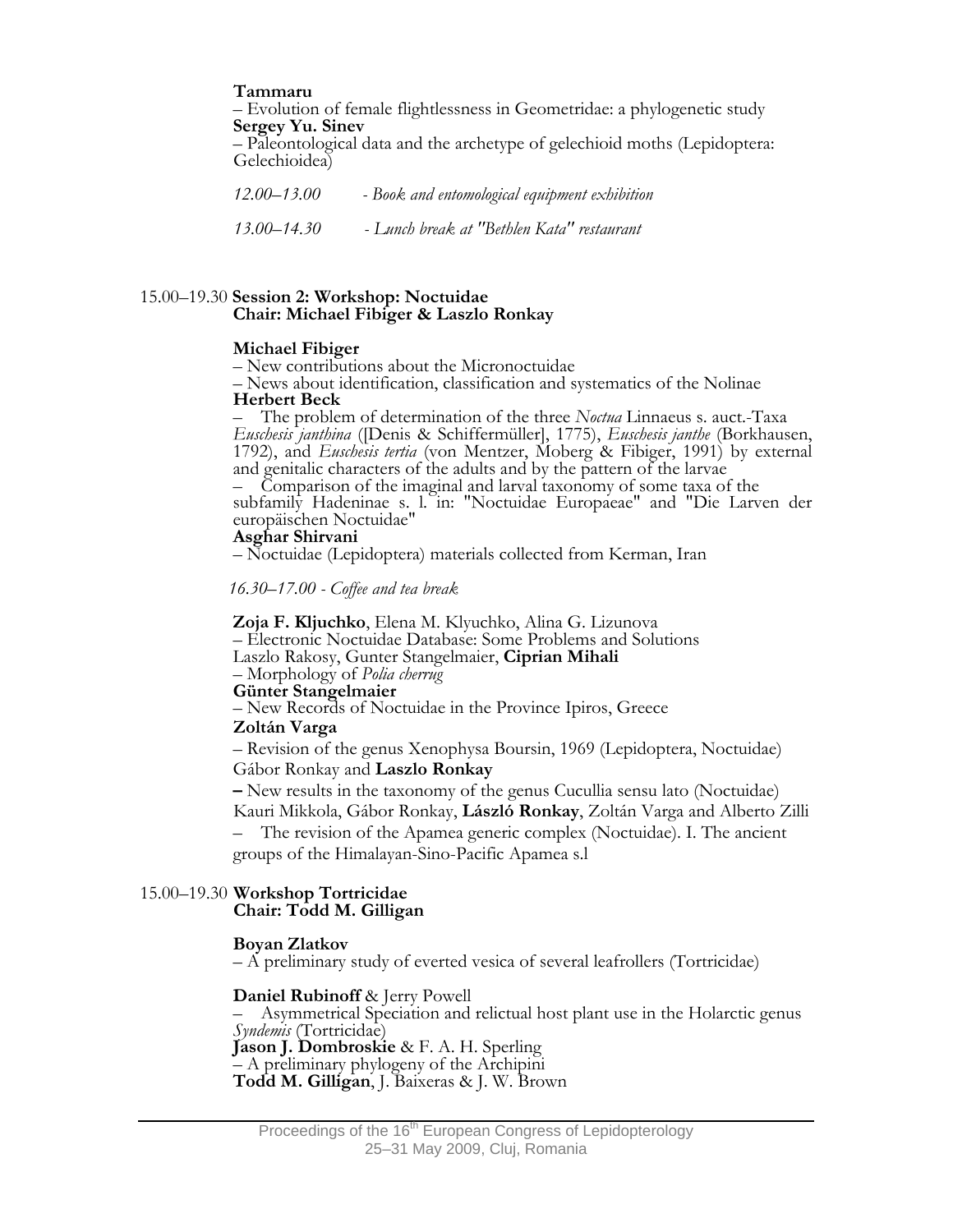– Online World Catalogue of the Tortricidae  $(T@RTS)$  **Richard Brown** – Evolution of Coniferous and Asteraceae Feeding in Tortricidae

*16.30–17.00 - Coffee and tea break*

 *19.30 – Dinner at "Casa Ardeleana" restaurant* 

 $111111111111$ **MAY** 28

# **Thursday, 28 May 2009 (Bethlen Kata)**

Parallel workshops: Microlepidoptera, Molecular studies, Butterflies, Database

# 09.00–10.40 **Workshop Microlepidoptera Chair: Erik J. van Nieukerken and Jurate De Prins**

# **Elisenda Olivella**

 – Biology of *Phyllonorycter millierella* (Staudinger, 1871) in Spain  **Jurate De Prins** & Akito Kawahara – Lithocolletinae (Lepidoptera: Gracillariidae) species in the Afrotropical region **Wolfram Mey**  – *Ulumkula* gen. nov. – a new genus of Pyralinae (Insecta: Lepidoptera, Jarosław Buszko & Helen Alipanah – Ecology of Gracillariidae from northern Iran Laszlo Rakosy, **Ciprian Mihali** & Raluca Voda – New morphological data concerning the endemic species *Dhalica rakosyi* Weidlich 2005 (Psychidae)

 *10.40–11.10 - Coffee and tea break* 

# 11.10–13.00 **Workshop Molecular studies Chair: Roger Vila & Ugo Dall'Asta**

### . **John J. Wilson**

– Increased taxon sampling with short molecular sequences – does it support

Kwaku Aduse-Poku, Eric Vingerhoedt, Jeanine L. Olsen & Niklas Wahlberg – When and where did the Pasha and Radjah butterflies evolve? a phylogenetic hypothesis of the genus *Charaxes* (Lepidoptera: Nymphalidae) based on 5 gene regions<br>Ugo Dall'Asta, Z. T. Nagy & F. C. Breman

**– DNA barcoding of lymantriid museum specimens of the Royal Museum for** Central Africa

**Vazrick Nazari**, Wolfgang ten Hagen & Gian Christophoro Bozano

 – Molecular systematics and phylogeny of *Melanargia* (Lepidoptera: Nymphalidae, Satyrinae)

**Vlad Dincă**, Evgeny V. Zakharov, Paul D. N. Hebert & Roger Vila

– DNA barcoding of Romanian Rhopalocera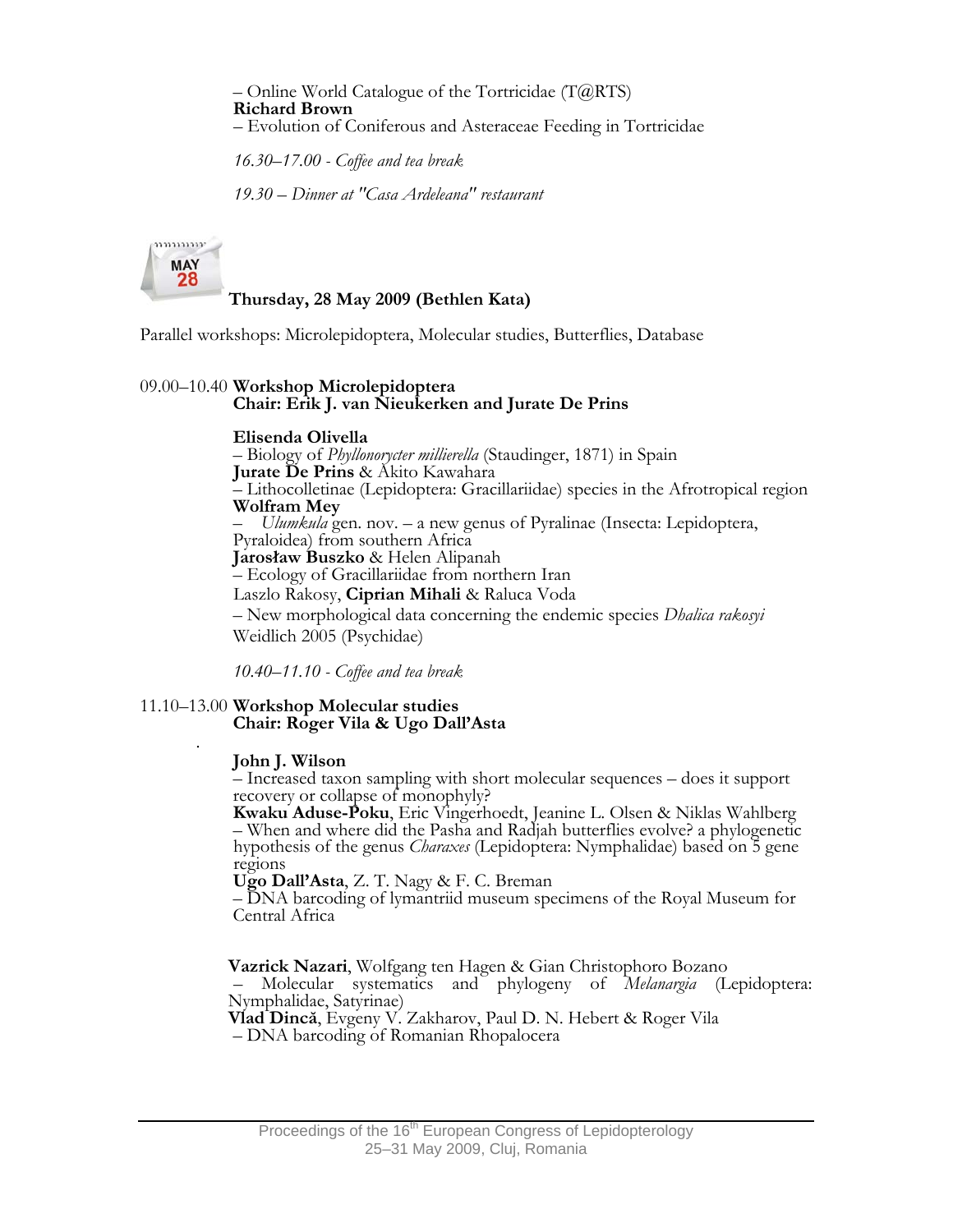# 09.00–10.40 **Workshop: Database Chair: Robert Trusch**

#### **Adorian Ardelean**

– Management of taxonomic and distributional data for Lepidoptera with myBiOSis biodiversity online desktop **Gerhard Tarmann**

– Databasing of Lepidoptera – results, problems, chances "Experiences" (23 years databasing of Lepidoptera in the Tiroler Landesmuseum Ferdinandeum in Innsbruck, Austria)<br> **Robert Trusch**<br>  $-$  How do we keep track of changes in the Lepidoptera fauna of Baden

Württemberg (south-western Germany)? Modern faunistics with the central database in the Natural History Museum of Karlsruhe

**Sergiu Mihut**<br>– Relevance of Natura2000 Network in Romania for the Lepidoptera criteria species

 *10.40–11.10- Coffee and tea break* 

# 11.10–13.00 **Workshop: Butterflies Chair: Zoltan Varga**

### **Artur Baranowski**

 – Habitat diversity and biodiversity of Lepidoptera in Bug Valley **Enrique Garcia-Barros**, Helena Romo Benito & Irene Echavarren – Range size and life history traits in Iberian butterflies **Vladimir Olschwang**

– Rare butterflies and moths in the Urals

László Rákosy, András Tartally, Marin Goia, Ciprian Mihali & **Zoltán Varga**

– The Dusky Large Blue – *Maculinea nausithous* (Bergsträsser, [1779])

(Lepidoptera, Lycaenidae) in the Transylvanian basin: New data on taxonomy and ecology

 **Raluca Voda**, Natalia Timus, Ciprian Mihali, Răzvan Popa, Zoltan Varga & Laszlo Rakosy

– Data concerning *Maculinea* genus in Romania (Lepidoptera, Lycaenidae)

 *13.00–15.00 - Lunch break at "Bethlen Kata" restaurant* 

# **15.00–17.00 SEL General Meeting**

17.00–19.00 Poster session

 *19.30– Cocktail dinner at "Bethlen Kata" restaurant*



 **Friday, 29 May 2009 (Bethlen Kata)** 

# 09.00–11.00 **Closing session Chair: Niels P. Kristensen**

 **Ingo Nikusch** – *Glyphodes perspectalis* (Walker, 1895) (Lepidoptera: Crambidae), new for Europe, getting a serious pest for boxtrees in public and private green spaces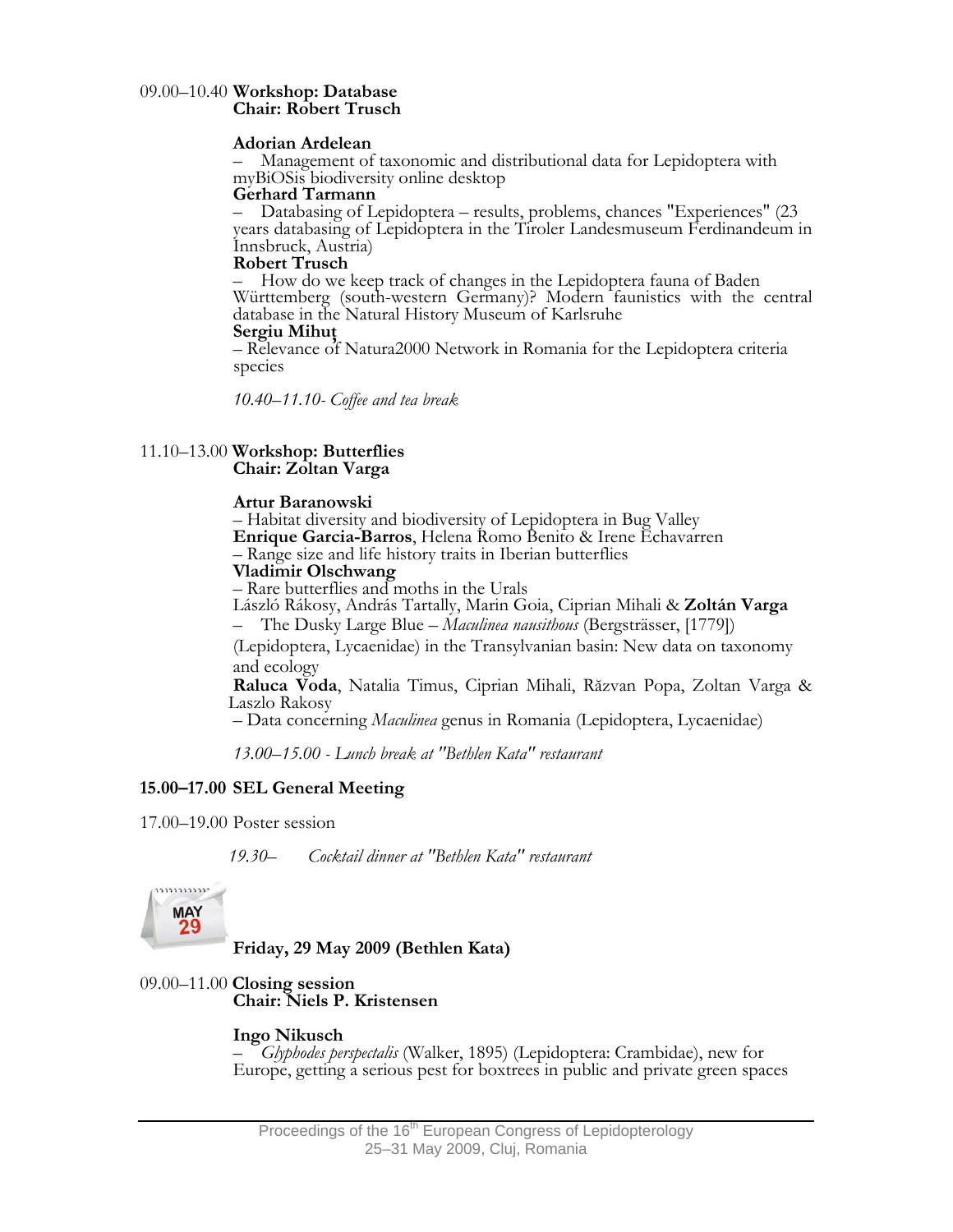**Marion E. Kurz** & Michael A. Kurz<br>- TaxOn: The prototype of a journal for online taxonomic publications  **Milan Hluchý**, Zdeněk Laštůvka, Vladimir Hula, Oldřich Jakeš, Jaroslav Marek, Hana Šefrová & Milan Švestka

– Butterfly diversity in vineyards under different management

László Rákosy, Katalin Pecsenye, Ciprian Mihali, Andrea Tóth & **Zoltán Varga** – Taxonomic review of *Euphydryas* (*Hypodryas*) *maturna* (Linnaeus, 1758) with description of a new subspecies form Dobrogea (Romania) and notes on conservation biology

11.00 **Gerhard Tarmann** - closing address **Marc Meyer** - Invitation to the 17th European Congress of Lepidopterology in 2011, Luxembourg

 *12.00–13.00 - Lunch at "Bethlen Kata" restaurant* 

13.30 Congress Excursion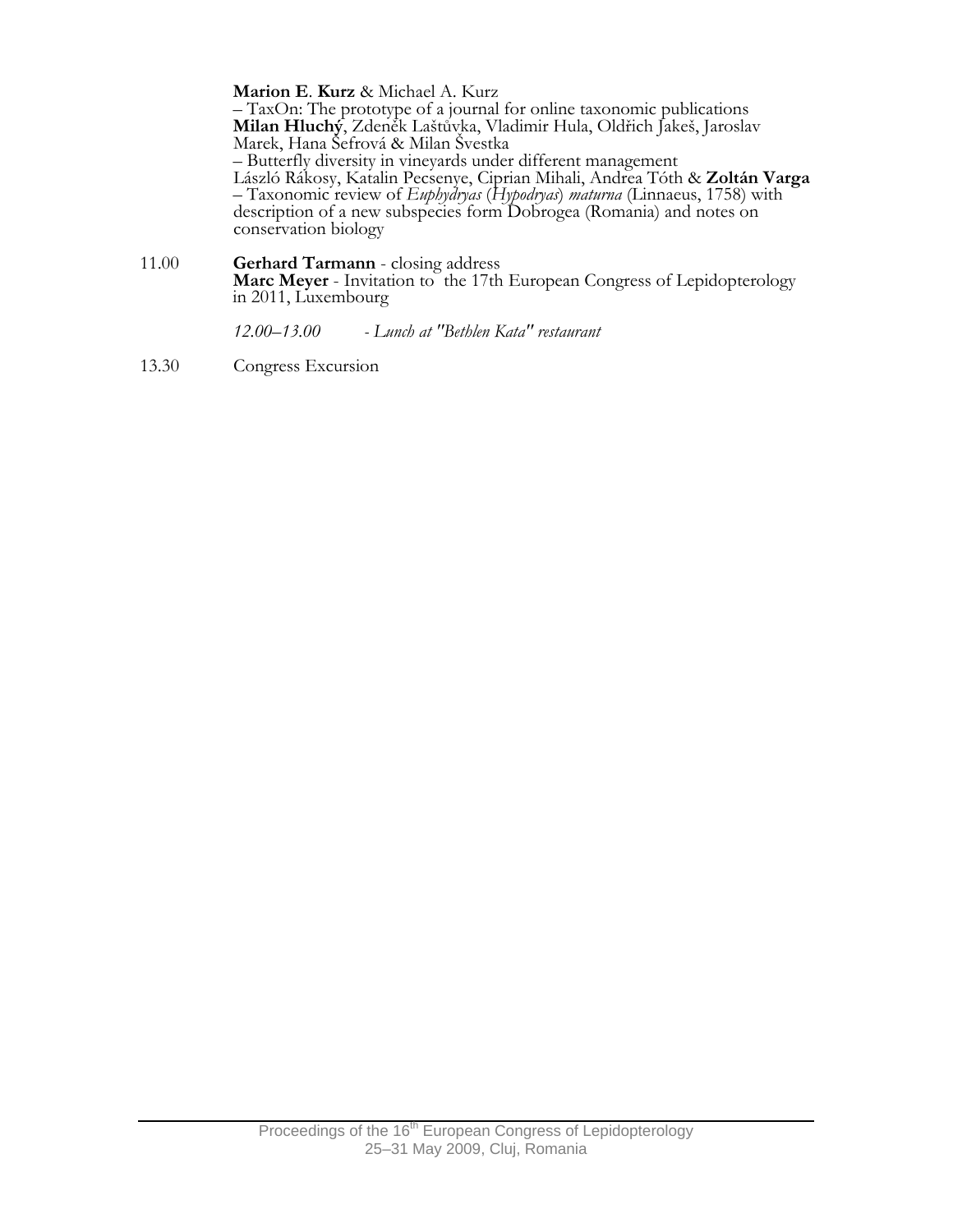# **Posters**

**Anna Abramova**: Observation of the different types of *Acronicta alni* L. pupation (Lepidoptera, Noctuidae) in Moscow region

**Adorian Ardelean:** Management of taxonomic and distributional data for Lepidoptera with myBiOSis biodiversity online desktop

- **Jiri Beneš**, Pavel Kepka, Martin Konvicka: Czech butterfly and moths recording scheme
- **Roman Bidychak**: Noctuidae fauna (lepidoptera, noctuidae) of Ukrainian Carpathian mountains: current studies
- SangMi Lee & **Richard L. Brown**: Diversity of Male Sex Scales on wings of Gelechiidae
- **Jose Martín Cano**, J. M. Jambrina & M. P. Gurrea: Atlas of the *Zygaena* species of the Iberian Peninsula (Lepidoptera: Zygaenidae)
- Cătălin Balan, **Constantin Corduneanu**, Gabriela Corduneanu, Ovidiu Popovici, Ioan Surugiu: New Data on the Lepidoptera in the North-East of Romania
- **Mihaela Cristescu**: Preliminary aspects regarding the installation of the nocturnal lepidopterofauna (Insecta Lepidoptera Heterocera) in The Botanical Garden Galaţi
- **Mehdi Esfandiari**: The Noctuidae s.l. (Lepidoptera) in sugarcane fields of Iran
- Michal Zapletal, Jiri Benes & **Zdenek Fric**: Expansion of *Ostrinia palustralis* in the Czech Republic
- **M. P. Gurrea**, J. Martín Cano, B. Montalbán & L. Ureña: Recovery of the Phytophagous Insects Fauna after use of Limestone Quarries in Spain: Butterflies and Weevils (Lepidoptera: Papilionoidea et Hesperiodea et Coleoptera: Curculionoidea)
- **Povilas Ivinskis** & Jolanta Rimšaitė: Alien Lepidoptera species in Lithuania: status, distribution and prognosis
- **Zoja F. Kljuchko**, Elena M. Klyuchko & Alina G. Lizunova: Noctuidae Fauna of Ukrainian Karpathy: Results of Monitoring (1956-2003)
- **Adam Malkiewicz1** & Maciej Matraj: Larval morphology of Ennominae (Geometridae) the case of Central European "winter moths"
- **Marc Meyer** & Jan Christian Habel: Population genetics reveal postglacial range modifications and recent fragmentation of the endangered relict butterfly *Lycaena helle*
- **Sergio Montagud Alario** & Alberto Sendra Mocholí: Herbarium data, an alternative tool to know the butterflies distribution. The case of *Maculinea rebeli*
- **Vazrick Nazari** & Jean-Francois Landry : Molecular Insights into Taxonomy of North American Coleophoridae (Insecta: Lepidoptera, Gelechioidea)
- Martijn Booister, Marcel Eurlings, Barbara Gravendeel, Eddy van der Meijden, **Erik van Nieukerken**, Nicolien Pul, Albert Vliegenthart and Michiel Wallis de Vries: Microsatellite analysis of Maculinea alcon (Lepidoptera, Lycaenidae) eggs and legs using a new method for DNA extraction from tiny amounts of tissue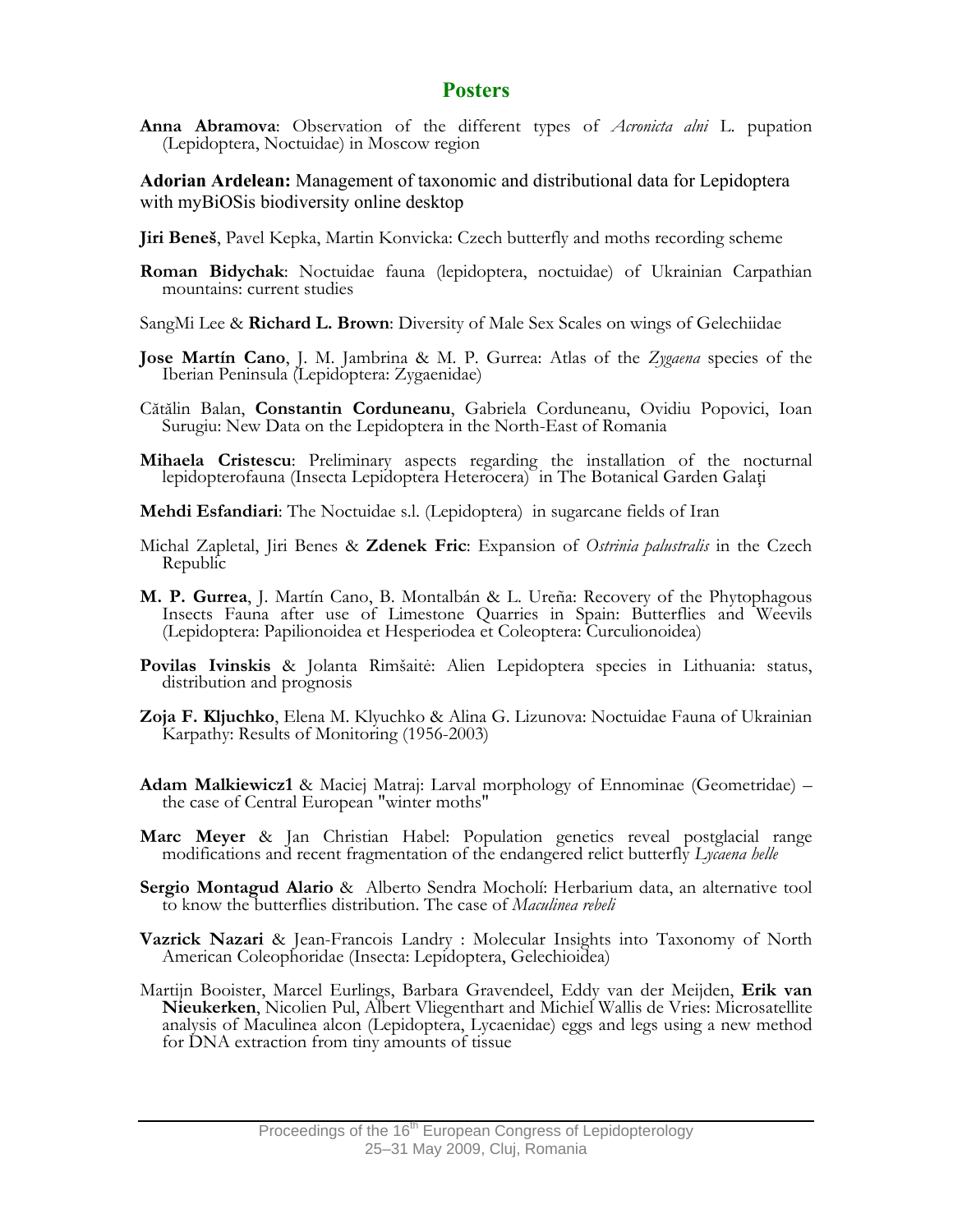- **Jean-Marie Ramel**: French's situation of *Tuta absoluta* (Meyrick, 1917) (Lepiodptera: Gelechiidae)
- **Helena Romo** & Enrique García-Barros: Testing for a peninsular effect on the Iberian butterflies
- **Levente Szekely**: New and rare Macrolepidoptera (Heterocera) from Romania
- **Lukas Spitzer**, O. Konvička, Jiří Beneš, Matrin Konvicka & M. Popelářová: Do agrienvironmental and afforestation subsidies help or destroy the biodiversity of Czech Carpathian grasslands?
- **Andreas Tränkner**: *Anania* Hübner, 1823, (Lepidoptera: Crambidae, Pyraustinae): characters of the terminalia
- **Pavel Vrba**, Martin Konvicka & Oldrich Nedved: Thermal ecology of hibernating larvae of *Colias palaeno*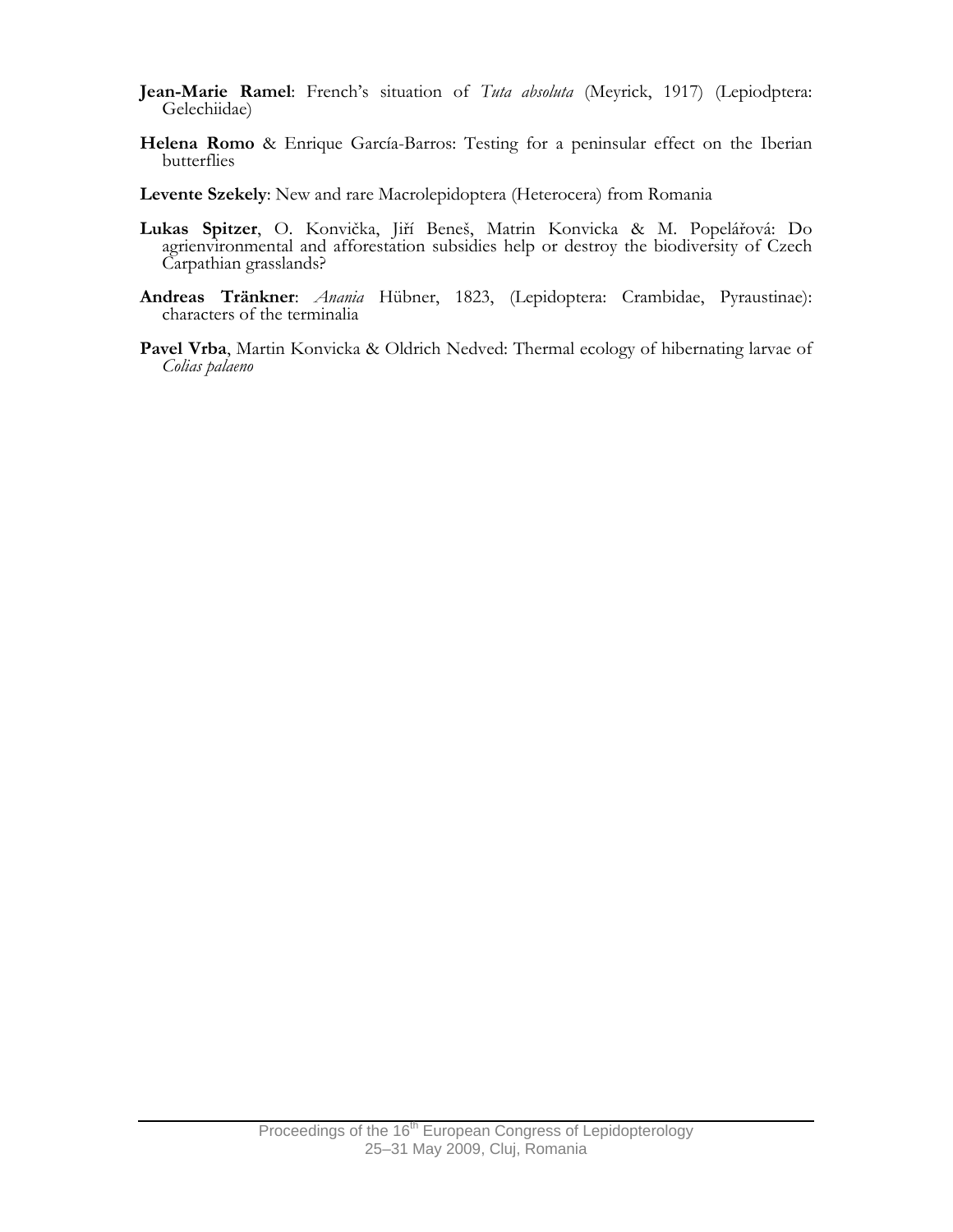# **Abstracts of presentations and posters**

# **Observation of the different types of** *Acronicta alni L.* **pupation (***Lepidoptera, Noctuidae***) in Moscow region (Poster)**

#### ANNA ABRAMOVA

During two years (2007-2008) the pupation of *Acronicta alni L.* (*Noctuidae*) was researched. Four larvae were found in 17 km to the north of Moscow-city and were kept in the same conditions (5-litre aquariums, T 22-24°C, sufficient humidity, natural materials, including foodplants). The process of pupation was observed at the end of August.

Two larvae have pupated in a typical place – dry wood (birch); the third one, larger and more active, was able to penetrate into the fresh hard oak branch; the fourth larva, a smaller one, has pupated in the birch and elm leaves. Some samples were examined under the microscope: pupae, parts of cocoons, elements of the larvae' integument, crushed wood and leaves mixed with the secretion of the larvae' glands.

Thus, there are different variations of *Acronicta alni L*. pupation which can possibly depend on the peculiarity of each individual.

## **The Lepidoptera of Acacia in the Kenyan Rift Valley**

#### DAVID AGASSIZ

Acacia trees form an important part of the semi-arid regions of tropical Africa, especially as food for herbivorous mammals, but their Lepidoptera are poorly known. There are 43 species of Acacia in Kenya but only about ten in the areas surveyed.

With funding from Earthwatch seven expeditions were undertaken between 2003 and 2007. These were held near the main lakes from Lake Naivasha at 1900m in the south to Lake Baringo at 1000 in the north, the equator being crossed between them.Volunteers assisted in collecting larvae by searching for spinnings etc., and beating for larvae; flowers, seeds and swollen thorns (pseudogalls) were also collected. These were taken back to the lab and sorted each day. Between 500 and 1500 larvae were collected on each expedition.

A total of about 180 spp. of Lepidoptera were bred belonging to 20 different families, which shows that Acacia are hosts to a very large fauna. Six macrolepidoptera have been described new to science, many of the micros remain to be described. The life history of species in the region are so little known that it is not clear which species also feed on other legumes or hosts of different families.

Of particular interest are species whose larvae occupy the swollen thorns, normally thought to be solely used by ants. Three species of Tortricidae have been bred which may be obligate "gall" feeders, others are facultative feeders or inquilines.

With such a rich fauna so poorly known it is important that there should be taxonomists trained to work within the region. Attempts to obtain funding for this purpose have so far not been successful.

**Management of taxonomic and distributional data for Lepidoptera with myBiOSis biodiversity online desktop**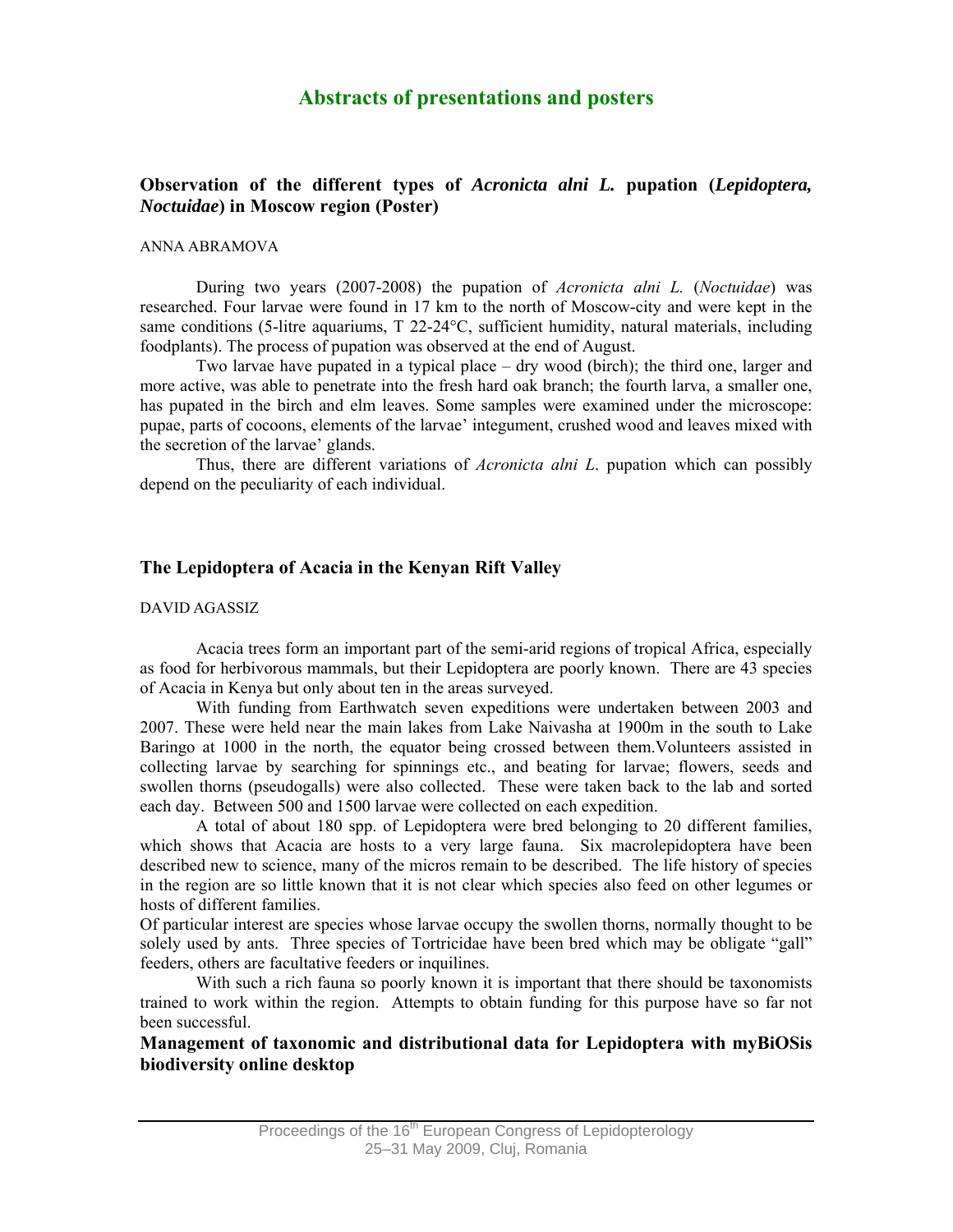#### ADORIAN ARDELEAN

In spite of its relatively short existence, the Internet environment already includes a wide spectrum of biodiversity or taxonomic information projects and tools that range from simple online checklists to more elaborate data providers or aggregators. Among these, myBiOSis is an information system originally designed for serving myNature, a species information project that aims for development of detailed digital maps of species that occur within Romanian geographical area.

This system embeds a range of tools specific for accumulation and dissemination of biodiversity and taxonomic data within a Web desktop environment, a unique combination within the range of existing Internet nature information systems. With inclusion of AJAX, separation of function from design, and a rigorous organization, myBiOSis has its borders of applicability expanded beyond regular use of an Internet portal with enriched possibilities of collaboration among users, reuse of informational resources, and management of public or personal data. myBiOSis currently includes modules for searching information (images, observations, classifications, scientific and common names, special and endemic status, ID keys etc.), presenting digital object details (taxon, classifications, and distribution maps etc.), repackaging information by subject (image thematic, slides, blogosphere), or for communication among users (chat, forums, event calendars etc.).

Applicability of this system is exemplified with information specific for Order Lepidoptera, a taxonomic group for which myNature project actively accumulates data from literature or registered users.

# **Habitat diversity and biodiversity of Lepidoptera in Bug Valley**

#### ARTUR BARANOWSKI & MAREK WIERZBA

The researches were carried out in Bug Valley in East Poland and granted by MNiSW nr N304 113 32/4128. Our researches were concerned with different groups of Arthropods Arthropoda (Araneae, Carabidae, Diplopoda, Macrolepidoptera, Tortriciidae, Pyralidae) and vascular plants. But this first investigation is concerned only with Lepidoptera and flora.

The researches have taken place in 2007 and there were chosen 2 sites: Płatkownica and Morzyczyn in Lower Bug Valley and the next 2 sites Starczewice and Trojan in the Middle Bug Valley. 49 samples of Lepidoptera in every site were taken averagely twice a decade form beginning of March until the middle of November. This group was collected by standard light trap with 250MIX bulb. The flora data were collected in three different areas 1ha, 1 km<sup>2</sup>, 4 km<sup>2</sup> three times in the season and there were prepared lists of observed species classified into three abundance classes 1-rare; 2-quite frequent; 3-very frequent.

During researches we noticed 707 species and 50841 specimen of Lepidoptera and 693 species of flora. In the researches we analyse macroecological indices: the Jaccard Similarity index among every site and group, diversity indices as well as total estimated species numbers. We examined also the correlation between flora and local biodiversity of Lepidoptera between 4 study sites and between Lower and Middle Bug Valley.

### **Range size and life history traits in Iberian butterflies**

E. GARCÍA-BARROS & H. ROMO BENITO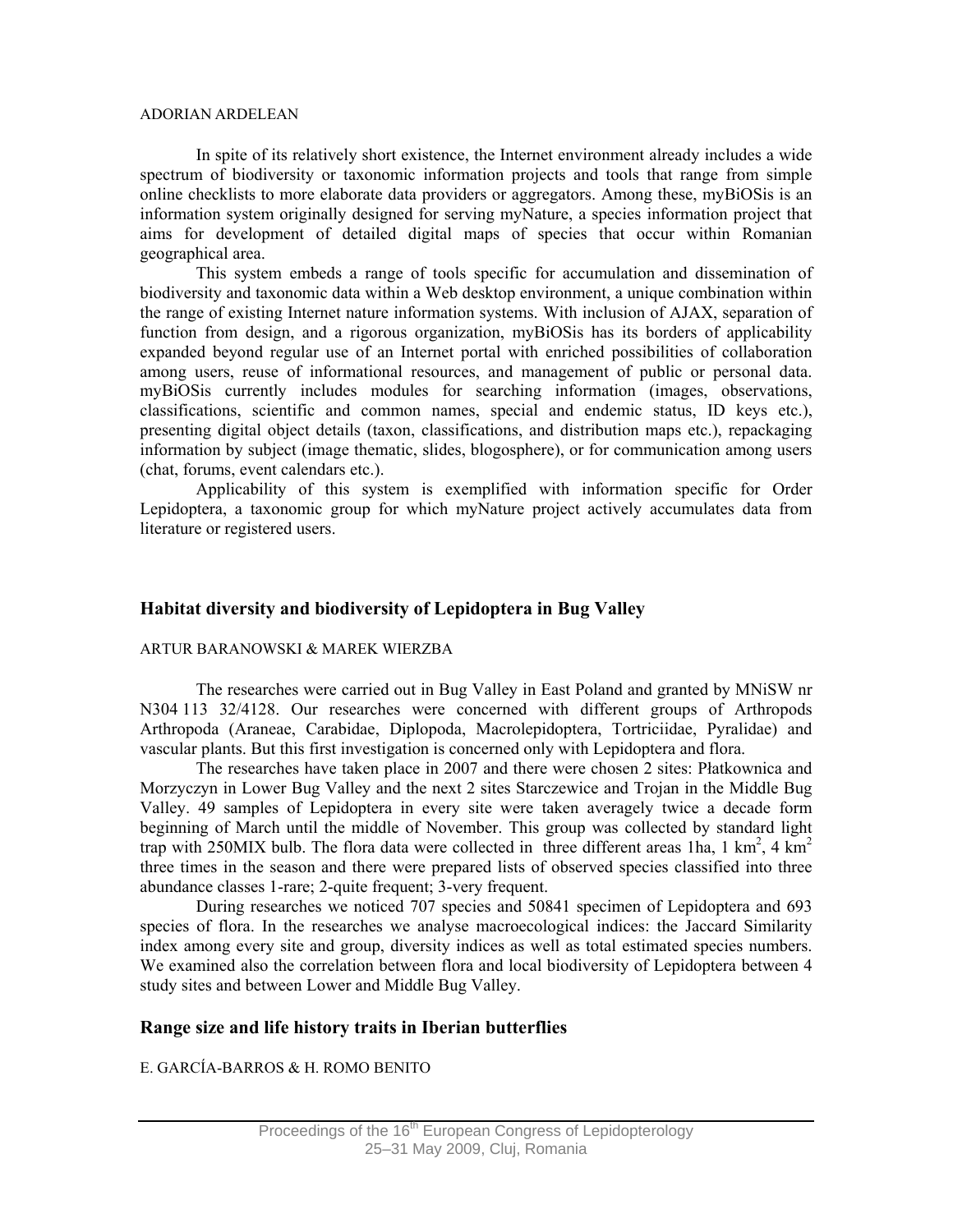This study was aimed at determining the relationships between the sizes of species' distribution ranges and relevant life history traits at an intermediate geographic scale, using data from the butterflies (Papilionoidea, Hesperioidea) of the Iberian Peninsula (Spain and Portugal mainland areas). Further, the relative weights of life-history and geographic-history were contrasted. Geographic range size was measured as occupation form available atlas data. A set of variables was coded to represent the broadest life history features, i.e. voltinism patterns and adult phenology, the overwintering stage, larval polyphagy and type of foodplant, size, potential fecundity, dispersal ability, and association with ants. Multiple regression techniques were applied to both the raw data and to a set of phylogenetically independent contrasts.

The results suggest that adult phenology stands as the most relevant correlate of range size; larval host specificity is of secondary relevance. Biogeographic history (represented by distributional attributes of the species ranges) accounted for an important part of the variation in the data, suggesting that life histories and biogeography or broad-scale ecology are interrelated to a large extent.

# **The problem of splitting the genus Noctua s.l. in further genera and the characterization of three Noctua LINNAEUS s. auct. – Taxa - Euschesis janthina ([DENIS & SCHIFFERMÜLLER], 1775), Euschesis janthe (BORKHAUSEN, 1792) and Euschesis tertia (von MENTZER, MOBERG & FIBIGER, 1991) - by external characters of the adults and by the pattern of the larvae**

### HERBERT BECK

Again the necessary and still unaccepted generic differentiation (BECK & al. 1993) of *Noctua* LINNAEUS s. FIBIGER & HACKER 1991, FIBIGER 1993 is demanded and it is put the question of the presence of common principles for taxing on the genus level in the Noctuidae Europaeae as compared with the latest taxing of the genus *Cosmia* (with five species) into five subgenera.- The causes for some misidentifications and misinterpretations of the adults of the *Euschesis-spp*. on the basis of their appearance since the description of *Noctua janthe* BORKHAUSEN, 1792 are discussed.

A sure determination of the three taxa by the appearance of the prepared adults is often impossible. The development of the larval pattern in the three taxa has been documented from the L3- to the last (L6)-instar The differences in the pattern of the larvae between *E. janthina* and *E. tertia* are slight, but the cause of the difference is perhaps essential. The pattern of the larva of *E. janthe* is well characterizable; together with the characters of the adult *E. janthe* may be considered as a bona spec. The final taxing of the three taxa awaits the results of the genitalic investigations of the now authentic material and of molecular-genetical investigations of this.

**Comparison of the imaginal and larval taxonomy of some taxa of the subfamily Hadeninae s.l. in: 'Noctuidae Europaeae', Hadeninae I, Hacker 2002 and in: 'Die Larven der europäischen Noctuidae', Beck 1999/2000** 

### HERBERT BECK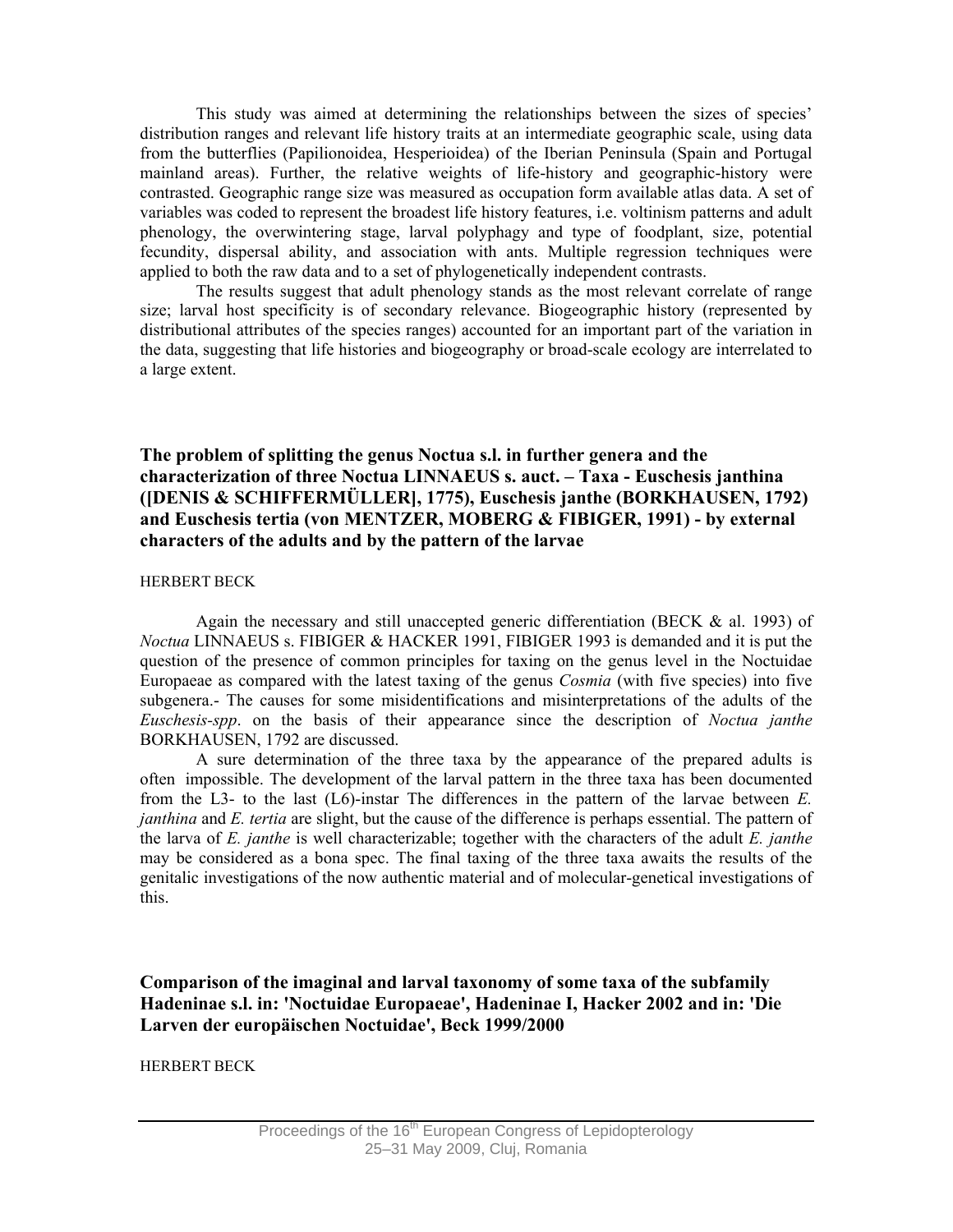The rather different taxonomy of some selected taxa of the European Noctuidae, Hadeninae s.l.will be discussed. The taxa are: *Conisania* (*Luteohadena*)/*Hadena* (*Luteohadena*); *Tholera cespitis* ([Denis & Schiffermüller], 1775), *decimalis* (Poda, 1761), *hilaris* (Staudinger, 1901)/*Tholera cespitis*, *Neuronia decimalis*, *hillaris*; *Perigrapha* (*Rororthosia*)/ *Orthosia* (*Rororthosia*), the comb.: *Eupsilia transversa* in Xylenina/Ronkay) or in Eupsiliina strib.n. The combination of the three species and three genera of the Prodeniini *Prodenia littoralis* Boisduval, *Laphygma exigua* (Hübner) and *Spodoptera cilium* Guenee in one genus (present imaginal taxonomy) or three genera (classical and larval taxonomy).

By the imaginal characters and by the larval (and pupal) characters there are different combinations.possible. Which of these is realistic?

### **Czech butterfly and moths recording scheme (Poster)**

#### BENEŠ JIRI, KEPKA PAVEL & KONVICKA MARTIN

After the publication of the Czech Republic butterfly atlas in 2002 (Benes et al., 2002) by the [Czech] Butterfly Conservation Society, much effort has been invested to continue and expand the recording scheme. The scheme, is now operated by the Institute of Entomology, Czech Academy of Sciences, now covers both butterflies and selected moth families (classical Macrolepidoptera less Geometridae and Noctuidae). By December 31, 2008, it has collected 399 800 records: 332 843 records of butterflies (compared do 151 451 records in 2002) and 66 957 moths. The number of registered recorders grew up from 176 in 2002 to 424 in 2008. Besides of recording in field, important and almost finished activities include complete excerption of museum collection and faunistic literature, and close cooperation with monitoring of habitats and species protected by the EU Habitat Directive

Compared to 2002 Atlas (which mainly reflects situation in the 1990s), the Czech Republic lost five butterfly species: *Colias myrmidone*, *Hipparchia statilinus*, *Lasiommata petropolitana*, *Leptidea morsei*, *Melitaea phoebe*. In contrast, two species returned from localities abroad: *Lycaena thersamon*, *Nymphalis xanthomelas*; we consider them fluctuating migrants in present. *Spialia orbifer*, previously not known from Czech territory, was discovered from S Moravia by both revision of collection material and field surveys. The preliminary inspection of moth records indicate disturbing losses among species of seminatural grasslands and sparse woodlands, and a good of species of closed woodlands.

The publication of preliminary atlas of macromoths is planned for late 2009, updated butterfly atlas is due for 2012.

Czech Butterfly and Moths recording is supported by the Institute of Entomology, Czech Academy of Sciences, by the Czech Conservation Authority, and by the Czech Ministry of Education (LC06073).

# **Noctuids Fauna (***Lepidoptera, Noctuidae***) Of Ukrainian Carpathian Mountains: Current Studies (Poster)**

#### ROMAN BIDYCHAK

Ukrainian Carpathians belong to the Eastern Carpathians mountain chain. They are relatively low mountains, with highest point in 2061 m. a. s. l. The Carpathian vegetation has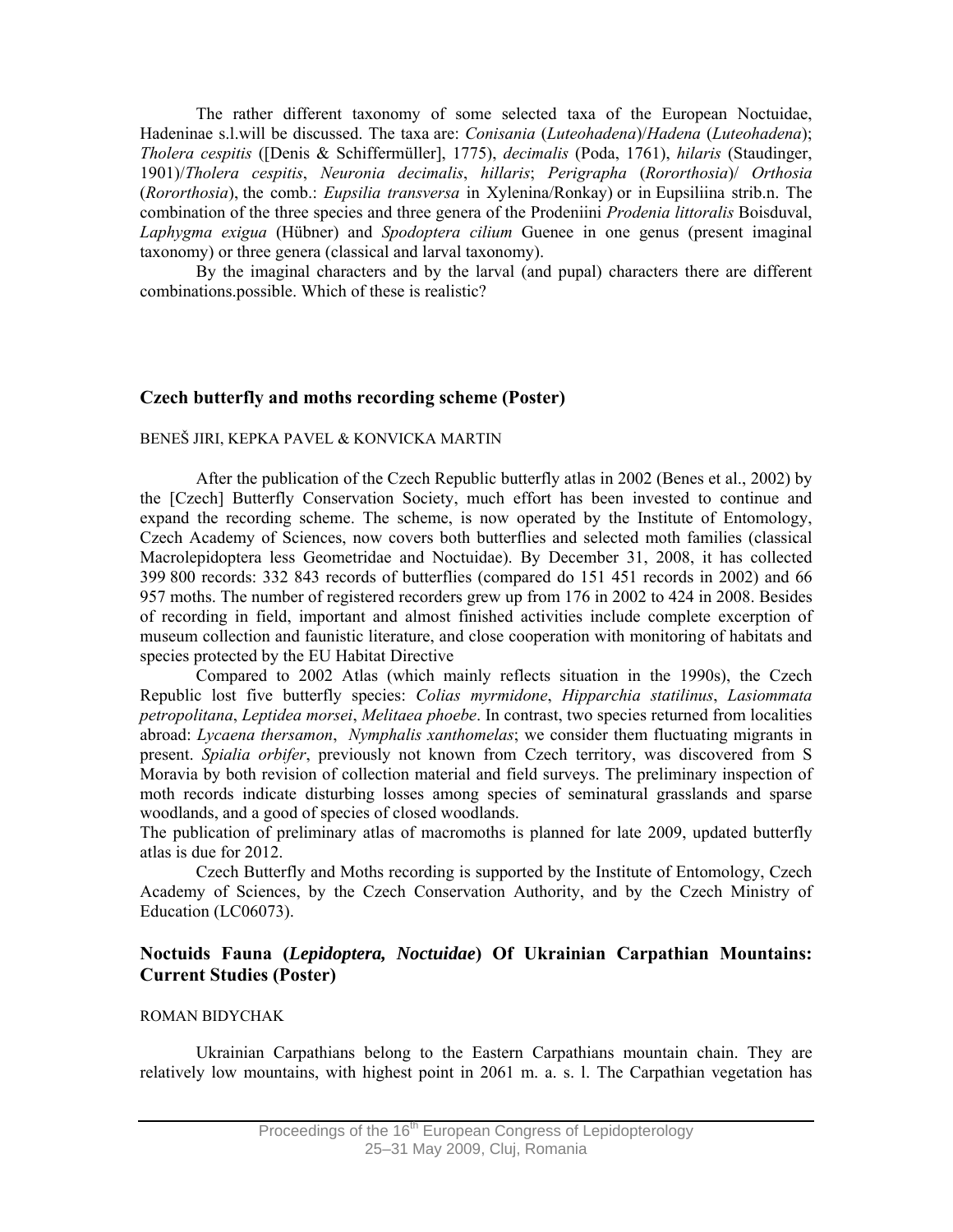been formed mainly under high altitude circumstances, like in the most of mountains systems. As result, the following high-altitude zones can be recognized: Foothill zone, Deciduous forests zone, Coniferous boreal forest zone, Subalpine zone, Alpine zone.

The most interesting noctuids in Foothill zone is: *Catephia alchymista, Diachrysia zosimi, Lamprotes c-aureum, Cryphia fraudatricula, Atethmia ambusta, Polyphaenis viridis, Anarta dianthi*.

In Deciduous forests zone: *Schrankia taenialis, Euchalcia variabilis, Deltote deceptoria, Eucarta amethystine, Cryphia ereptricula, Agrochola humilis, Dichonia convergens, Mormo maura, Polymixis polymita, Phlogophora scita, Noctua interjecta.*

Coniferous boreal forest zone: *Pechipogo plumigeralis, Hypena obesalis, Lygephila lusoria, Cucullia chamomillae, Cucullia prenanthis, Oligia dubia, Euxoa birivia, Xestia speciosa, Xestia ochreago*.

Diversity of noctuid fauna of alpine zone is almost identical to the subalpine, but poorer – mainly because in Ukrainian Carpathians area of alpine zone very small. In the recent state of research in all alpine areas we haven't been able to find any typical alpine species of noctuids like e.g. *Apamea zeta, Epipsilia latens, E. grisescens, Standfussiana lucernea*. The main interesting species in both zones is: *Cucullia fraternal, Callierges ramose, Chloantha hyperici, Apamea rubrirena, Apamea illyria, Orthosia opima, Lasionycta proxima, Rhyacia lucipeta, Chersotis rectangular, Xestia collina*.

Today altogether 323 species of noctuids are known in the Ukrainian Carpathians. This is really a low number if compared with the Eastern Carpathians in Romania, West and South Carpathians. Ukrainian Carpathians mountain has great diversity of biotopes, so in future here will be find many other interesting species of noctuids.

### **Diversity of Male Sex Scales on wings of Gelechiidae (Poster)**

#### SANGMI LEE & RICHARD L. BROWN

The purpose of this study was to document the diversity and fine structure of male sex scales on wings of Gelechiidae occurring in America north of Mexico. Males of 341 species in 63 genera were examined, and sex scales were found in species of nine genera. Sex scales are present on the ventral side of the forewing in *Filatima*, *Exoteleia* and *Stegasta*. Sex scales on the dorsal side of the hindwing in *Tildenia*, *Coleotechnites*, *Chionodes*, *Glauce*, and *Hypatima*. *Aroga* has a costal scale pencil on the ventral side of the hindwing.

Descriptions and SEM images of the fine structure of these sex scales are provided.

### **Ecology of Gracillariidae from northern Iran**

### JAROSŁAW BUSZKO & HELEN ALIPANAH

# **Atlas of the** *Zygaena* **species of the Iberian Peninsula (Lepidoptera: Zygaenidae) (Poster)**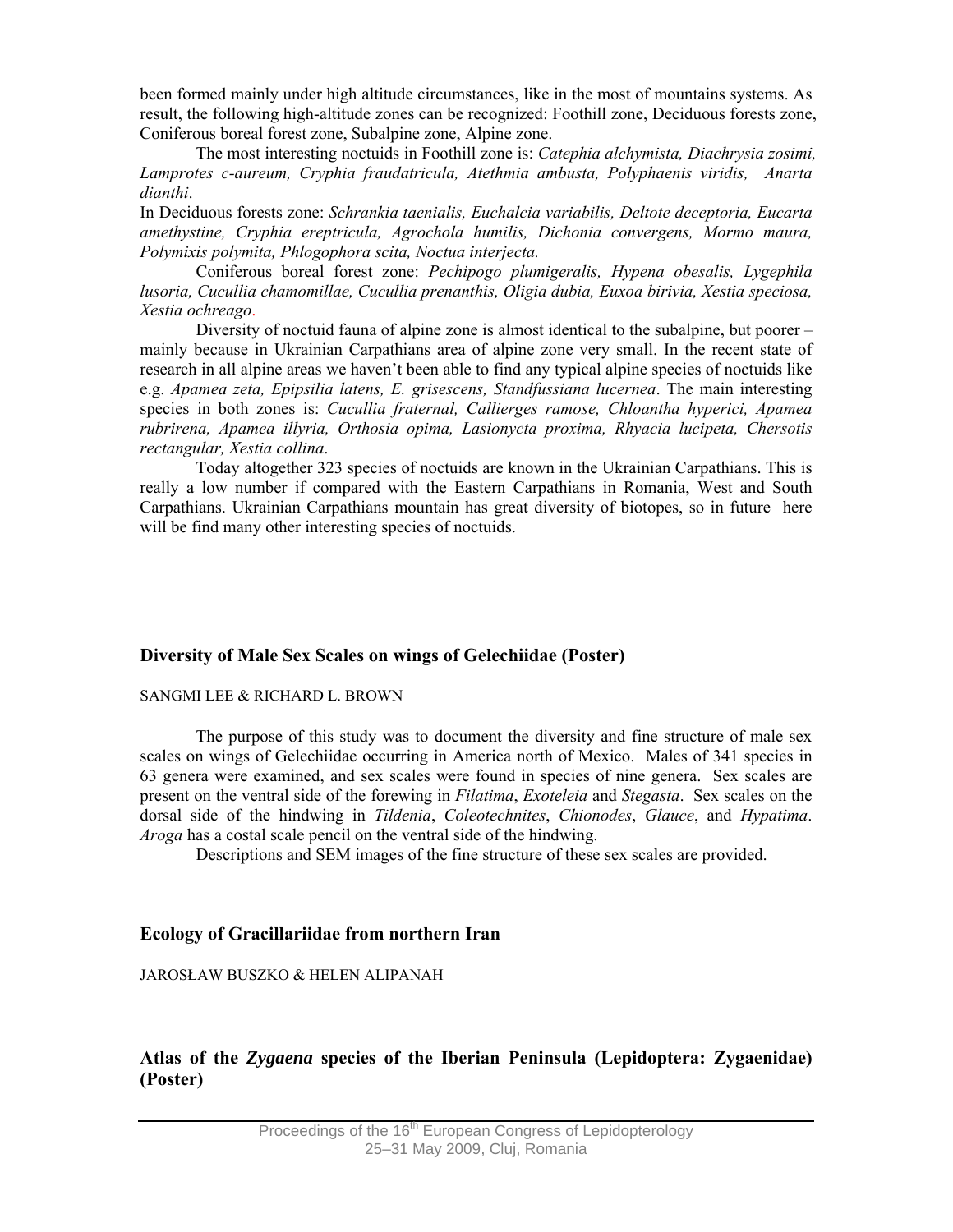#### J. MARTÍN CANO, J.M. JAMBRINA & M.P. GURREA

Here is presented the atlas of burnets in the Iberian Peninsula based on the10 x 10 km UTM grid. This atlas consists of 22 maps with all 22 *Zygaena* species present in the Iberian Peninsula. One of these species, *Zygaena ignifera*, is endemic, while all the others can be found in other regions of Europe.

The atlas has been built up from a database specifically created to this end. The database consists of almost 5000 records from two main sources of information, the MNCN (Museo Nacional de Ciencias Naturales de Madrid) collection and the references in SHILAP Revista de lepidopterología. The MNCN which collection has 3969 iberian specimens of *Zygaena*, is the most important zoological and entomological museum of Spain and one of the most in Europe. Both of these sources contribute with about 3200 records. In addition to this, other periodical journals and books related to Lepidoptera in the Iberian Peninsula have been checked as well.

The results show that all the Iberian species except *Z. ignifera* live en the Pyrenees. There are 2 groups rather differenced attending to their geographic distribution. On one side we have a group of 9 species that have a very restricted distribution, taking up just a few number of 10 x 10 km squares, 4 of these species are completely included in the Pyrenees. The rest of them have a wider distribution, they also live in the Pyrenees but also in other regions of the Iberian Peninsula.

#### **New Data on the Lepidoptera in the North-East of Romania (Poster)**

#### CĂTĂLIN BALAN, CONSTANTIN CORDUNEANU, GABRIELA CORDUNEANU, OVIDIU POPOVICI, IOAN SURUGIU

The next species is recorded for the first time in the Moldova (North-East of Romania): *Nascia cilialis* (HÜBNER, 1796), *Kentrochrysalis elegans steffensi* POPESCU-GORJ, 1971, *Aedia leucomelas* (LINNAEUS, 1758), *Archanara neurica* (HÜBNER, 1808).

New faunistical data are also provided for several species with few records in Romania, such as: *Euthrix potatoria* (Linnaeus, 1758), *Maculinea teleius* (Bergsträsser, 1779), *Maculinea nausithous* (Bergsträsser, 1779), *Aricia eumedon* (Esper, 1780), *Argynnis pandora* (Denis & Schiffermüller, 1775), *Eulithis testata* (LINNAEUS, 1761), *Arytrura musculus* (Ménétriés, 1859), *Calocucullia celsiae* (HERRICH-SCHÄFFER, 1850), *Oligia fasciuncula* (HAWORTH, 1809), *Hydraecia ultima* HOLST, 1965, *Hyssia cavernosa* (EVERSMANN, 1842), *Ulochlaena hirta* (HÜBNER, 1813), *Pericallia matronula* LINNAEUS, 1758.

# **Preliminary aspects regarding the installation of the nocturnal lepidopterofauna (Insecta Lepidoptera Heterocera) in The Botanical Garden Galaţi (Poster)**

#### MIHAELA CRISTESCU

The purpose of this paper is to bring new data regarding the nocturnal macrolepidoptera of the eastern part of Romania. In this part of the country, the lepidoptera fauna had been scarcely studied.

My study began in 2004. The nocturnal lepidopterans were collected with three light traps installed in the Botanical Garden Galaţi. A total of 1815 individuals were identified at the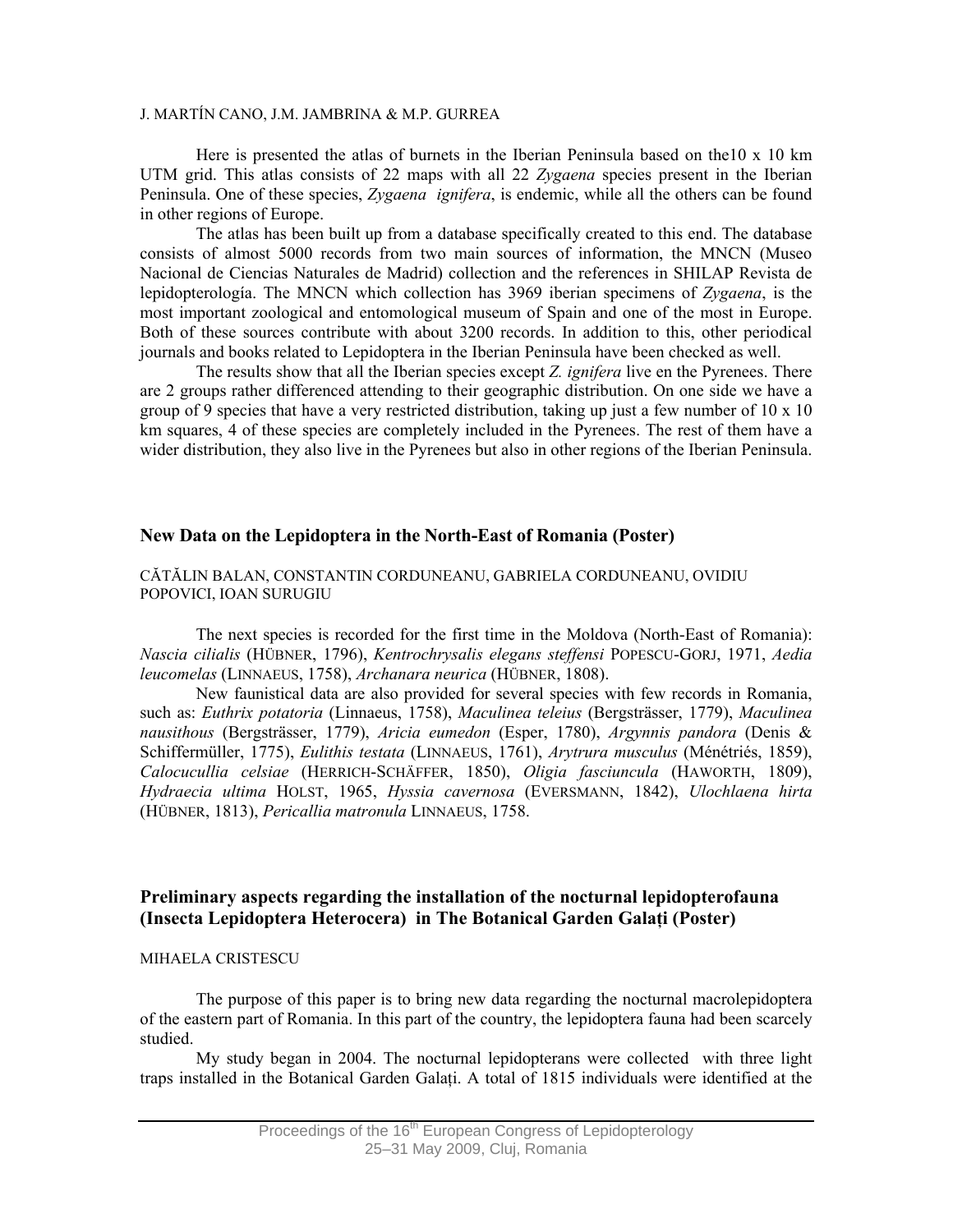species level. There were recorded 160 species which belong to 9 families. Six species are reported for the first time from Moldavia, and other species were previously collected from this region before 1980.

# **DNA barcoding of lymantriid museum specimens of the Royal Museum for Central Africa**

#### U. DALL'ASTA, Z.T. NAGY & F. C. BREMAN

In 2007, the Joint Experimental Molecular Unit (JEMU) was founded as a collaborative project between the Royal Belgian Institute of Natural Sciences (RBINS) in Brussels and the Royal Museum for Central Africa (RMCA) in Tervuren. In the framework of a short-term project, a molecular genetic analysis was carried out on selected representatives of the lepidopteran family Lymantriidae. First, museum specimens of the moth genus *Eudasychyra* Möschler, 1887, collected between 1979-1999, were tested but yielded bad DNA quality in general. Nonetheless, "mini-barcodes" of ca. 300bp could have been obtained allowing satisfactory species distinction and identification by molecular tools. Another set of lymantriid samples gave similar results probably due to the relaxing techniques that are widely used for setting specimens of lepidopterans.

Finally, unrelaxed specimens from more recent expeditions were used. In this way, we were able to obtain multiple DNA barcodes of over 50 lymantriid species.

# **DNA barcoding of Romanian Rhopalocera**

#### VLAD DINCĂ, EVGENY V. ZAKHAROV, PAUL D. N. HEBERT, ROGER VILA

DNA barcoding employs a short, standardized gene region (5' segment of mitochondrial Cytochrome Oxidase subunit I for animals) as an internal tag to enable species identification. Several studies have reported high efficiency of this method in identifying various animal groups. However, it has been argued that insufficient sampling could have often biased the results by inflating the capacity of the barcoding region to discriminate between closely related taxa. Here we barcoded for the first time the Rhopalocera fauna of an entire country. Based on comprehensive sampling, we tested the capacity of DNA barcoding to identify the Romanian Rhopalocera. We obtained barcodes from 1300 specimens belonging to all 180 butterfly species with recently confirmed presence in Romania, including two new species for the Romanian fauna. This counts for about one third of the entire Rhopalocera fauna of Europe. In order to have a good representation of the intraspecific variability of the taxa analyzed, our sampling covered all the country's main regions and resulted in an average of ca. 7 barcoded specimens per species, which were collected, whenever possible, from different and distant localities. Preliminary results indicate that most of the species analyzed (93%) form distinct barcode clusters. In the remaining 7%, barcode clusters correspond to closely related species pairs, some of which are known to hybridize regularly.

These results demonstrate the effectiveness of DNA barcoding for identifying the vast majority of the Romanian Rhopalocera. Similar initiatives aiming at barcoding the entire butterfly fauna of other European countries should allow the building of an extensive DNA barcode database at continental level.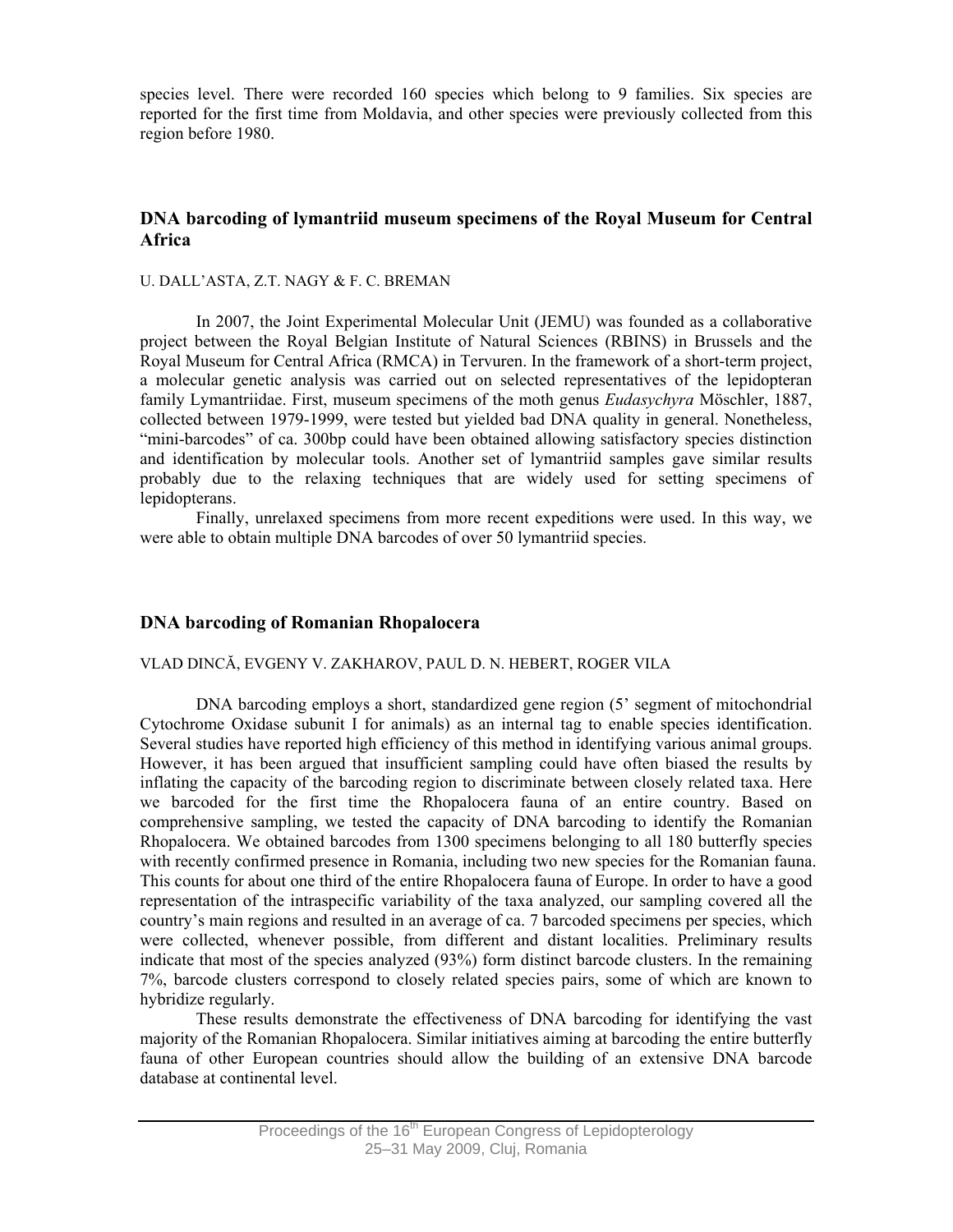# **A preliminary phylogeny of the Archipini**

#### JASON J. DOMBROSKIE & F. A. H. SPERLING

Preliminary results are presented for phylogeny of the Archipini. So far COI sequence has been analyzed using parsimony, likelihood and bayesian methods. The most Nearctic genera were part of the analysis as well as several Palearctic taxa as well. Further work will utilize nuclear genes as well as morphology of adults and larvae.

# **A checklist of the Procridinae (Zygaenidae) of the world: contemporary status of the problems**

#### KONSTANTIN A. EFETOV & GERHARD M. TARMANN

Since the publications of F. Bryk (1936) and B. Alberti (1954), no comprehensive list of the Procridinae of the world has been published. During the last 55 years, major revisions have been done that have changed our views on the phylogeny of the group. A number of new significant characters have been discovered, e.g. the absence of lagena in the receptaculum seminis in the female genitalia, which is an autapomorphy of the Procridinae, constant differences in the number and position of setae in the first instar larvae, presence or absence and the structure of the macro- and microtubercles on the integument of the adult larvae, the absence of cuticular cavities in all larvae of Procridinae, the structure of the anal combs, pupal characters, shape and position of the chaetosemata, presence or absence of a single medial spur on the hind tibia, lateral abdominal glands, the karyotypes (large variability of chromosome numbers within the subfamily), leaf-mining larvae in some groups, relationships with different larval host-plant families (most species are oligophagous) etc. Based on this information, the systematics of the Procridinae have changed significantly. Callizygaenini, included by Alberti (1954) as a tribe in the subfamily, has been excluded from the Procridinae and its status raised to subfamily rank (Tarmann, 1994). The remaining monophyletic Procridinae were divided into two tribes: Artonini Tarmann, 1994, and Procridini Boisduval, 1828. Moreover, some groups were revised, 12 genera and 84 valid species were described since Alberti's work (1954), and the status of some groups has been raised to generic rank, e.g. *Jordanita* Verity, 1946, *Chrysartona* Swinhoe, 1892 (Efetov & Tarmann, 1995), *Goe* Hampson, 1893 (Efetov, 1998), *Zygaenoprocris* Hampson, 1900 (Efetov, 2001) etc.

The checklist of the Palaearctic Procridinae (Efetov & Tarmann, 1995) is already out of date, but unfortunately still in use by many authors because a revised one is still not published. Therefore, it is necessary to provide a new checklist of the world Procridinae, which reflects our present level of knowledge.

# **The Noctuidae** *s.l.* **(Lepidoptera) in sugarcane fields of Iran (Poster)**

MEHDI ESFANDIARI, M.S MOSSADEGH, P. SHISHEHBOR & S.H. HODJAT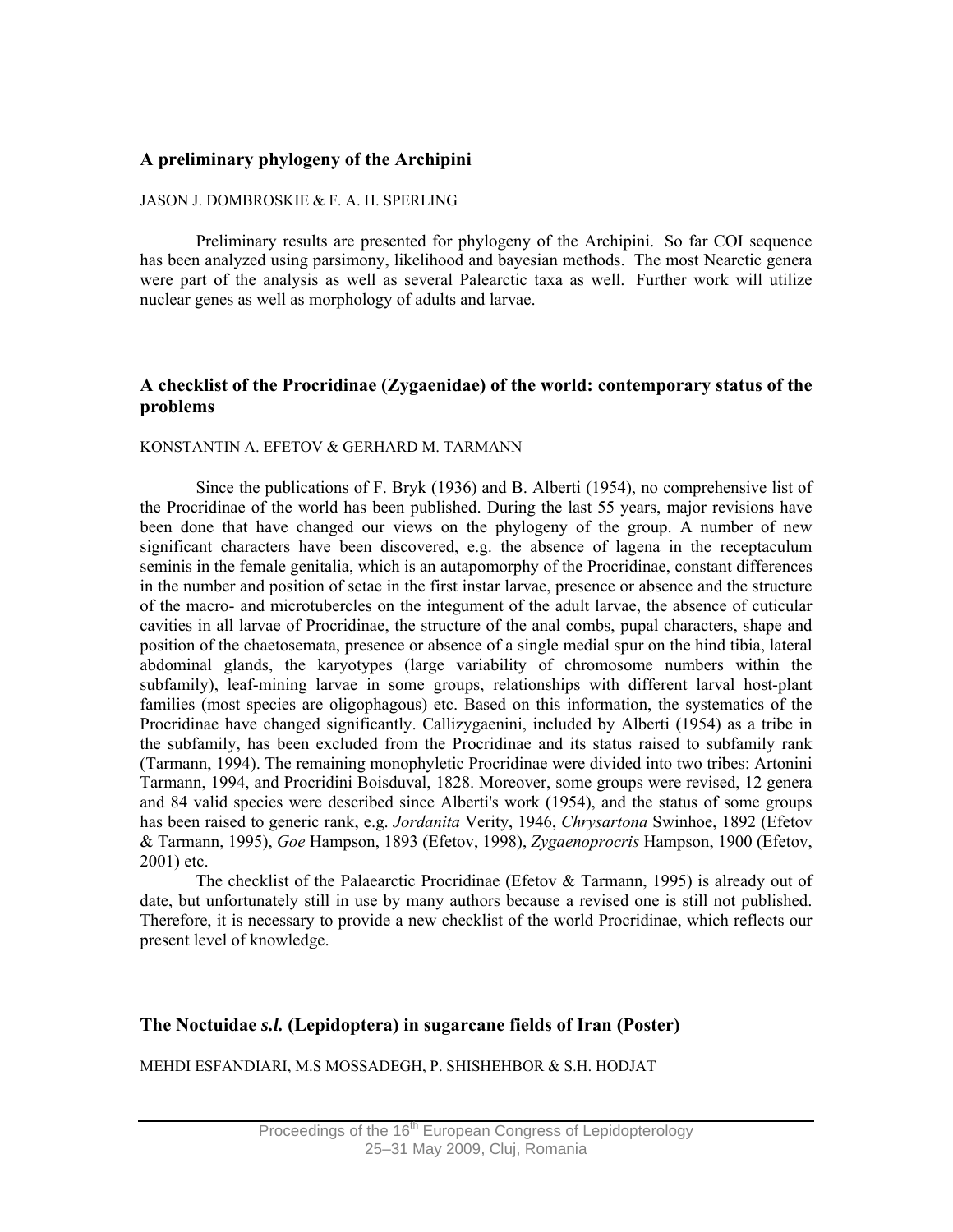Faunistic studies were carried out in four sugarcane agro-industries located in the Khuzestan province, southwestern Iran, during 2007 and 2008. Provisionally, a total of 50 noctuid species belonging to 10 subfamilies were recorded. Among them, five species are new to Iran and several species new to the province. The role of these species in the sugarcane fields is discussed.

# **Micronoctuidae, more new concerning classification, systematics, diversity, distrution of characters, and geographical occurrence**

MICHAEL FIBIGER

# **Identification and classification of the subfamily Nolinae**

MICHAEL FIBIGER

# **Mega-diverse moth assemblages in tropical habitats - how do they reflect environmental gradients?**

#### KONRAD FIEDLER

Tropical macro-moth communities are typically very rich in species, many of which are undescribed. These assemblages cannot be exhaustively sampled with tenable effort. Moreover, bionomic traits remain unknown for most species. I use examples from different tropical regions (Borneo, Ecuador, Tanzania) to show that, despite these constraints, tropical moth communities provide excellent paradigms for biodiversity studies along environmental gradients. Some prerequisites need to be fulfilled, such as standardized sampling methodology, spatial and temporal replication of sampling, and the use of appropriate multivariate statistical tools. Three major patterns emerge: (1) Alpha-diversity (i.e. local species richness) often reveal idiosyncratic, highly taxon-specific responses to environmental change, which can be linked to physiological and ecological traits of the respective insect groups. (2) Beta-diversity (i.e. turnover in species composition) reveals far more concordant patterns, which point to similar effects on the community level of environmental change. (3) Tropical macro-moth communities vary along environmental gradients with surprisingly high spatial resolution, in the range of dozens to hundreds of meters. The observed concordance in species turnover allows for predictions across taxa, whereas promises for the use of selected groups as "biodiversity indicators" remain debatable.

# **Expansion of** *Ostrinia palustralis* **in the Czech Republic (Poster)**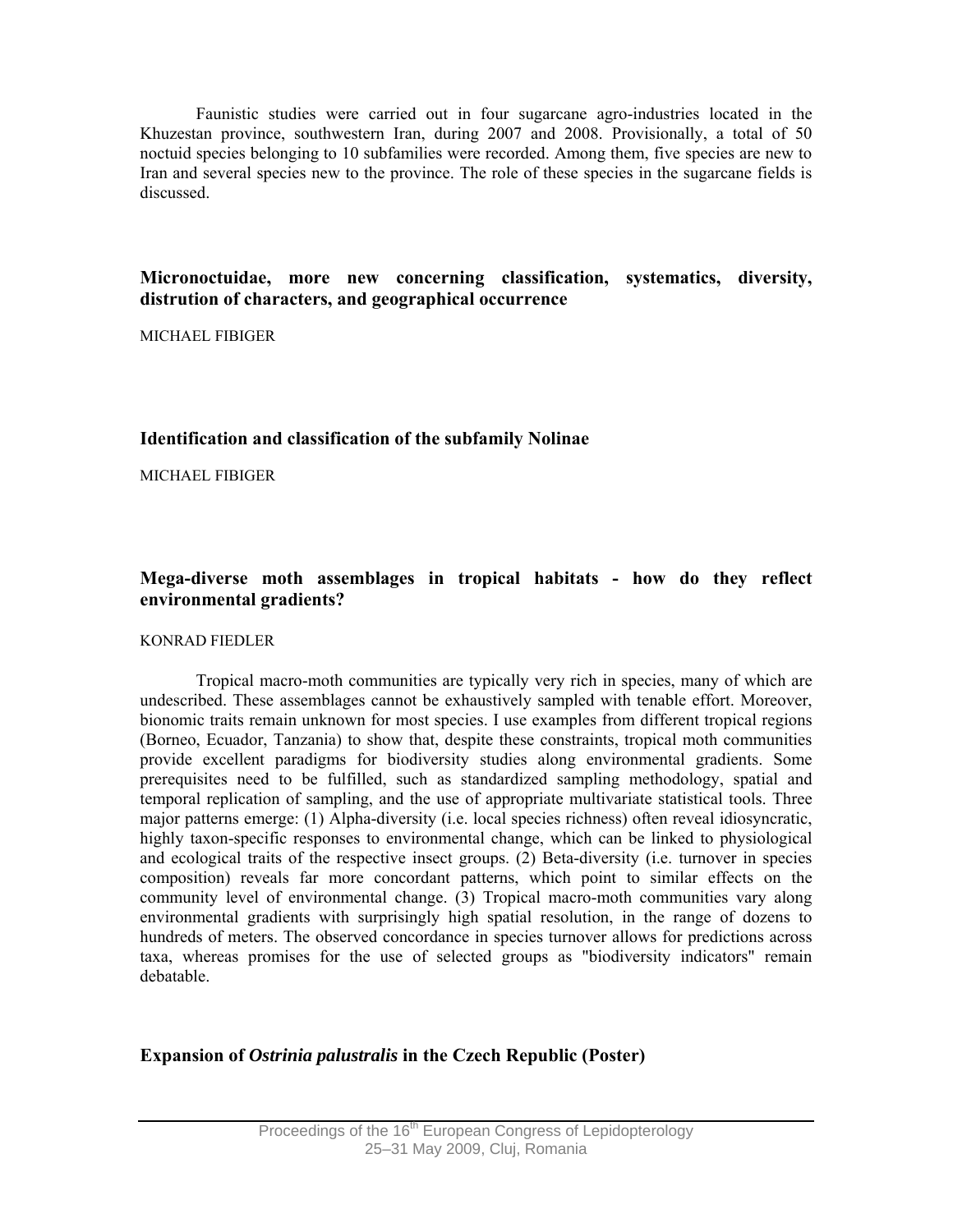#### MICHAL ZAPLETAL, JIRI BENES, ZDENEK FRIC

*Ostrinia palustralis* is a remarkable pyralid moth inhabiting nutrient-rich wetlands with broad-leaved species of *Rumex* sp. div., on which its larvae develop. Originally described from the Pannonian region, it underwent a remarkable northward expansion during last few decades. In the Czech Republic, it known only from well-preserved eutrophic wetlands of southermost Moravia (E part of the country) until ca 1960s. As indicated by growing numbers of records during last two decades, the species gradually colonised wetlands of western and northern Bohemia (W part of the state), where it became quite common on all types of humid grassland biotopes, including wet ruderals in arable landscapes. As indicated by after-2006 recording, *Ostrinia palustralis* is becoming widespread in W, N and S Bohemia, as well as most of Moravia. It is also regularly recorded in a light trapping program run for farm pests monitoring, which demonstrates an ability to disperse across intensively farmed landscapes. Directions of speed of the expansion is remarkably similar to expansion of the butterfly *Lycaena dispar*, which preceded the *O. palustralis* expansion by about a decade. The story of *Ostrinia palustralis* illustrates that even members of microlepidoptera families may rapidly respond to changing climate.

The authors are supported by the Czech Republic Ministry of Envoronment (SP/2d3/6208) and Education (LC-6073, MSM 6007665801).

# **Online World Catalogue of the Tortricidae (T@RTS)**

#### T. M. GILLIGAN, J. BAIXERAS & J. W. BROWN

As systematics becomes increasingly globalized, immediate access to accurate and up-todate information is critical to the success of modern taxonomy. Digital catalogues, such as the Global Lepidoptera Name Index (Lepindex) and the Catalogue of Life, provide a repository of current nomenclature to assist taxonomists throughout the world. The recent digitization of the Online World Catalogue of the Tortricidae (T@RTS) has produced one of the largest complete taxonomic catalogues for a family of Lepidoptera on the Internet.  $T@RTS$  contains more than 14,000 records, including approximately 10,000 senior species and generic names, over 4,000 synonyms, and more than 1,500 photos of primary types. The database is updated regularly, a process that is crucial to the success of any digital catalogue. It is hoped that  $T@RTS$  will become a valuable resource for those involved in what has been recently termed "cybertaxonomy." T@RTS can be accessed at the following address: http://www.tortricidae.com/catalogue.asp

# **Consortive linkage of lycaenid butterflies (***Lepidoptera***:** *Lycaenidae***) of upland grass biogeocoenosis of the steppe Pridneprov'ye (Ukraine)**

#### KIRILL GОLОBОRОD'KО

The consortive linkage of lycaenid butterflies (*Lepidoptera*: *Lycaenidae*) of upland grass biogeocoenosis of the steppe Pridneprov'ye was analyzed in the given work. It was determined that fauna of the region can be divided into 10 groups according to the biotope classification of *Lycaenidae*. The position of imago purple molinia in the structure of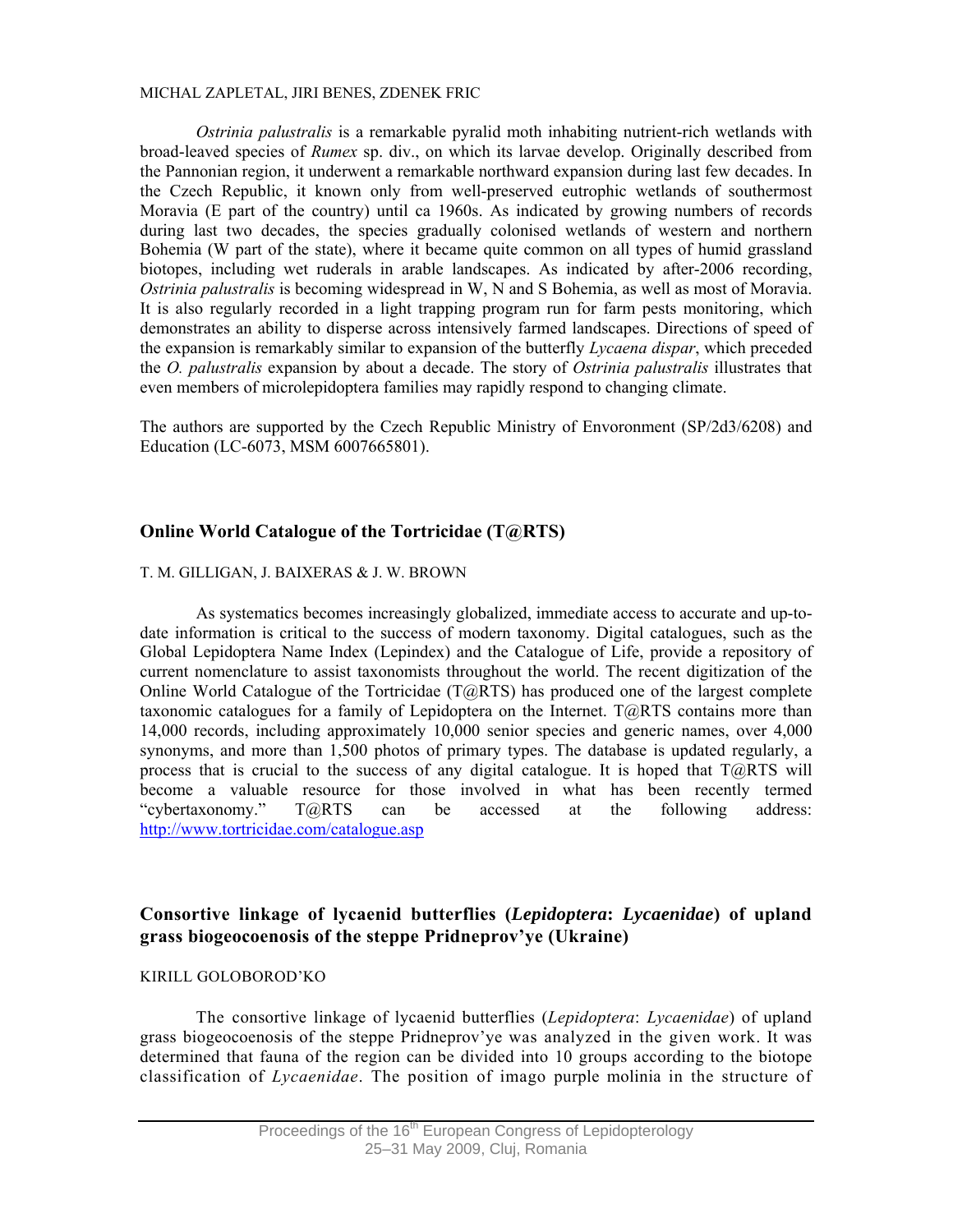anthophilos system of individual consortiums of *Salvia nutans* was studied. Phenological examines leaded allow to mark 5 phenological groups of lycaenid butterflies of the steppe Pridneprov'ye. Morphologic characteristic of mouthparts and indicator of imago dry weight was reviewed. It was determined that the time budget wasted for act of feeding depends on these characteristics but appears species-specific and sex-differentiated. The trophic linkage of the larva with 13 families of autotrophy in the region was appointed. The topical type of imago consortive linkage and preimaginal phases with autotrophy was studied. The peculiarities of *Lycaenidae* consortive linkage at anthropogenically affected biogeocoenosis of steppe Pridneprov'ye was reviewed.

# **Recovery of the Phytophagous Insects Fauna after use of Limestone Quarries in Spain: Butterflies and Weevils (Lepidoptera: Papilionoidea et Hesperiodea et Coleoptera: Curculionoidea) (Poster)**

### M.P. GURREA, J. MARTÍN CANO, B. MONTALBÁN & L. UREÑA

The limestone quarries are hostile environments to be colonized by flora and fauna. Moreover, it involves an important loss of biodiversity. To evaluate the effects caused by the quarry in the biodiversity of the insect fauna and to characterize the species associated to the stages of the quarry recuperation, in 2007-2008, two groups of phytophagous insects, butterflies and weevils, had been studied. The quarry is located in the province of Toledo in Central Spain. It has a total of 1009 hectares. It's being exploited since 1928. The recovery of the fauna and flora had been natural and there is only a small pine plantation.

For the study the area was divided into 41 sites and five representative zones were considered. The butterflies were studied by the method of transect. Forty one routes were established, one for each of the sites. The transects were made every 10 days from April to October. Sweep samples were made at each site to quantify changes in the adult curculionoidea populations. Sweep samples consisted of 100 uniform sweeps of the vegetation.

We recorded 1235 specimens and 35 species of butterflies across all the sites and 1092 specimens and 86 species of weevils were collected.

Both butterflies and weevils recover very slowly. In weevils predominate the species associated to herbaceous plants representatives of early colonization.

### **Biodiversity research on Lepidoptera in the National Park Hohe Tauern (Austria)**

#### PETER HUEMER

The National Park Hohe Tauern in the eastern Alps of Austria is the largest protected area in Central Europe, covering altogether about 1.800 sq. km and ranging from about 1000 to 3798 m s.l. The conservation of autochthonous species diversity is one of the major tasks in this nature reserves. However, exactly this diversity is or was grossly unknown or at most insufficiently known for many organisms including Lepidoptera. As recently as 2008 the first book covering the fauna of butterflies and moths of the Hohe Tauern was published. The lecture gives a short survey about history of research in the area and most relevant results.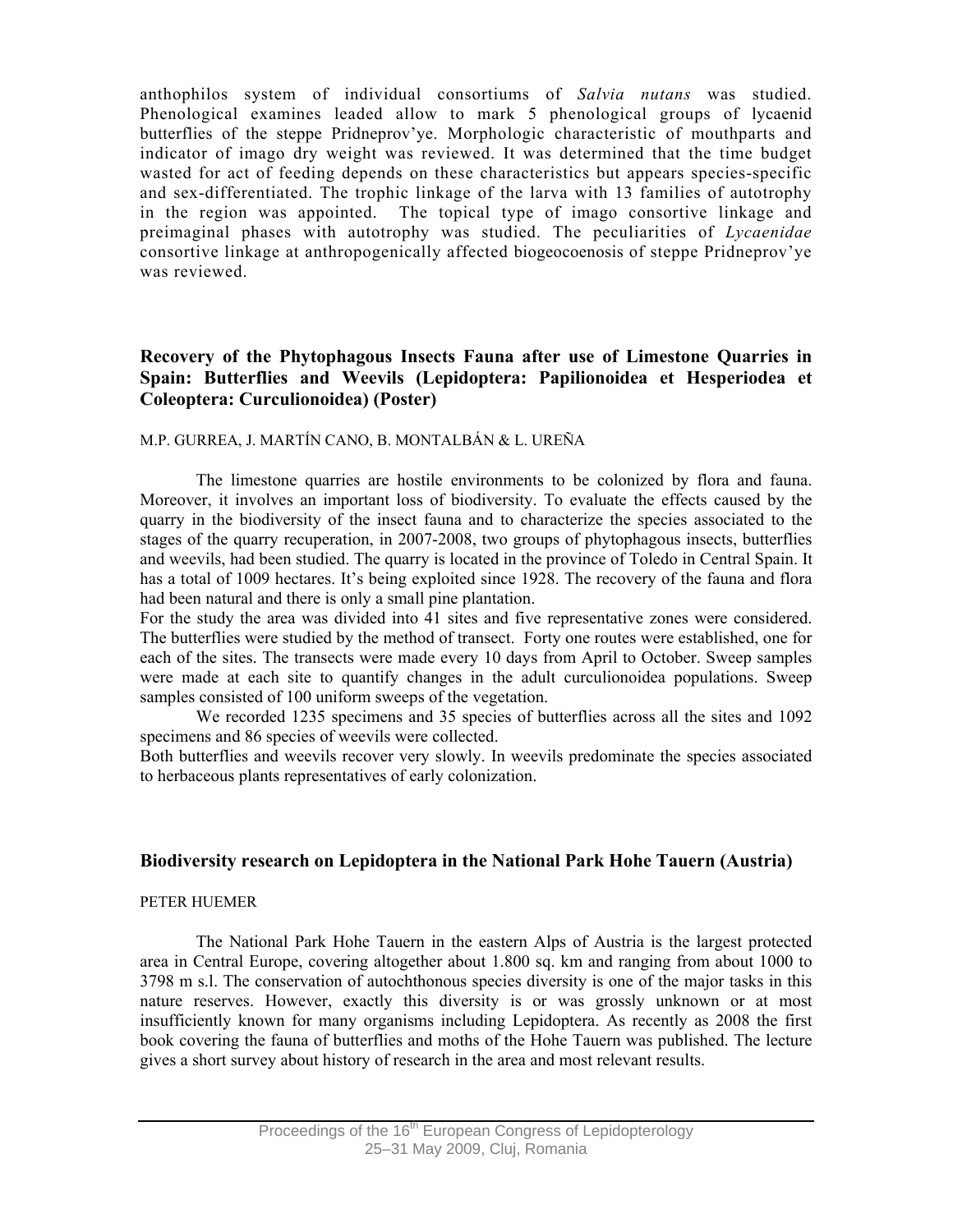First attempts of faunistic studies already date back into the late  $18<sup>th</sup>$  century. Sigismund von Hohenwarth, the later third Bishop of Linz, collected insects and plants in the Hohe Tauern and described striking new species which are still valid today, e.g. *Zygaena exulans* and *Caloplusia hochenwarthi*. Later on famous scientist such as Josef Mann, Otto Staudinger and Josef Klimesch visited the area, particularly the surroundings of Großglockner, the highest peak of Austrian Alps. Beside of a large number of interesting records several new taxa have been described by these and other scientists. More recently, in the course of a projected power station in the late eighties, staff of the Tiroler Landesmuseum Ferdinandeum under the auspices of G. Tarmann started an inventory program of Lepidoptera and Coleoptera which lasted for 10 years. This survey was based on classical methods such as various light sources in the night and dip net during the day but also quite unusual techniques such as a bee-smoker.

Despite of remarkable results, a comprehensive publication never appeared. Hence in 2004 the management of the National Park decided to initiate a further research programme with the major goal of publication of a popular book on the Lepidoptera of the area. This study was conducted by the Museums of Innsbruck, Klagenfurt and Salzburg. It covered additional and representative field research in major ecosystems of the National Park, including wetland habitats, mountain pastures and alpine grassland, forests, dwarf-shrub zones and rocky habitats as well as alpine scree.

Based on these efforts the species diversity of the National Park Hohe Tauern is nowadays rather well known. It includes about 1.300 species of Lepidoptera. The actual fauna is almost completely based on postglacial reconolisation, maybe with the exception of a few taxa with potential of survival on nunataks. Arctic and Alpine, Continental and Mediterranean species may be separated. Of particular interest are a number of local or regional endemics including the recently described *Aspilapterix spectabilis, Ancylis habeleri, Sphaleroptera dentana* or very latest *Sciadia tenebraria taurusica*. The last taxa proof that in consideration of molecular data further fascinating taxonomical results may still be expected in future.

## **Alien Lepidoptera species in Lithuania: status, distribution and prognosis (Poster)**

#### POVILAS IVINSKIS & JOLANTA RIMŠAITĖ

Due to global climate change as well as intensive trade relations and transportation between different countries, a number of alien Lepidoptera species can be found in Lithuania. Some of them are widely distributed and found in large numbers. Others are represented by one or several specimens. *Cameraria ohridella* Deschka & Dimic 1986 (Gracillariidae). The moth was firstly recorded in Lithuania in 2002 (in the Curonian Spit). Now it is found in more than 30 towns and settlements. In some sites it forms massive foci. A summer generation was registered in 2006, until that time only one – autumn generation - was known in Lithuania. *Phyllonorycter issikii* (Kumata 1963) (Gracillariidae). The species was first described from Japan. Larvae are developing in lime leaf mines. Firstly recorded in Lithuania in 1998, now the species is found all over the country. In some places it forms massive foci. Two generations are known in Lithuania. *Phyllonorycter robiniella* (Clemens, 1859) (Gracillariidae). The first mines of *Ph*. *robiniella* on *Robinia pseudoacacia* were found in Vilnius city in the second and in the beginning of the third decade of September 2007. Adults were reared from the mines collected. *Ph*. *robiniella* was also detected in Kaunas city and the Curonian Spit. The foci of infestation spread in Vilnius and Kaunas, but we did not find the species in the Curonian Spit in 2008. The surveys for this species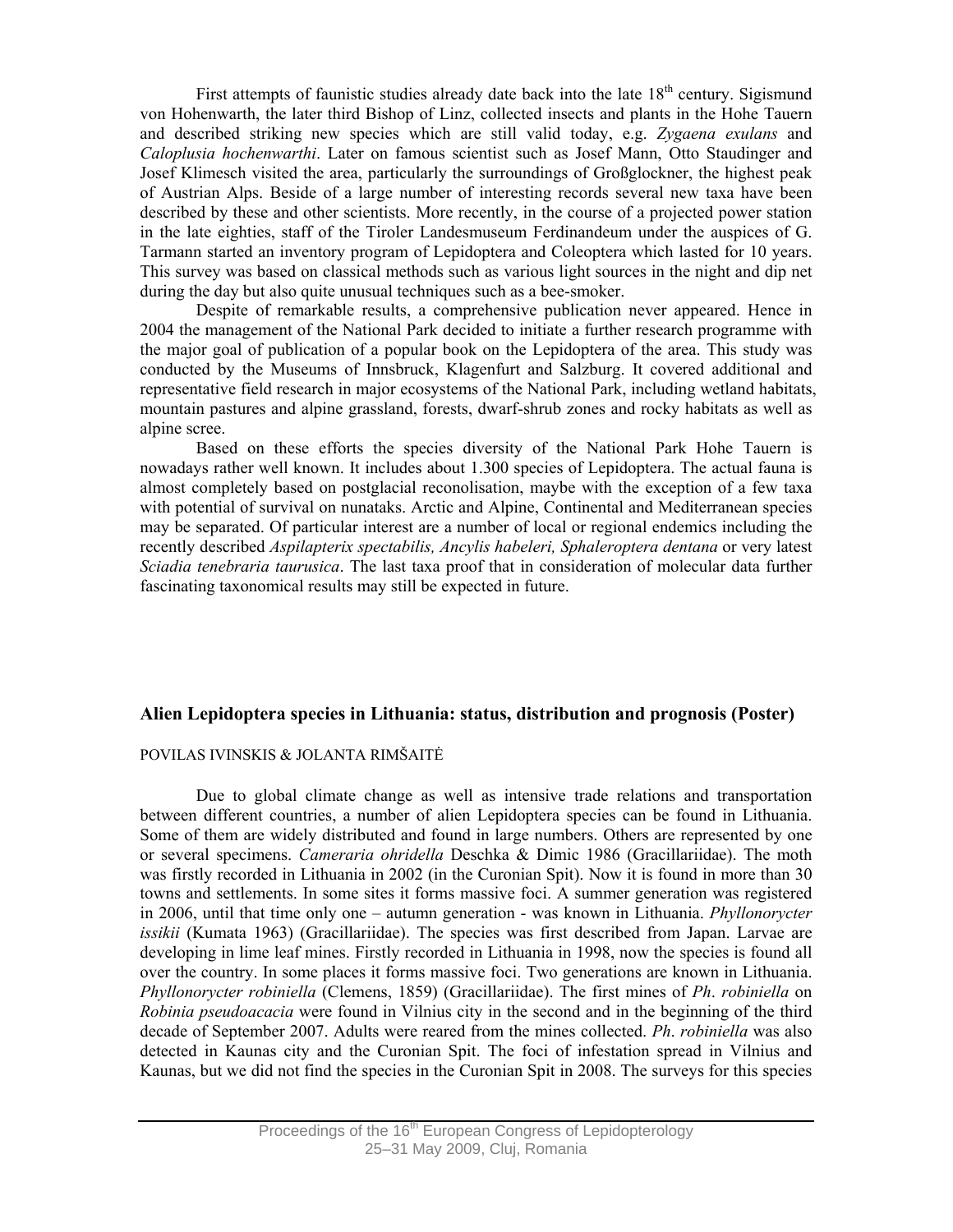in a large number of other locations of the country brought no results. *Parectopa robiniella*  Clemens, 1863 (Lepidoptera, Gracillariidae). The mines of *P. robiniella* were found in the Curonian Spit and East Lithuania from the third decade of September to the first decade of October 2007. The survey for this species in 2008 brought no results. *Cacoecimorpha pronubana* (Hübner, 1799), *Cydia molesta* (Busck, 1916) (Tortricidae)*, Hyphantria cunea* (Drury, 1773) (Arctiidae) and *Cadra cautella* (Walker, 1863) (Pyralidae) were detected 1-2 times some years ago. *Plodia interpunctella* (Hübner, 1813) and *Ephestia kuehniella* Zeller, 1879 (Pyralidae) are widely distributed and make great damage.

# **Noctuidae Fauna of Ukrainian Karpathy: Results of Monitoring (1956-2008) (Poster)**

#### ZOYA KLYUCHKO, ELENA KLYUCHKO & ALINA LIZUNOVA

Our exploring of Noctuidae fauna in Ukrainian part of Karpathian Mountains started on 1956-1958. Mainly the Northern and North-Eastern regions were studied carefully but some collections were done also in the Central and South-Eastern regions of Karpathy. More then 150 Noctuidae species were registered during these years. Results of these studying in details were summarized in the book "The Moth of the Western Regions of Ukraine" by Z. Klyuchko (1963).

 On 2002-2003 another project of fauna investigations of Karpathy regions were carried out. Investigations were done by Finnish and Ukrainian scientists: J. Kullberg, Z. Klyuchko, A. Bidzilya as well as by some students of biological faculty of Ivano-Frankivsk University. 279 Noctuidae species were registered during these studying. Besides of these two important projects the episodic collections in these regions were carried out together with continuous studies of Noctuidae biodiversity in these regions.

 Our results demonstrate that during the last 50 years fauna of Lepidoptera in Ukrainian Karpathy was changed predominantly due to the anthropogenic pressure – forest cutting, spreading of meadows etc. Probably due to these reasons there are registered enough numerous populations of such moth as *Hoplodrina ambigua* Den.&Schiff*., Heliothis viriplaca* Hufn*., H. maritima* Grasl*.* Less numerous are *Mythimna vitellina* Hbn*., Hyssia cavernosa* Ev., *Sideridis reticulata* Goese*, Helicoverpa armigera* Hbn*.* and some other meadow and meadow-steppe species that were absent here on 1956-1958.

 At the "polonyna" (high-mountain meadows) of Chivchin mountain (altitude – 1650- 1700 m a.s.l.) were registered migrants *Heliothis nubigera* H.-S*., H. peltigera* Den.&Schiff*., Amphipyra berbera* Rungs etc. (detailed data are given in report). 106 moth species were found at sub-alpine zone of Chivchin mountain. Only at polonyna were found *Apamea maillardi* Geyer*, Lasionycta proxima* Hbn*.* Other moth – totally 120 species - were collected at glades and fringes of fir and beech forests near the villages Shibene, Burkut, and Zelene, some others – at the secondary meadows (appeared after forest cutting, altitude – 900-1000 m a.s.l.)

 It is possible to conclude that at Ukrainian Karpathian Mountains during the last 50 years 1) the total number of Noctuidae species increased; 2) some mesophiles and even some steppe species inhabit now (constantly or as migrants) at the secondary meadows.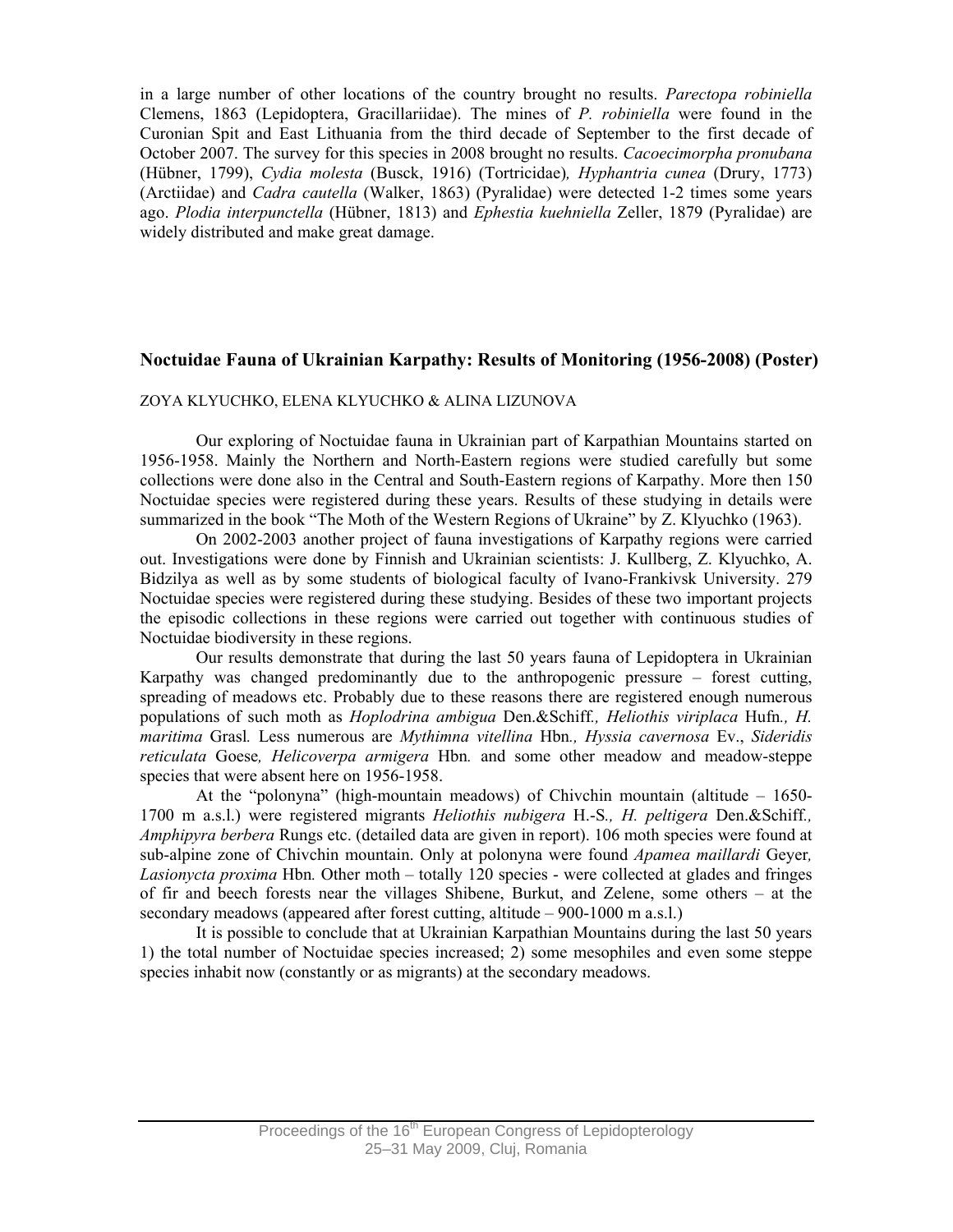# **Electronic Noctuidae Database: Some Problems and Solutions**

#### ZOYA KLYUCHKO, ELENA KLYUCHKO & ALINA LIZUNOVA

Making the database (DB) for insects necessary to overcome some problems and difficulties linked with such specificity of medical and biological objects as their complex nature, their numerous links with other objects and inside elements in objects, influence of numerous factors on objects (all these belong to objective factors). Among subjective factor there are following. There is no one general view concerning taxonomy of some species. If insect was collected at any plant sometimes is not clear whether this plant is only a substrate or feed it. There are also a lot of potential mistake linked with the registration of the place of collection because the names of whole regions were change during the history (for example region Vygurivschyna appeared and than disappeared from city Kyiv (Ukraine) map during the last 25 years, Volyn' Gybernia (region of Ukraine) changed its boundaries dramatically after the I World War etc.). These and others difficulties (objective and subjective) that will be discussed in report lead to the appearance of potential mistakes during insect DBs construction.

 From the technical point of view such mistakes are not possible during electronic DB construction. During the development of DB hierarchical model all its elements have to be defined properly because it will be followed by errors in definition of parent and derivative elements. Some difficulties may be overcame by the use of such traditional mathematic methods as cluster analysis (for better species definition), object-oriented programming (taking into account some objective factors) etc. So, some problems may be solved by the use of traditional mathematic methods (sometimes with their modification.) From other side, only newly developed approaches may help to resolve successfully this situation.

# **In the Shadow of the Peppered Moth: Industrial Melanism of Moths in Finland**

#### ZDRAVKO KOLEV

Industrial melanism is the phenomenon of increasing frequencies of dark specimens in populations of species in environments polluted by human activity. By far the most intensively studied organism exhibiting industrial melanism is the Peppered Moth (*Biston betularius* L.*,*  Geometridae), and most of this research has been conducted in the United Kingdom. Internationally, it is much less well-known that Finland is also a country with extensive research on industrial melanism for over 40 years. Remarkably, *B. betularius* is not among the tens of species with industrial melanism here. The Finnish icons of industrial melanism have to be the Marbled Minor (*Oligia strigilis* L.) and the Tawny Marbled Minor (*Oligia latruncula* Den. & Schiff., Noctuidae). Nowhere else has the industrial melanism of these species has been studied in such detail as in Finland.

In my presentation I will first outline the history of research on industrial melanism in Finland, and then focus on the dynamics of this phenomenon in the populations of the two *Oligia* species in the metropolitan area of Helsinki and its rural surroundings. A link was established early on between anthropogenic atmospheric pollution and the frequency of melanism in *O. strigilis* and *O. latruncula* in Finland. However, a straightforward correlation between the variation of pollution levels and *Oligia* melanism in the greater Helsinki area is problematic. Moreover, the incidence and dynamics of melanism differ markedly between syntopic populations of *O. strigilis* and *O. latruncula.*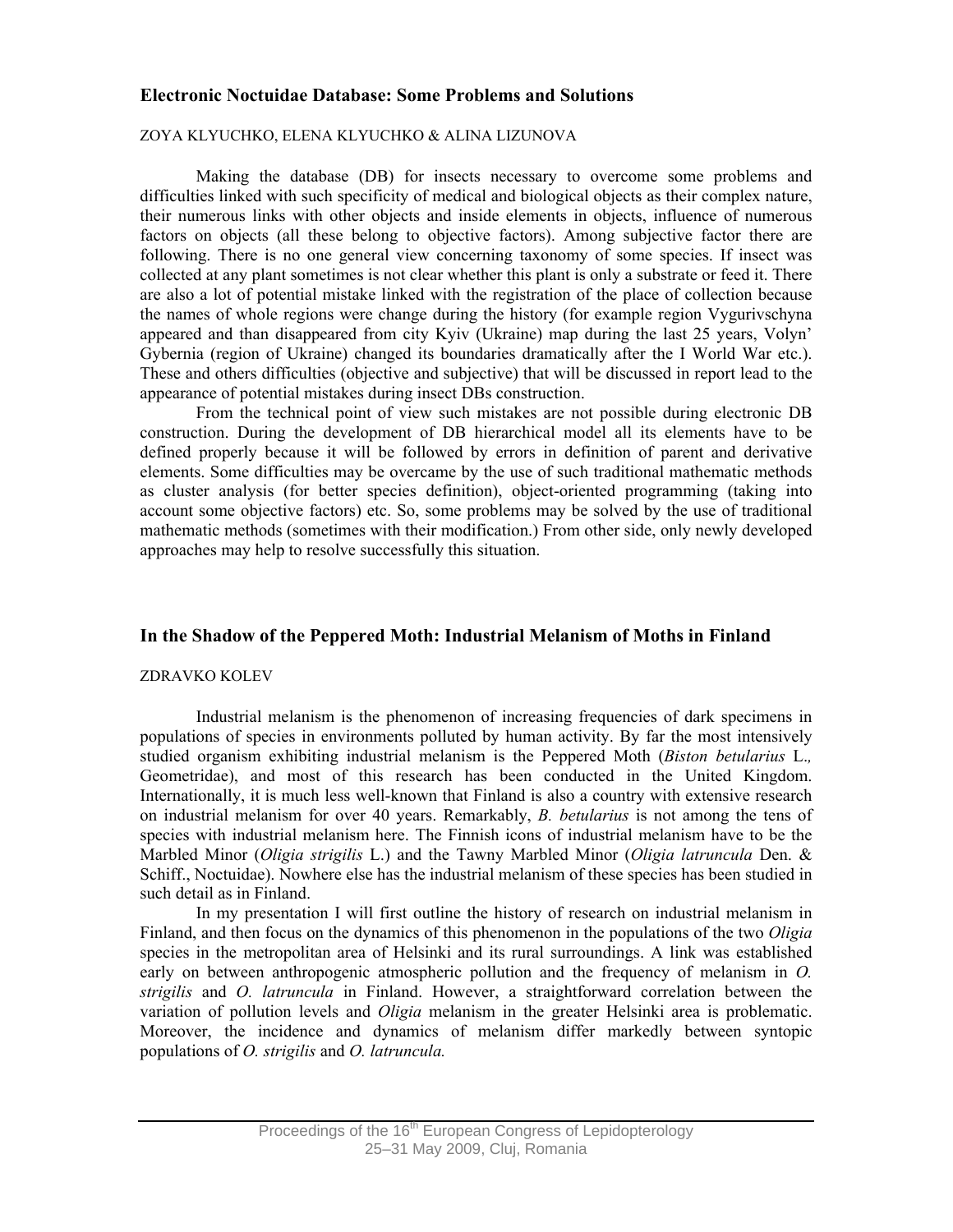These circumstances raise interesting questions about the precise mechanisms at work, which may differ from the classical case of melanism through differential bird predation, as has been established for *B. betularius*. It is expected that research on the industrial melanism in *Oligia* in Finland, made possible by unrivalled systematic surveys for over 40 years, stands to significantly increase our understanding of the nature of industrial melanism — a topic that has recently attracted considerable attention, as well as a great deal of controversy, worldwide.

# **Evolution of Lepidoptera antennae: progress and still-open questions**

#### NIELS P. KRISTENSEN

Natural History Museum of Denmark, University of Copenhagen

In the groundplan of the Lepidoptera, as in that of their closest endopterygote relatives, the antennae were simple, with a filiform flagellum; their length was presumably close to, but did not exceed, that of their forewings. One lepidopteran groundplan autapomorphy is the presence of at least a partial scale vestiture. Another is considered to be the presence of an intercalary sclerite in the membrane between the scale and pedicel, but here a targeted search for counterparts in a broader outgroup sample is still needed, and so is an inquiry into the sclerite diversity within the order - within the Exoporia that diversity is perplexing.

Taxonomically informative diversity has long been known to exist in the structure and vestiture of the both the basal segments (scape+pedicel) and the flagellum. Pectinate antennae permitting a manyfold increase in the number of antennal sensilla first evolved witin the Exoporia and then subsequently independently on very numerous occasions within the Eulepidoptera, predominantly in medium-sized to large taxa. Also clubshaped/clavate antennal types are homoplasious, and their apparent correlation with diurnal activity is intriguing..

 While much information has been acquired on the gross morphology and scale/sensillum complements of lepidopteran antennae, there remains a need for syntheses of this information as well as for additional observations on several points: How diverse are between-flagellomere articulations? How diverse are basal muscle and blood-pumping devices, and to which degree is diversity in such traits correlated with antennal structure? Is the *internal* structure of apical clubs specialized in particular ways? Which phylogenetic patterns will emerge from compilations of such data?

# **TaxOn: The prototype of a journal for online taxonomical publications**

### MARION E. KURZ & MICHAEL A. KURZ

In December 2008, the International Commission on Zoological Nomenclature (ICZN) proposed an amendment to the International Code of Zoological Nomenclature. According to this, electronic taxonomical publications should be valid under certain circumstances from 2010 on.

We have developed an online platform, Taxonomy Online (TaxOn), that fullfills the requirements of EN ISO 9001 for Quality Management for the processes of online-authoring, online-reviewing, online-release and automated change management. TaxOn is a registered serial (ISSN 2071-873X) and takes into account the demands of the ICZN for electronic publication of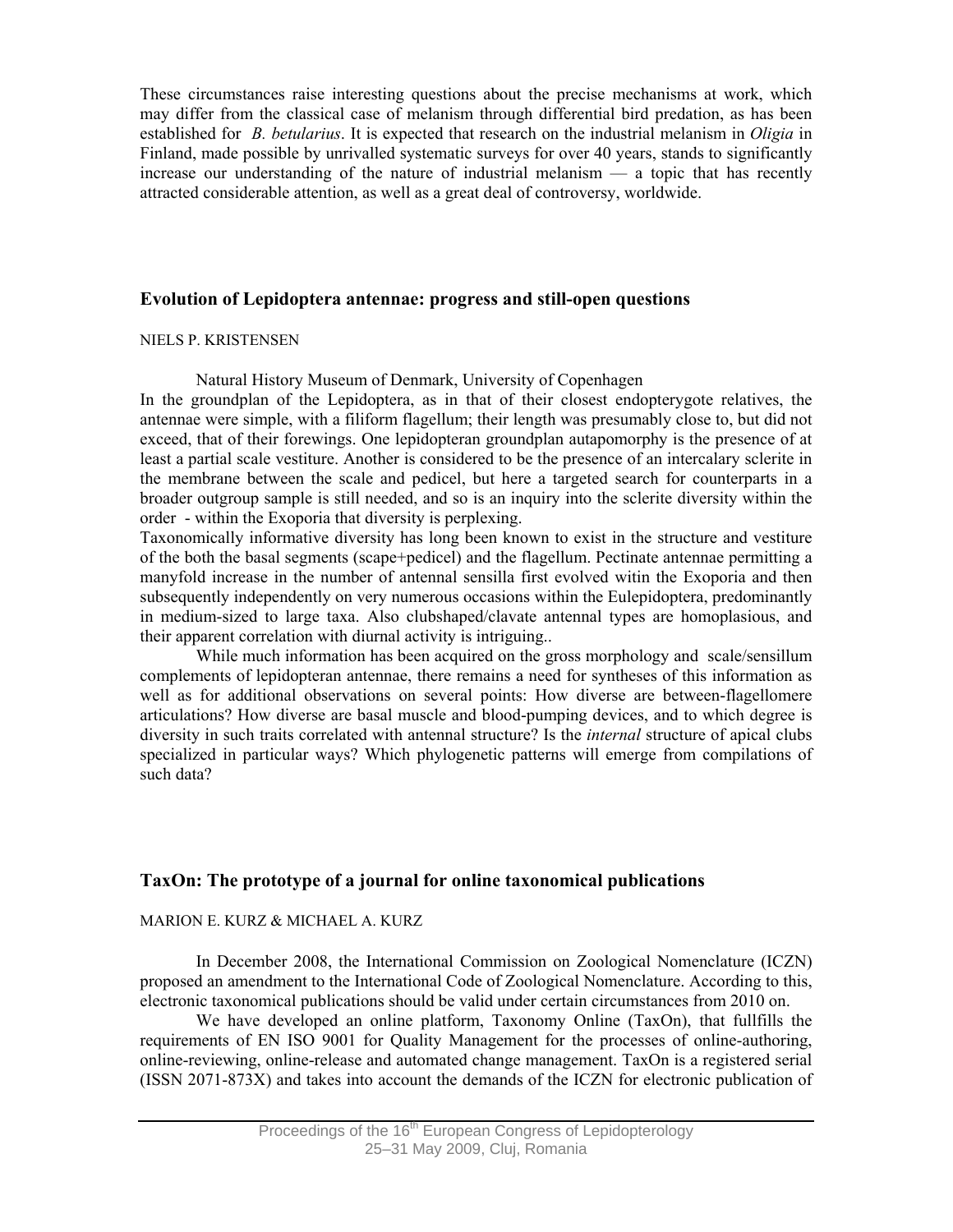new scientific names, i.e., archivation in a system compliant with the ISO standards for an Open Archive Information System, and, registration of a new scientific name in the Official Register of Zoological Nomenclature (ZooBank). Although TaxOn is designed to be WIKI-like, a major requirement of the ICZN, namely the preservation of the original contents of the publications, is guaranteed by our automatic change management / version control mechanism.

Therefore, we present TaxOn as a prototype for electronic taxonomical publications.

## **Butterfly diversity in vineyards under different management**

#### MILAN HLUCHÝ, ZDENĚK LAŠTŮVKA, VLADIMÍR HULA, OLDŘICH JAKEŠ, JAROSLAV MAREK, HANA ŠEFROVÁ & MILAN ŠVESTKA

The complex biodiversity research was started in southern Moravian vineyards (Czech Republic) in 2008 with the aim to state differences between conventional, integrated and biological management. Rhopalocera and Zygaenidae were investigated together with higher plants, birds, and carabid beetles. Three groups of four study plots were delimited in various parts of the southern Moravian vineyard area, always 3 vineyards by different management and one plot with natural or seminatural steppe, forest steppe or rocky habitats in their close vicinity. The occurrence of butterly and burnet species were evaluated by the method of transects (1 km and 2 h per transect) with at least 6 visits for each plot. The abundance of the present species were assessed by a semiquantitative scale, mean values of this scale were used for the calculation of the synecological indices. The following indicators were ascertained: species and individuals number, Shannon species diversity index, dominance concentration, Jaccard similarity index, and representation of indicative species.

 Altogether, 73 species were registered in all study plots during the first research year (46% of the Czech fauna), the least number in the conventional vineyard of Dyjákovice (1 species), the most in the forest steppe of the Kopeček Hill near Mikulov (51 species). The following numbers of species and individuals were registered in the individual study plots: conventional vineyards 1–14 spp.  $(\emptyset 8)$ , and 1–29 ex.  $(\emptyset 13)$ ; integrated vineyards 10–38 spp.  $(\emptyset$ 24), and 40–757 ex.; biological vineyards 12–33 spp. (Ø 19), and 41–197 ex. (Ø 131); comparative forest steppes 29–51 spp.  $(\emptyset$  41), and 990–2373 ex.  $(\emptyset$  1560). The mean values of the Shannon index were in the same order 1.4, 2.07, 2.31 and 2.79. The distinct dominance concentration of the limited number of species was found in all three conventional and in one integrated vineyard. The higher values of the Jaccard index were observed between the forest steppe plots, partly between these plots and the neighbouring integrated or biological vineyards, but the results are distinctly influenced by the short-term research only. As expected, the highest proportion of the important indicative species was found in the forest steppe plots, they were represented in higher numbers also in two integrated (Mikulov and Popice) and in one biological vineyard (Popice). On the other hand, none important species was observed in two conventional vineyards, and 3 species in the last one. The conventional vineyards resulted as the worst in all indicators. The integrated vineyards had on the average more species and individuals than the biovineyards, the results of the Shannon index and dominance concentration were opposite. The numbers of important indicative species were similar in both types. The numbers of species and especially of specimens in individual plots are distinctly influenced by the character of the neighbouring habitats. It is evident after the first year investigations that the butterfly diversity is influenced by the agricultural management in principle and that butterflies are for the biodiversity indication very suitable group.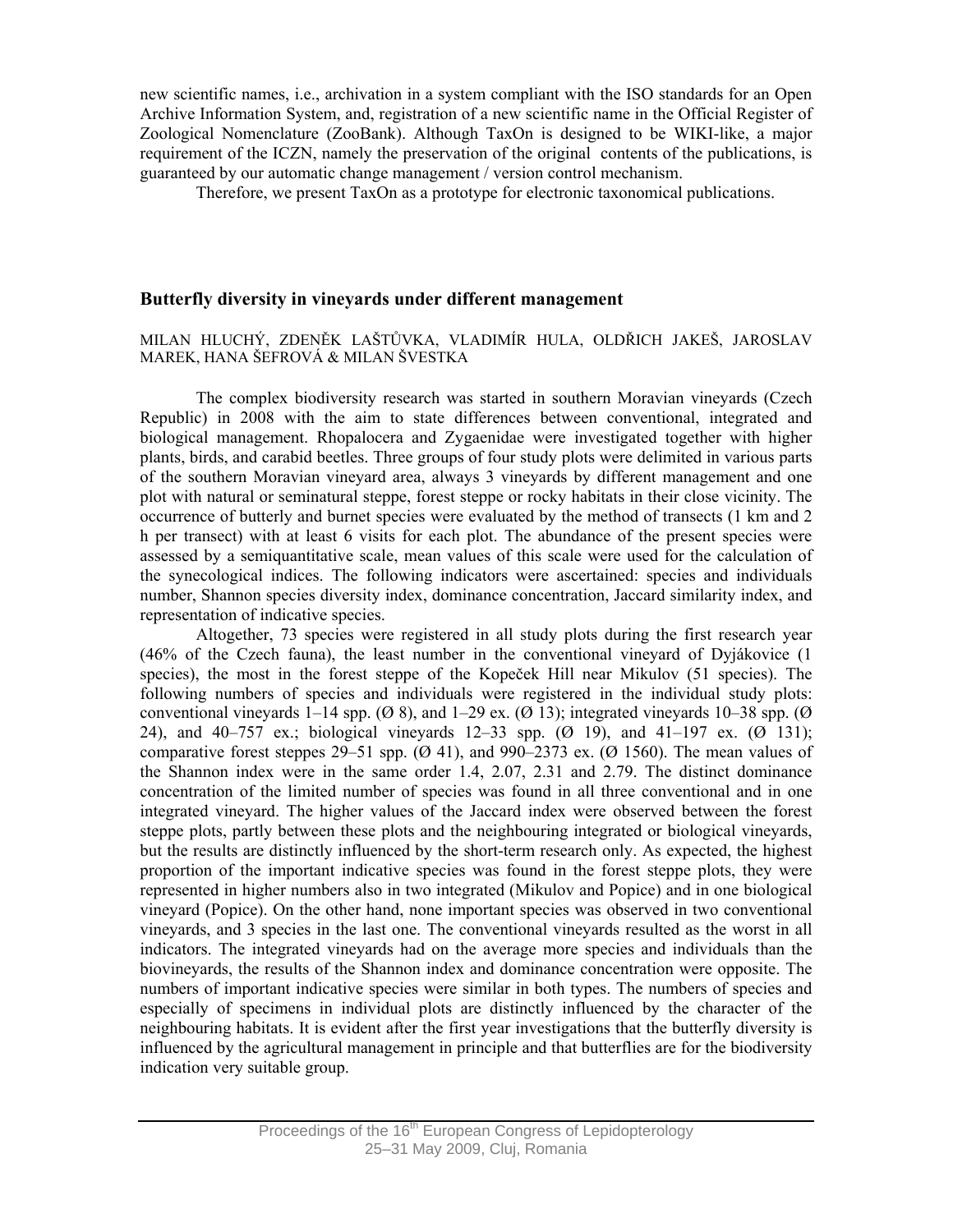# **Larval morphology of Ennominae (Geometridae) – the case of Central European "winter moths" (Poster)**

#### ADAM MALKIEWICZ & MACIEJ MATRAJ

The aim of the poster is to present preliminary results of comparative studies of larval morphology and taxonomical significance of such characters on the generic and species level by example of ecological group of "winter moths" from Ennominae (Geometridae).

 Morphology of the first and the last larval instars of selected genera, which can be found in Poland, are provided. Mouthparts and all parts of the head capsule, thorax and abdomen with prolegs are illustrated and described with their numeration and nomenclature of every detected setae and other sensillae. Moreover, thoracic legs are pictured in details. The setae of anal plates are also described separately. Structures of pinacula and tips of setae are compared both among genera and during postembrional development of each species.

The original method of preparation, mounting and documentation is introduced.

#### **Phylogeny of the European species of** *Udea* **Guenée (Pyraloidea: Crambidae)**

#### RICHARD MALLY

The first phylogenetic analysis for the genus *Udea* is presented. 32 of the 36 species recognized in Europe were investigated by studying characters of the wings and the genitalia of both sexes. 23 of these species were also analyzed using sequences of the mitochondrial *CoxI* and the nuclear *wingless* gene. Five *Udea* species from outside Europe and three *Udea*-related taxa were included in the analysis. The phylogenies were calculated using Maximum Parsimony and Bayesian inference. The molecular phylogenies show two major groups in European *Udea*: an *U. alpinalis* s.l. group and an *U. ferrugalis* group. The *U. ferrugalis* group is characterized by a high portion of endemic species on islands of the Atlantic and Pacific Ocean. The *U. alpinalis* s.l. group includes the majority of the European *Udea* species and can be divided into two monophyletic groups: the *U. alpinalis* s.str. group and the *U. elutalis* group. The morphological phylogeny confirms these monophyla, although it shows no Bootstrap support at nearly all nodes.

# *Ulumkula* **gen. nov. - a new genus of Pyralinae (Insecta: Lepidoptera, Pyraloidea) from southern Africa**

#### WOLFRAM MEY

Within Pyralidae the subfamily Pyralinae is regarded to contain the more ancestral taxa of the family. According to numbers of described species and genera the African continent is its centre of taxonomic diversity. The Pyralinae are thus a promising candidate for deciphering aspects of the faunal history in Africa. Unfortunately, most of the nominal taxa are insufficiently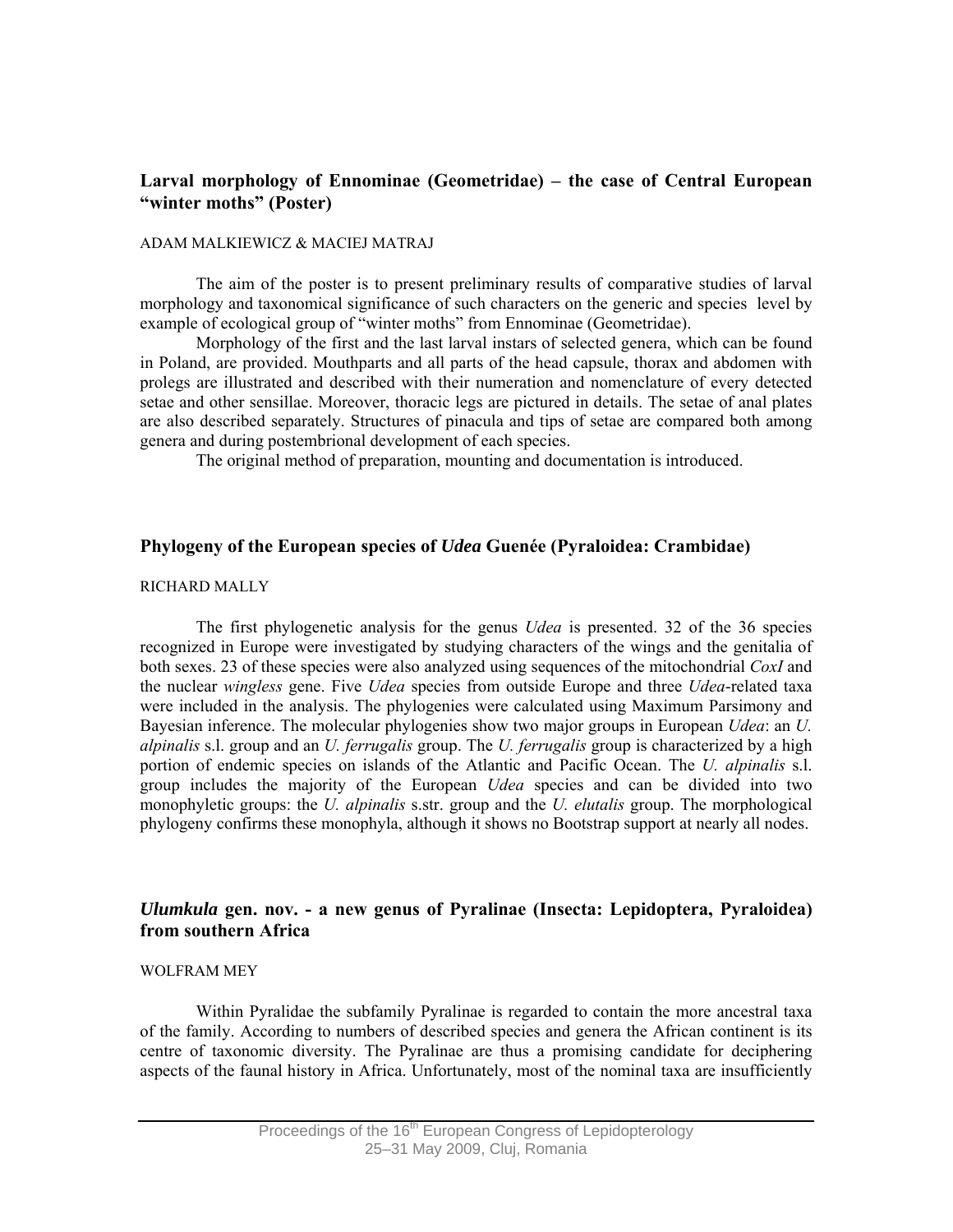described. In consequence, the ranges of the African species are largely unknown. In an attempt to identify species of southern Africa a number of undescribed species were found which cannot be placed confidently in any of the available genera. The new genus *Ulumkula* gen. nov. is established here for one of those species. It has a wide distribution in southern Africa and is named *U. kalahariensis* sp. nov. The detailed description of species and genus is based on male and female adults and include external and genital features. The new genus is characterised by two presumed apomorphies: 1.- discal spot in forewings with semi-erect scales, 2 – male genitalia with juxta and separate annellus forming a forked appendage.

Closely related genera are *Pyralis* and *Pyralosis* by sharing the same wing form, venation and head morphology.

### **Population genetics reveal postglacial range modifications and recent fragmentation of the endangered relict butterfly** *Lycaena helle* **(Poster)**

#### MARC MEYER & JAN CHRISTIAN HABEL

At the end of the last glacial and during the early postglacial period, hygrophile boreomontane species were distributed over major parts of Central Europe. In the wake of postglacial warming, these species shifted their distribution to higher latitudes and altitudes following the cold mesoclimatic conditions and became widely extinct over the European lowlands. The Violet Copper butterfly (*Lycaena helle*) shows this feature of postglacial altitudinal and latitudinal range shift. The species is currently distributed over parts of Scandinavia and many mountain ranges of Europe, where the species exists in highly isolated habitats. We have analysed five polymorphic microsatellite loci to describe (i) historical range shifts, (ii) its recent distribution situation and (iii) the status of local populations. We detected strong genetic differentiation among populations of *L. helle* over its western European distribution  $(R_{ST}$ : 0.264,  $F_{ST}$ : 0.187). Deflecting levels of genetic diversity for each single mountain area the presence of private alleles, endemic for one mountain area underline the pattern of genetic differentiation. The obtained genetic clusters coincide with the orographic structures of the landscape representing eight distinct mountain regions  $(R<sub>CT</sub>)$ : 0.203,  $F_{CT}$ : 0.146). Among populations within each extant mountain area, genetic differentiations sometimes correlating with geographic distances reveal reduced population-interconnectivity, even within these mountain areas.

#### **Morphology of** *Polia cherrug*

#### LASZLO RAKOSY, GUNTER STANGELMAIER, CIPRIAN MIHALI

The description of a new species that has such a great size and is so obviously different from the known European species of the *Polia* and *Pachetra* genus, has been received with great interest but also with surprise by the specialists in *Noctuidae*. It was thought to be a hybrid but their regular presence and the great number of this species in the woods of Northern Dobrogea, cannot stand for this idea. There were no records of other species of the *Polia* genus, in this habitat, with the exception of The Danube Delta.

 In addition to the description, the authors of this paper have studied the preimago stages and acquired images using the optical and SEM microscopy.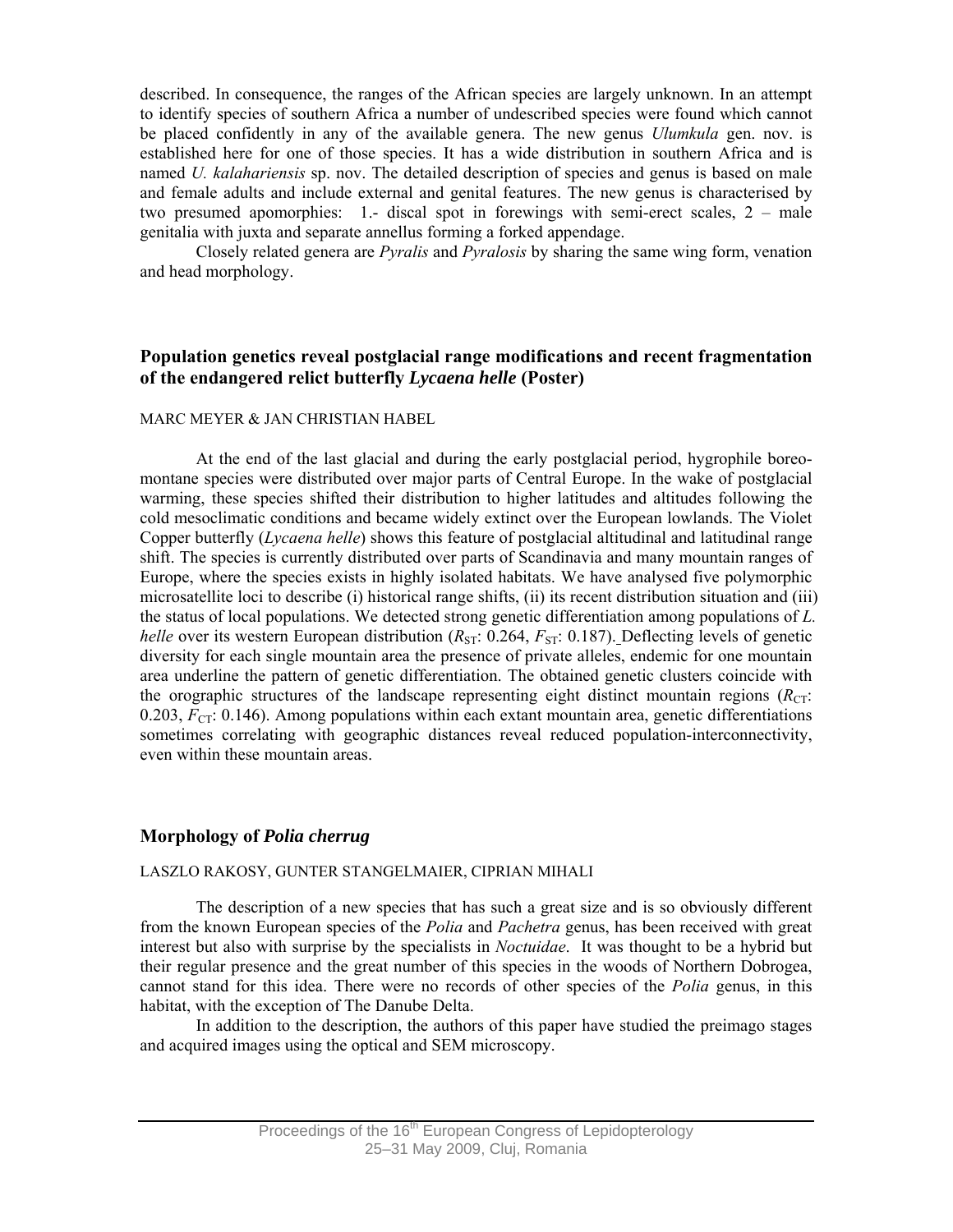Thus, the images of the egg, larval stages and pupae are presented for the first time. For the phylogenetic relations study of different European species of the *Polia* and *Pachetra* genus, comparative images of segments of the antennae will be presented. The comparative study shows a phylogenetic closeness of *Poila cherrug* to *Pachetra sagittigera*.

## **New morphological data concerning the endemic species** *Dhalica rakosyi*

#### LASZLO RAKOSY, CIPRIAN MIHALI & RALUCA VODA

The *Dhalica* genus is outspread in the entire Northern hemisphere. Approximately 40 species are known in the Palearctic region but their number is supposed to be greater.

In 2005, M. Weidlich described a new species, *Dahlica rakosyi* from Transylvania, namely in Muntii Apuseni. Although the description is an accurate one due to the great number of females and males that were used for it, the data and images referring to the morphology of the adult and the pre imago stages is insufficient or missing.

The authors of this paper offer additional data concerning the morphology of the adult, egg and pupae of both males and females. The morphology of the head, eyes, antennae, legs, thorax and abdomen of both males and females are also illustrated in this paper.

Images and descriptions of the pupae, egg and wing scale types, using the optical microscopy and scanning electronic microscopy (SEM) are presented for the first time.

# **Relevance Of Natura 2000 Network In Romania For Lepidotera Species**

#### SERGIU MIHUŢ

Designation of Natura2000 sites based uon criteria species (including Lepidoptera) is responding to complex requirements for common nature conservation policy.

The designation process is based upon quantifiable objective criteria and it is including a data selection in order to pinpoint the most relevant area in need of conservation.

A brief analyze of the designation process for Natura2000 sites in Romania is made as well as an evaluation of the relevance of this network of protected area for each criteria species of Lepidoptera.

### **Several selective factors acting in the industrial melanism of moths?**

#### KAURI MIKKOLA & MARKUS J. RANTALA

The classical example of industrial melanism, mentioned as the most striking evolutionary change ever witnessed, is the Peppered moth *Biston betularius* (Geometridae) in England. The highly conspicuous blackening of the populations in the second half of the  $19<sup>th</sup>$ century was followed by a static phase through most of the 20<sup>th</sup> century, but then, during the last decades of that century, a dramatic change back to the whitish coloration took place. Moreover, a similar change happened in North America. This most well-known school and text book example of evolution has fallen, because of some weaknesses in the original design of the selective experiments, under heavy criticism and attacks from the side of creationists and supporters of the intelligent design. In the present paper it is emphasized that the evolution is proceeding unhurt, but the selective factors still require closer examination. In addition to the protective coloration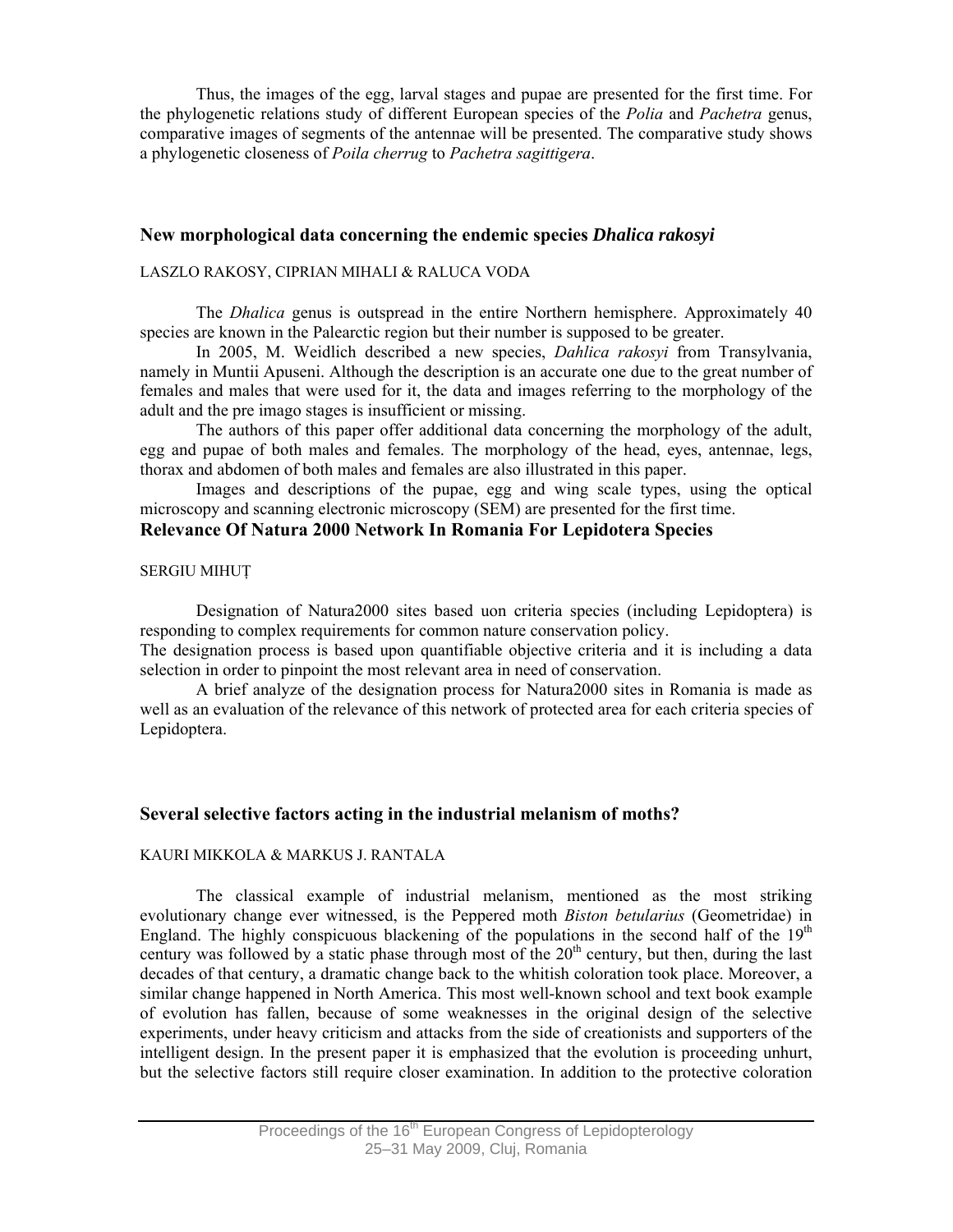the melanin pigment is providing in the polluted areas, it may show so-called pleiotropic effects. Our experimental species was *Lymantria monacha* (Lymantriidae), polymorphic for melanic forms, too.

# **Herbarium data, an alternative tool to know the butterflies distribution. The case of**  *Maculinea rebeli* **(Poster)**

SERGIO MONTAGUD ALARIO & ALBERTO SENDRA MOCHOLÍ

#### **Sexual communication in Castniidae and their mimicing of butterflies**

#### V. SARTO I MONTEYS & J.O. MORENO VIDAL

Castniids are popularly known as "butterfly-moths" and in old classifications they were placed together with the butterfly groups. This reflects the fact that they remarkably mimic the butterflies living in the same area in form, colours and habits.

Mimicry abounds in the insect world, so what's special about that of castniids mimicing butterflies ? In fact, the other two families in the superfamily Sesioidea, Brachodidae and Sesiidae, are also mimics of bees and wasps respectively, and most of them only fly during daytime, as Castniidae do. The reason why castniids used butterflies as their pattern to be copied is not answered yet.

However, unlike sesiids and brachodids, the degree of this mimicry by castniids towards their butterfly pattern has reached surprising limits. Indeed, castniid males are territorial, they perch and watch over for females or males or other subjects close to their size, and chase after them. Territoriality in non-butterfly lepidopterans seems to be undescribed. Moreover, this mimicry has affected further their intimate morphology, so much that structures related to important functions such as those of olfaction and sexual communication have been modified to the point of losing their 'moth-like' capabilities in favour of new 'butterfly-like' ones.

A comparative study of the antennal sensilla of members of the Sesioidea and the butterflies has been carried out concluding that the structure of the castniid antenna is closer to that of the butterflies than to that of the other Sesioidea. This fact has remarkable ethological consequences which will be developed in this lecture.

# **Saturniidae and Brahmaeidae of the Palaearctic Region: How many species are there?**

#### WOLFGANG A. NÄSSIG & STEFAN NAUMANN

The species numbers of Bombycoidea known from the Palaearctic Region have increased significantly in the last 2–3 decades based on recent collecting, especially in China, but also elsewhere. This was mainly due to just the description of new species, but in part also based on revisions. Regrettably not all genera have already been revised. The number of species to be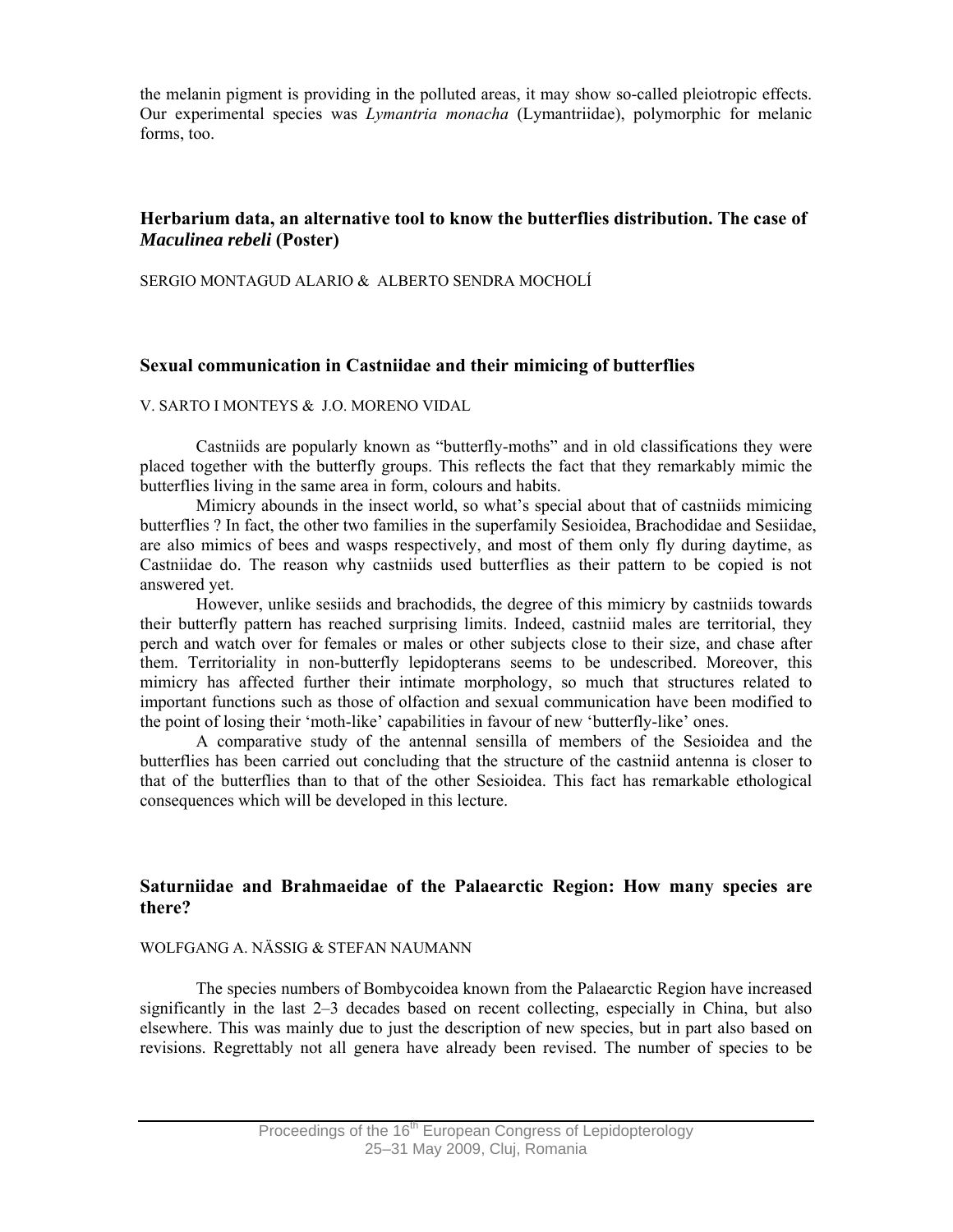counted is of course also depending on the definition of the border between the Palaearctic and the Indo-Australian Region.

We follow the borderline as defined in A. SCHINTLMEISTER's recent (2008) book on the "Palaearctic Macrolepidoptera 1: Notodontidae", that is: northern Africa, the Arabian Peninsula, Iran, and most of Pakistan are included; the borderline is then running along the southern Himalaya range and in the East includes all of China and Taiwan. The estimated species numbers presented here are tentative; we are still collating and refining distributional and systematic data, and the numbers presented in Cluj during the lecture thus may deviate from the numbers listed below.

The Saturniidae are represented with three subfamilies in the Palaearctic: Agliinae, Salassinae and Saturniinae. Agliinae (the only subfamily restricted to the Palaearctic region with single genus *Aglia*) presently comprise 4 species. Salassinae (single genus *Salassa*) have not yet been revised, but are estimated to comprise ca. 5–10 palaearctic species. Saturniinae are the largest group, comprising the following 4 tribes with 14 genera: Micragonini: *Goodia* (1 species); Urotini: *Usta* (1 species), *Sinobirma* (1 species); Attacini: *Samia* (6 species), *Archaeoattacus* (1 species), *Attacus* (1 species); Saturniini: *Rhodinia* (ca. 5 species), *Actias* (ca. 12 species), *Saturnia* (ca 40 species), *Cricula* (ca. 6 species), *Loepa* (ca. 17–20 species), *Lemaireia* (ca. 2 species), *Solus* (ca. 2 species), *Antheraea* (ca. 16 species). The total species number is thus estimated to be close to or above of 130.

Brahmaeidae comprise only 2 genera: *Calliprogonos* with 1 species and *Brahmaea* s. l. with ca. 7–10 species, summing up to just around 10 species.

# **Molecular systematics and phylogeny of** *Melanargia* **(Lepidoptera: Nymphalidae, Satyrinae)**

#### VAZRICK NAZARI, WOLFGANG TEN HAGEN & GIAN CHRISTOPHORO BOZANO

We investigated the genetic divergence and phylogenetic relationships within and between all known species of Palaearctic butterflies of the genus *Melanargia* using sequence information from three genes (mitochondrial *cox1* barcode region [657 bp], ribosomal 16S *rRNA* [~518 bp], and nuclear *wg* [404 bp]). Results show a lack of DNA divergence among several poorly characterized taxa as well as deep divergences within and between several others.

We corroborated the molecular information with morphological and genitalic characters as well as geographic data to revise the taxonomy of *Melanargia*, and propose a new systematic scheme for the group. We revive some previous synonymies (*M. lucasi meadwaldoi* stat. rev.*, M. ines fathme* stat. rev., *M. meridionalis tapaishanensis* stat. rev.), revise the status of some subspecies into species (*M. transcaspica* stat. nov., *M. lucida* stat. nov.) and several species into subspecies of other taxa (*M. evartianae sadjadii* stat. nov., *M. larissa hylata* stat. nov., *M. larissa grumi* stat. nov., *M. larissa syriaca* stat. nov., *M. lugens montana* stat. nov., *M. epimede ganymedes* stat. nov.), revise the status of subspecies and transfer them to other species (*M. larissa lorestanensis* stat. nov., *M. larissa iranica* stat. nov., *M. larissa karabagi* stat. rev., *M. larissa kocaki* stat. nov., *M. transcaspica eberti* stat. nov.), and propose new synonymy (*M. titea titea* = *M. titea standfussi* syn. nov. *= M. titea titania* syn. nov., *M. leda leda* = *M. leda yunnana* syn. nov., *M. lugens lugens* = *M. lugens ahyoui* syn. nov., *M. lugens hengshanensis* = *M. lugens hoenei* syn. nov., *M. halimede halimede* = *M. halimede gratiani* syn. nov., *M. asiatica asiatica* = *M. asiatica dejeani* syn. nov., = *M. asiatica elisa* syn. nov., = *M. asiatica sigberti* syn. nov.).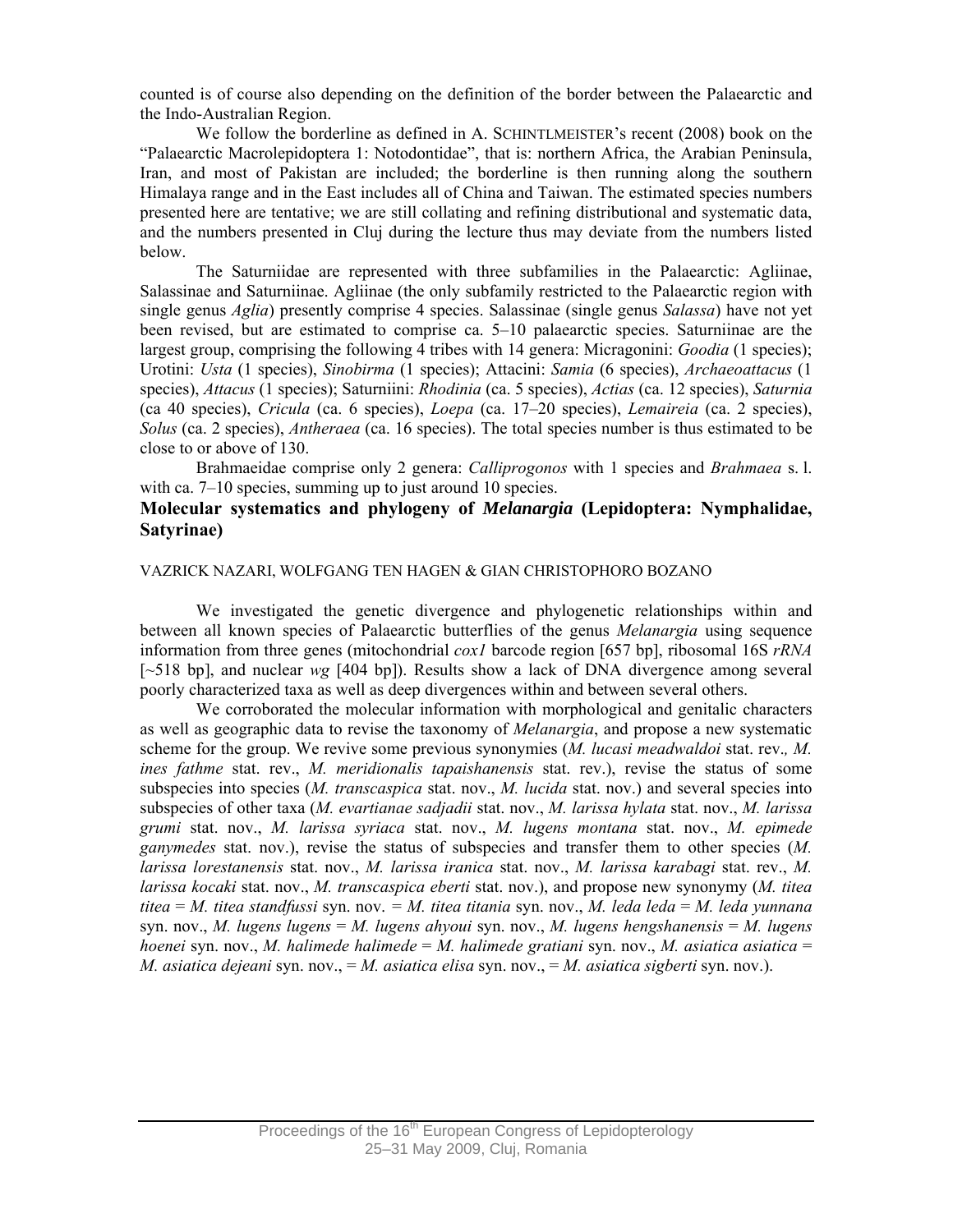# **Molecular Insights into Taxonomy of North American Coleophoridae (Insecta: Lepidoptera, Gelechioidea) (Poster)**

#### VAZRICK NAZARI & JEAN-FRANCOIS LANDRY

Coleophoridae are a very diverse group of microlepidoptera but our understanding of patterns of genetic divergnce among species in this family is very limited. This study begins to address this gap by assembling a library of mitochondrial COI sequences, or DNA barcodes, for North American Coleophoridae and comparing patterns of genetic diversity within the family to those of other families in Lepidoptera. We obtained DNA barcodes for nearly all North American and many palaearctic species.

Our results indicate that a) there is a very large proportion of undescribed species  $(N\%)$ in north America, b) despite some instances of young species radiation, most species  $(N\%)$  in the family show deep sequence divergence from their nearest neighbour, indicating anient radiation, and c) DNA barcodes can be tremendously helpful in identification and sorting material in collections and associating males and females.

# **Thermal biology of butterflies : variations in warming-up rates and flight thorax temperature**

#### GABRIEL NÈVE

As ectotherms, butterflies need to warm up either by shivering, using their own energy reserves, or by using the sun energy while basking. Experiments have been conducted to measure the warming-up rate of the thorax and the take-off temperature of individual butterflies under standard laboratory conditions. First, interspecific comparisons were performed. Forest species like *Kanetisia circe* need a lower thorax temperature to take off than open landscape species like *Pieris rapae* or *P. brassicae*. Warming-up rates are remarkably constant between species at ca. 0.2°C/sec, and do not depend on body size. Secondly, *Melanargia galathea* was chosen for intraspecific comparisons, as imagines of this species vary from mostly white in the lowlands of Southern France to very dark at 1800 m altitude in the French or Italian Alps. This was assumed to be an adaptation to cold environment.

Individuals of the different phenotypes were tested in the laboratory for their warming up rate. Contrary to expectation, the warming-up rate did not vary between low altitude (light phenotype) and high altitude (dark phenotype), neither in France (2 populations from Provence) nor in Italy (2 dark and 2 light coloured populations).

Frequencies of PGI alleles, however, did vary between low and high altitude suggesting, in accordance with Watt's classical studies (e.g. Mol Ecol 12 : 1265-1275, 2003), a temperaturelinked selection on this locus in *M. galathea*. The likely impact of global warming on these adaptations will be discussed.

# **Molecular phylogeny of the leaf-mining moth subgenus** *Ectoedemia* **(Nepticulidae)**

ERIK J. VAN NIEUKERKEN & CAMIEL DOORENWEERD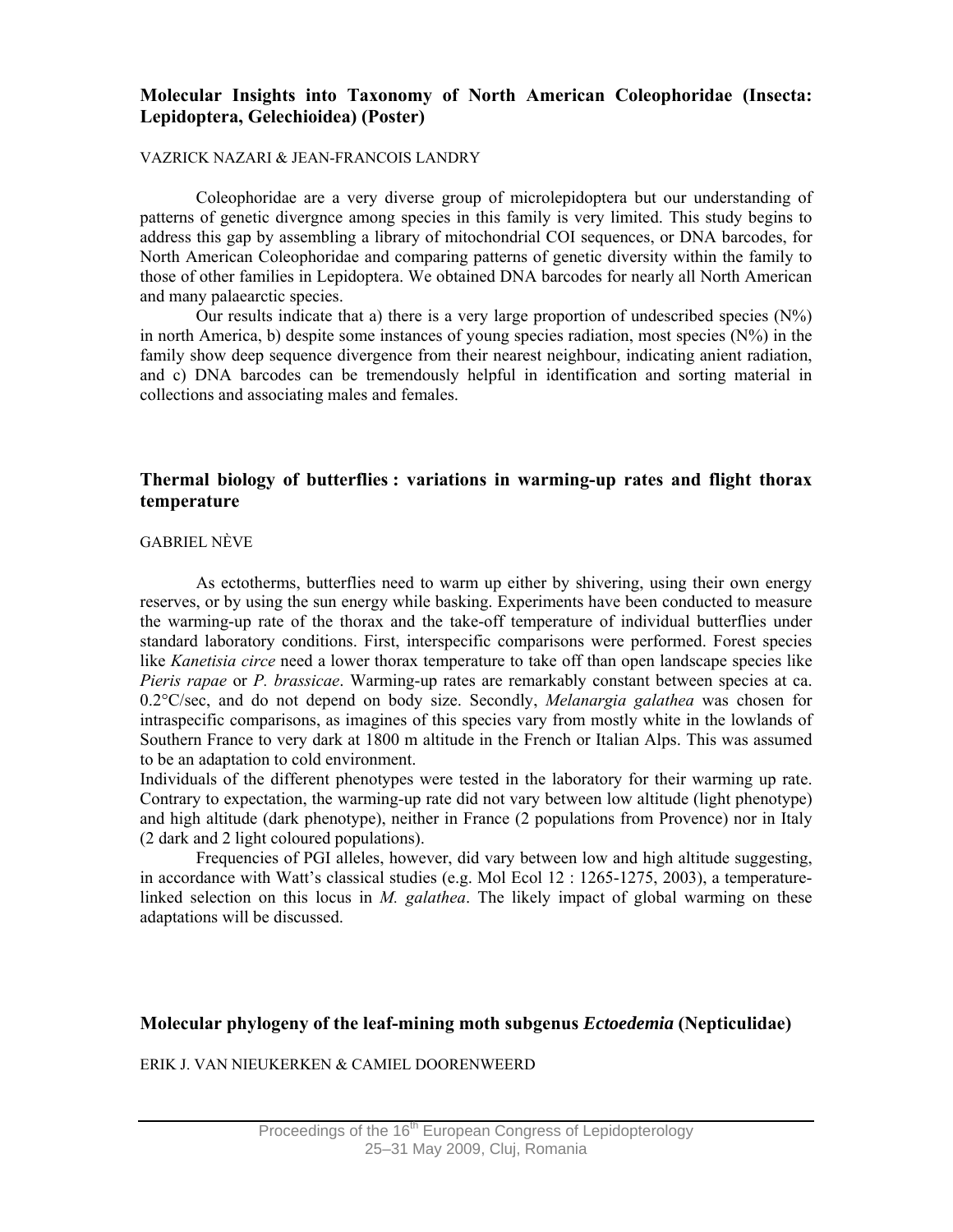The molecular phylogeny of 47 out of 48 known species of Western-Palearctic *Ectoedemia* s. str. is presented, also including several American and Asian species. The barcoding mtDNA marker CO1 as well as the nuclear EF1-alpha were sequenced for a total of 240 samples, resulting in a robust dataset with highly similar maximum parsimony and Bayesian results. For a subset, representing most species, also the nuclear ribosomal marker 28S was analysed. The resulting gene phylogenies are for a large part in concordance with an earlier phylogeny, based on morphology. Several of the previously recognized groups, with a specific host plant family, were recovered. The group feeding on Rosaceae, however, does not appear as a monophyletic group. Other groups show strong monophyletic origin with interesting relations with Asian and American relatives. Rosaceae feeding seems to be the oldest habit, feeding on Betulaceae or Fagaceae originated at least twice. Three species complexes with unclear species composition were sampled with greater intensity from different hostplants and a wide geographic range. They show aberrant patterns particularly in CO1, which fails to distinguish three closely related species in the *angulifasciella* complex but on the other hand we found two widely diverging haplotypes in an otherwise uniform *Ectoedemia albifasciella*.

# **Microsatellite analysis of** *Maculinea alcon* **(Lepidoptera, Lycaenidae) eggs and legs using a new method for DNA extraction from tiny amounts of tissue (Poster)**

MARTIJN BOOISTER, MARCEL EURLINGS, BARBARA GRAVENDEEL, EDDY VAN DER MEIJDEN, ERIK VAN NIEUKERKEN, NICOLIEN PUL, ALBERT VLIEGENTHART & MICHIEL WALLIS DE VRIES

Genetic variation was investigated in different forms (once considered subspecies) of *Maculinea alcon*. A new protocol was developed for DNA extraction from single fresh eggs and legs of museum preserved butterflies for amplification of microsatellites. Allelic diversity of *M. alcon* could be monitored for a period of 70 years. No consistent genetic differences between the forms were found. It is concluded that *M. alcon* is still a single widespread species in which geographical isolation of the forms in at least the West Palearctic has not yet resulted in genetic differentiation.

# *Glyphodes perspectalis* **(WALKER, 1895) Lepidoptera/Crambidae, new for Europe, getting a serious pest for boxtrees in public and private green spaces**

#### INGO W. NIKUSCH

In April 2007 some photos of unknown larvae, feeding in great number on boxtree in South-West Germany, were published on a scientific internet site, with the request for determination. As nobody in Germany did know these larvae, Eckard O. KRÜGER did ask Dr. Klaus SATTLER, London, for help. He determined them as the larvae of the East-Asian boxtreepest *Glyphodes perspectalis*. The result and first Breeding-experiences were published by Krüger in Entomologische Zeitschrift-Stuttgart, 2, 2008. That was the first record of this pyralid for Europe.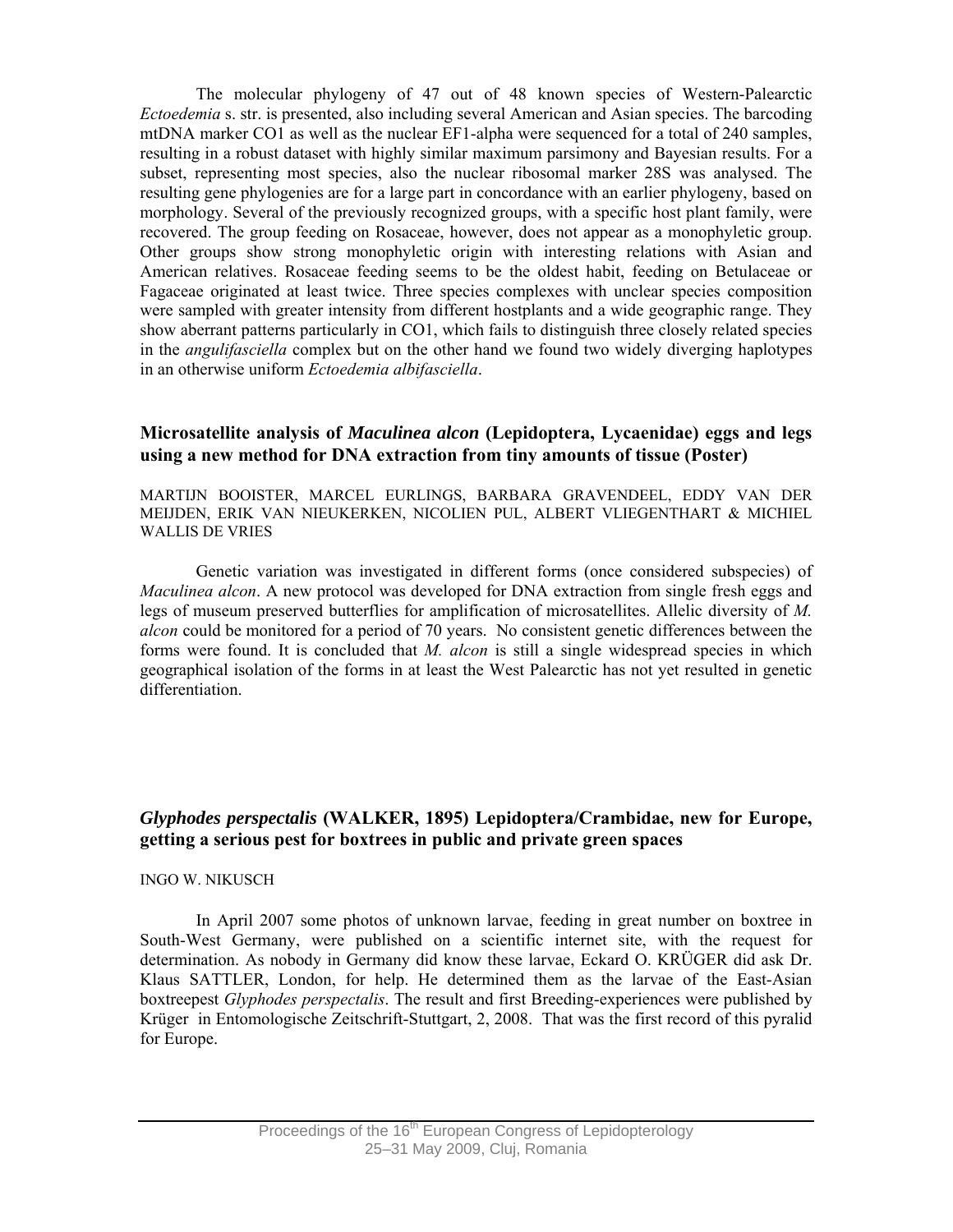In the meantime there are many records from different parts of Germany, and also from Switzerland, France, the Netherlands and Great Britain. There are reasons to assume, that the introduction to Europe happened with imports of boxtree from East-Asia.

The species is spreading very fast and the damage on boxtree in parks, cemeteries and private gardens is immense. The control of the new pest develops very difficult.

Concerning the biology of this quite nice moth in Europe, there are still many questions, especially regarding the hibernating stages. It has at least three, merging into one another generations. In the middle of November 2008, after a first frost period, full grown living larvae could be observed, which surely had no chance to develop for adults still. At the same time it was possible to find L1 larvae, which had been spinning between two leaves for hibernating. In March 2009, after a long, strong winter, still inactive L1, L2 and L3 larvae could be found in severely attacked boxtree-hedges. Completely confusing are records of first adults in March 2008 and 2009.

# **Phylogeny of Pyraloidea, analysed from morphology and molecules**

MATTHIAS NUSS

# **Biology of** *Phyllonorycter millierella* **(Staudinger, 1871) in Spain**

### ELISENDA OLIVELLA PEDREGAL

Lepidopteran leaf miners presented a very specialized life cycle. Most of their larvae feed on leaves of trees and shrubs of Rosaceae, Fagaceae, Salicaceae, Betulaceae and Papilionaceae. Amongst them, Gracillariidae are well known as having species that are pests of the Holarctic area, and others species that have colonized Europe during last centuries. One of them is *Phyllonorycter millierella,* a small moth that feeds on the leaves of nettle tree (*Celtis australis*) during the whole larval development. Eggs are laid on the underside of leaves and larvae develop inside galleries excavated by the larvae themselves, eating the parenchyma located between the two epidermal layers of leaves. The food plant seems to be native of the oriental Mediterranean region, but it is often planted as an ornamental as it is resistant to air pollution and long-living. The fruit of this tree is sweet and edible, and can be eaten raw or cooked.

*P. millierella* is a common species in Catalonia, although never has been reported as a pest of this area (NE Spain). Little is known about the distribution and biology of this lepidoptera in this area. For this reason, intensive studies were carried out from 1999 until 2007 in Montseny (Barcelona, Catalonia). In this communication new data on the life-history and behaviour of *P. millierella* are given. The phenology of eggs, larvae and pupae were used to determine the number of generations of *P. millierella* in Catalonia. The survival rate and potential methods of control will be also evaluated. Populations of this species are usually kept under control by predators and parasitoids, but the intraspecific competition plays also an important role. Moreover, information and images on the biology of the species are presented.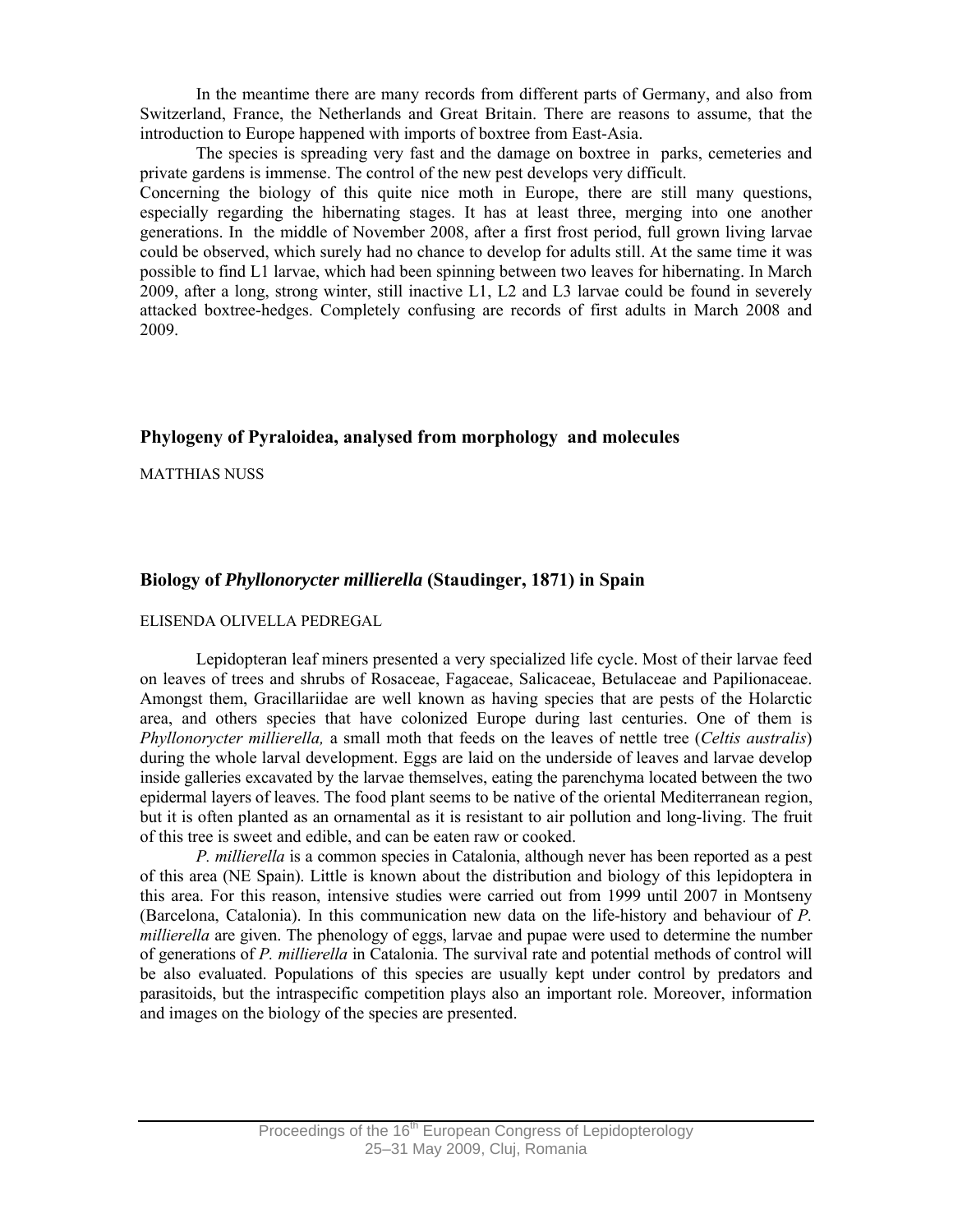# **Rare butterflies and mothes in the Urals**

VLADIMIR N. OLSCHWANG

# **Lithocolletinae (Lepidoptera: Gracillariidae) species in the Afrotropical region**

### JURATE DE PRINS & AKITO KAWAHARA

Moths of the subfamily Lithocolletinae are one of the smallest in size among Lepidoptera. Their complete development usually takes place within a blotch mine. Lithocolletiinae currently includes 498 species worldwide in eight genera. Species diversity is very unequal, and is greatly biased towards the temperate region. Many species of Lithocolletinae occurring in the Afrotropical region remain to be described. We comment on species diversity, discuss the historical classification of the group, and present the first phylogenetic hypothesis of Lithocolletinae genera using a combination of morphological and molecular data.

# **When and where did the Pasha and Radjah butterflies evolve? a phylogenetic hypothesis of the genus Charaxes (Lepidoptera: Nymphalidae) based on 5 gene regions**

#### KWAKU ADUSE-POKU, ERIC VINGERHOEDT & NIKLAS WAHLBERG

Despite the long popularity of *Charaxes* among collectors and researchers, their evolutionary history is largely unknown. The current and accepted species groupings and relationships within the genus are based exclusively on adult morphology and life histories. Here, we examine the monophyly and evolutionary affinities of the species-groups within the genus *Charaxes* and explore how they relate to members of their closest genera (*Euxanthe*, *Polyura* and *Palla*) using 4167 bp of sequence data from five (1 mitochondrial and 4 nuclear) gene regions. Within the proposed phylogenetic framework, we estimate ages of divergence within the genus and also reconstruct their historical biogeography. Our full 144 exemplar samples included representatives of all known species-groups in Africa and Asia, all known species of *Euxanthe*  and *Palla* and two exemplar species of *Polyura*. We found the genus *Charaxes* to be a paraphyletic group with regard to the genera *Polyura* and *Euxanthe*, contrary to the earlier assumption of monophyly. We found that 13 out of 16 morphologically defined species-groups with more than one species were strongly supported monophyletic clades. *Charaxes nichetes* is the sister group to all the other *Charaxes*. *Polyura* grouped with the Zoolina and Pleione speciesgroups as a well supported clade, and *Euxanthe* grouped with the Lycurgus species-group. Our results indicated that the common ancestor of *Charaxes* diverged from the common ancestor of *Palla* in the mid Eocene (45Mya) in (Central) Africa and began diversifying to its extant members 15 Mya latter. Most of the major diversifications within the genus occurred between the late Oligocene and Miocene when the global climates were putatively undergoing drastic fluctuations. A considerable number of extant species diverged from sister species during the Pliocene (5MYA). A dispersal-vicariance analysis suggests that many dispersal rather than vicariance events resulted in the distribution of the extant species. The genus *Polyura* and the Indo-Australian *Charaxes* are most likely the results of at least 3 independent colonizations of Asia by African *Charaxes* in the Miocene. We synonymize the genera *Polyura* and *Euxanthe*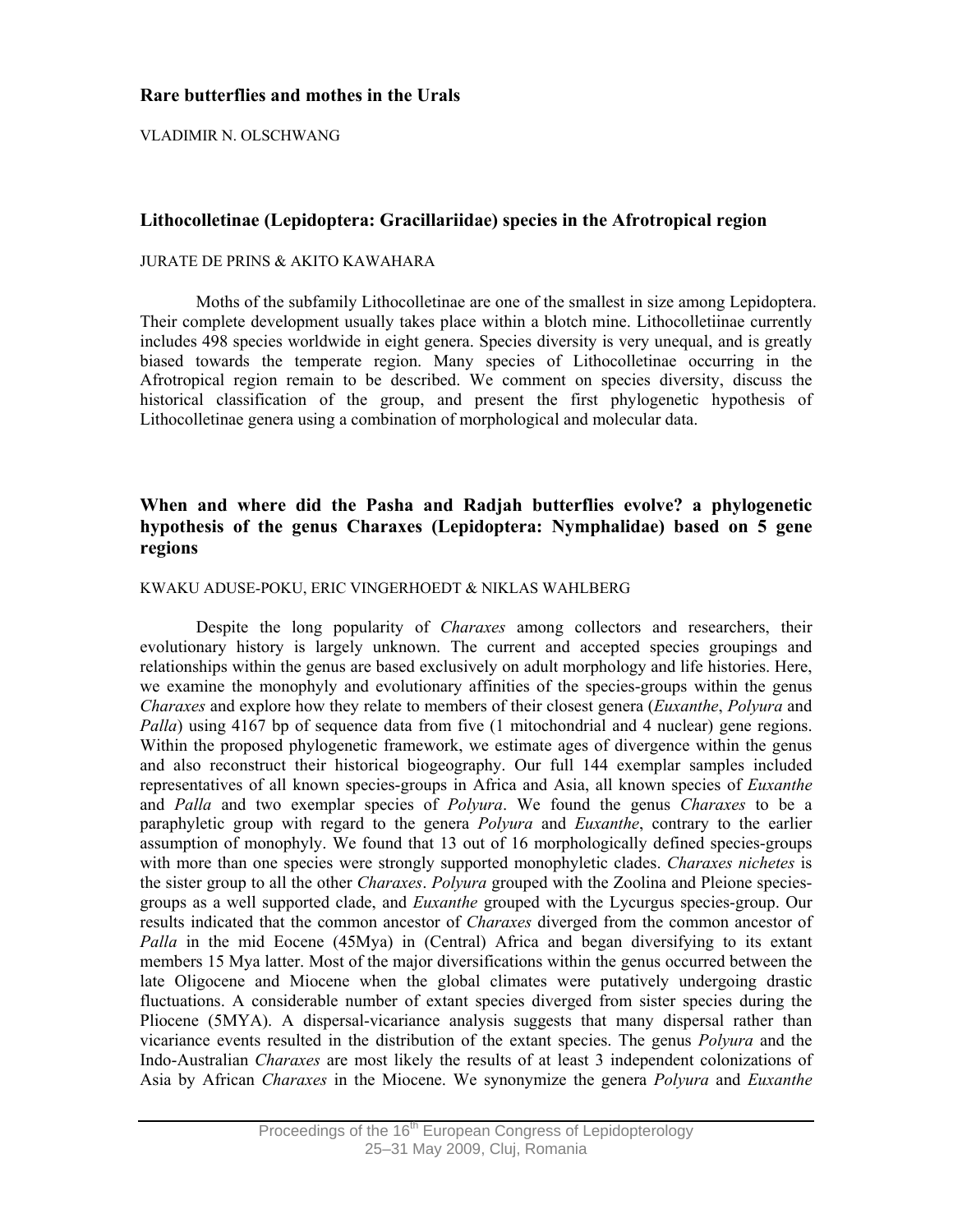with *Charaxes*, with the currently circumscribed *Charaxes* subdivided into five subgenera to reflect its phylogeny.

# **French's situation of Tuta absoluta (Meyrick, 1917) [Lepiodptera: Gelechiidae] (Poster)**

#### JEAN-MARIE RAMEL

This poster shows the situation in France of *Tuta absoluta* (Meyrick, 1917), a climatic prediction of invasion and elements of identification. Native from South America, this species was observed in Europe for the first time in 2006 in the province of Castellón (Spain). In 2007 and especially 2008, several outbreaks were recorded in the Mediterranean area: 2007; Spain, Province of Valencia, Balearic Islands (Ibiza), 2008; Algeria, Morocco, Corsica, Tunisia and recently, in autumn 2008, on the French mainland (Var, Bouches-du-Rhône) and last in 2009 Drôme and Gard. This evolution confirms its potential spreading. A climatic simulation using the software ©CLIMEX predicted a significant probabilities of establishment in Europe. The imago measures around 7 mm, wingspan 10 to 11 mm. Its forewing are mainly of a silvery grey color with black spots. The antennae are thread-like almost as long as the body and have a ringed aspect.

- *Tuta absoluta* can be confused with similar species, also important economically, like the ones belonging to the Gelechiidae family which have as the host plant the Solanaceae;

- *Phthorimaea operculella* (Zeller, 1873). *Solanum tuberosum* as preferential host (present in France and Europe).

- *Scrobipalpopsis solanivora* Povolny, 1973 is restricted to *Solanum tuberosum* (present in Europe only in the Canary Island).

- *Symmetrischema tangolias* (Gyen, 1913) *Solanum tuberosum* as preferential host (not present in France).

- *Keiferia lycopersicella* (Walsingham, 1897) is present in Europe, only in Italy, since 2008.

Genitalia of these species are illustrated, they are essential to confirm the diagnosis among the adult population.

# **Testing for a peninsular effect on the Iberian butterflies (Poster)**

#### HELENA ROMO & ENRIQUE GARCÍA-BARROS

The Iberian Peninsula has provided, as former authors state, a proof for the pattern termed 'peninsular effect' (a decreasing gradient in species richness from the isthmus to the tip of the peninsula); this is in part due to the geometry of the Iberian land mass, and to the northeastern location of the isthmus. Positive evidence for this pattern were formerly provided using distribution data from Iberian butterflies, although such studies relied on gathered data from 'expert-drawn' distributions and a wider resolution scale. Spatial effects different from the distance to the isthmus, were not thoroughly assessed in those studies. The main data for this survey come from a presence/absence Iberian butterfly database (Lepidoptera, superfamilies Papilionoidea and Hesperioidea), covering ca. 230 species at a grid size of 50  $\times$  50 km in the UTM system. Further, we incorporate information for estimated sampling effort, some relevant physiographic variables, and nonlinear spatial effects. A stepwise forward regression model with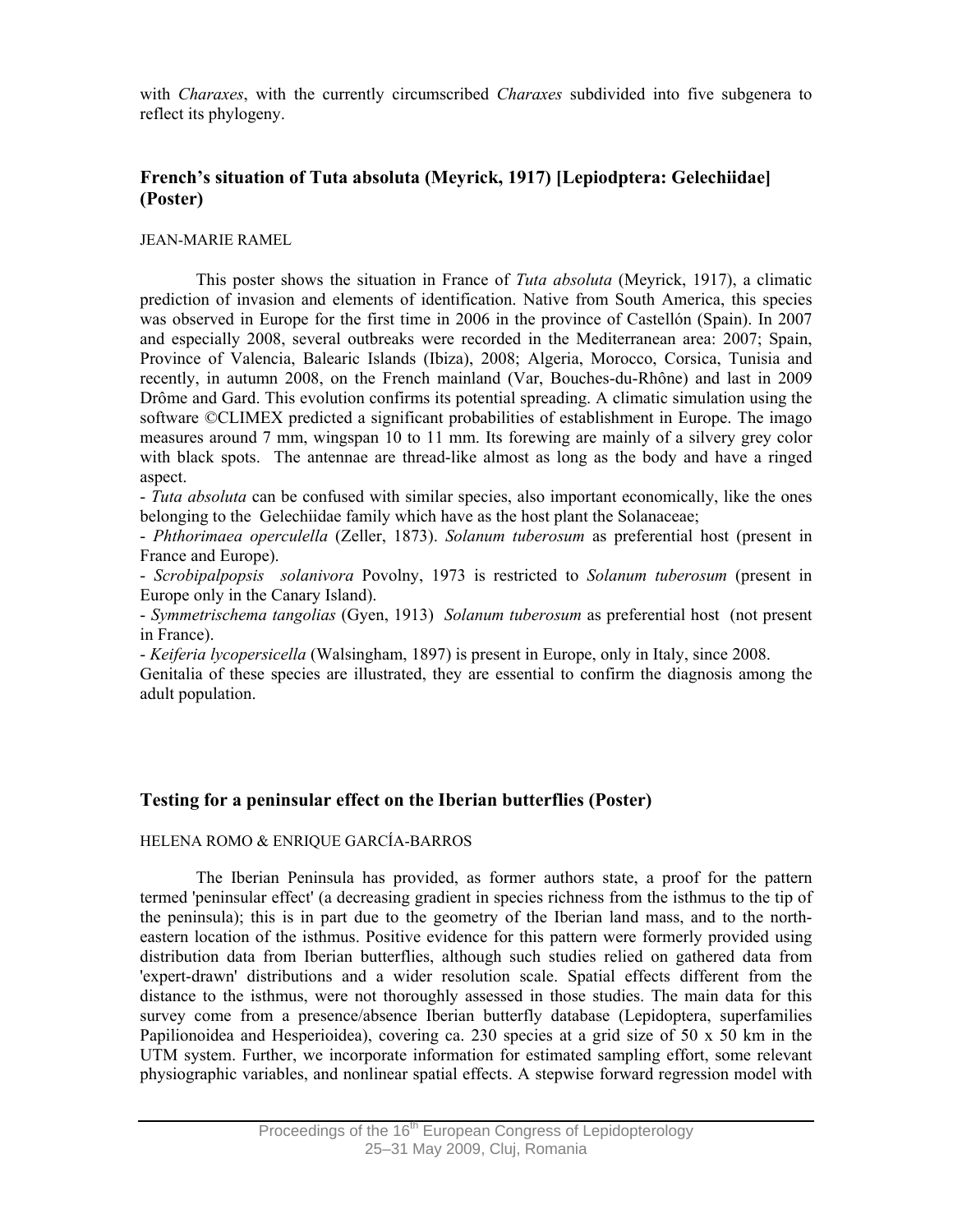backward removal at each step (GRM) was carried out. The results suggested that a peninsular effect cannot be completely ruled out although being difficult to distinguish from other spatial effects, but some physiographic variables, namely altitude, are primarily correlated to species richness. Besides, controlling for sampling effort may importantly modify the results.

# **New results in the taxonomy of the genus Cucullia sensu lato (Noctuidae)**

### GÁBOR RONKAY & LÁSZLÓ RONKAY

The Palaearctic and Oriental species of the genus *Cucullia* Schrank, 1802 s. str. have been revised, the results are published in the second volume of the Taxonomic Atlas. The modern interpretation of the taxonomic content of *Cucullia* is based on the species-group system proposed by the authors in 1994, extending the frames of this monophylum, and resulting in the establishment of a number of newly species-groups and two new synonymies (*Dasysternum* Staudinger, 1895 and *Metlaouia* Dumont, 1929). The genera *Cucullia* and *Calocucullia* Ronkay & Ronkay, 1987 comprise now altogether 150 taxa of 126 species, 6 new species and 7 new subspecies are recognised and described.

# **The revision of the Apamea generic complex (Noctuidae). I. The ancient groups of the Himalayan-Sino-Pacific Apamea s.l**

# KAURI MIKKOLA, GÁBOR RONKAY, LÁSZLÓ RONKAY, ZOLTÁN VARGA & ALBERTO ZILLI

The taxonomic revision of the Eurasian *Apamea* sensu lato generic complex has been finished, resulting in certain changes in the genus-level taxa of the European Apameas, too. This lecture is the exposition of the topic and the introduction of the ancient non-*Apamea* and *Apamea* lineages having the tubular structure of the vesica and the evaluation of the specially modified "apameoid structures" of the genitalia of both sexes.

# **Asymmetrical Speciation and relictual host plant use in the Holarctic genus**  *Syndemis* **(Tortricidae)**

### DANIEL RUBINOFF & JERRY POWELL

The Holarctic tortricid moth genus *Syndemis* contains two described species: *Syndemis musculana* and *S. afflictana*, the former from the Paleoarctic and the latter from North America.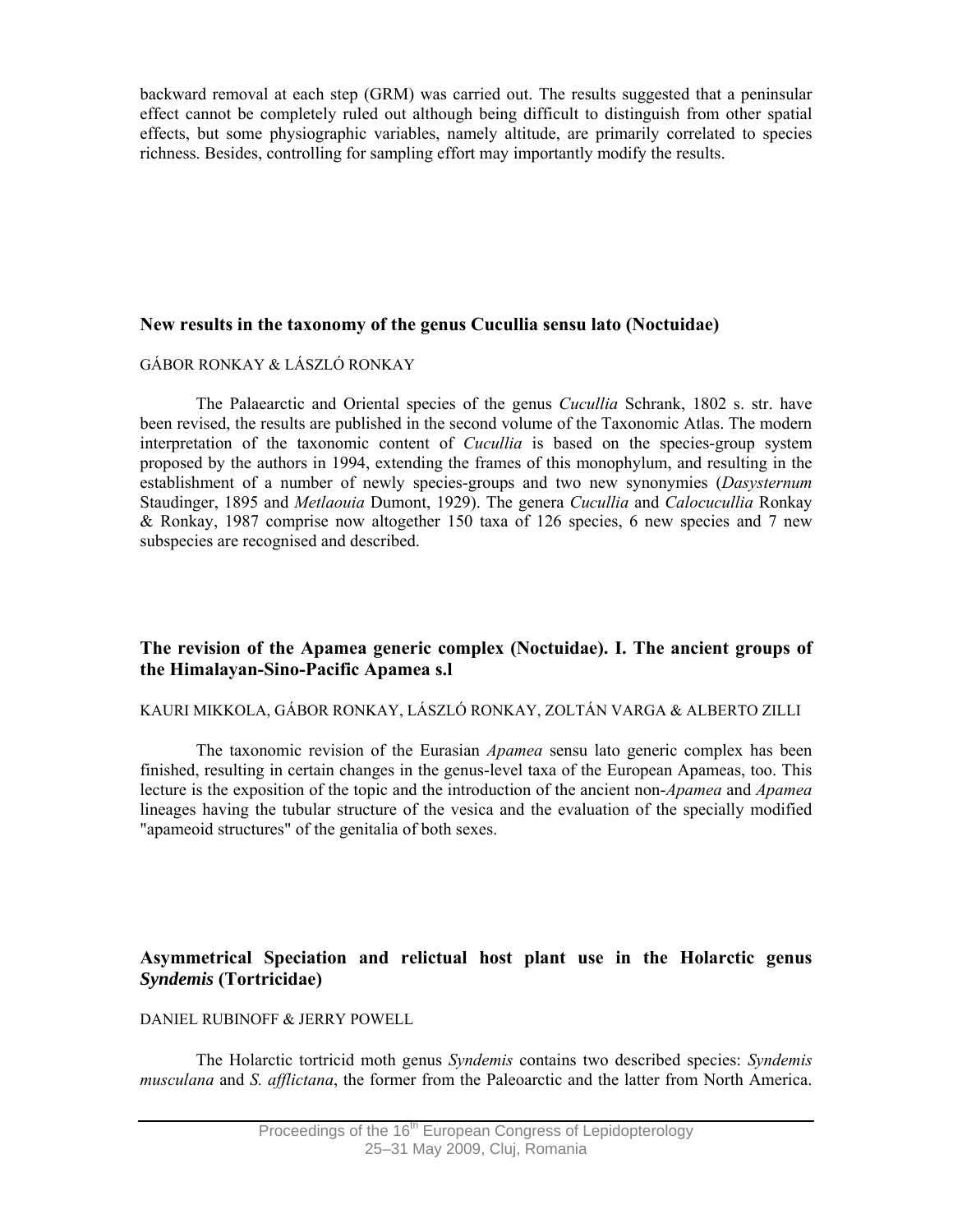There are many superficial similarities between them and some workers suspect that these were in fact just a single species in a monotypic genus. Both *Syndemis* feed on a wide range of hosts including Gymnosperms (e.g. *Abies*) and Angiosperms (e.g. *Pyrus*). *S. afflictana*, the Grey Leaf Roller, is known as a pest of tree fruits in eastern North America. Although the species is found all the way to the west coast of the continent, it is not considered a significant forest or crop pest outside of eastern North America. Recently, isolated populations of *Syndemis* were discovered in central California, feeding on Monterey Pine (*P. radiata*) and Redwood (*S. sempervirens*) two trees with declining, relictual distributions. We sampled *Syndemis* populations across North America and, using the European *S. musculana* as an outgroup, sequenced parts of the Mitochondrial gene COI, and the nuclear genes Ef1alpha and 28S. These molecular characters suggest a surprising phylogenetic diversity in the genus including at least 5 species and hostspecific speciation onto declining relictual hostplants. This pattern is in contrast with the dominant paradigm of cospeciation in plants and insect herbivores.

# **Climatic impacts on a cold hardy subarctic moth fauna, early lessons in a changing climate**

#### NILS RYRHOLM & PAVEL BÍNA

Since 1986 we have studied the moth fauna of the mountains of Härjedalen in Central Sweden. During this period there has been clear changes in the climate making it warmer on average. But during the years there has also been short term fluctuations both up and down. By the aid of this data we have been able to analyse the impact of various climatic factors and their variation on the cold adapted boreal fauna of the region. Somewhat surprisingly all species appear to react positively and instantly to a warmer summer climate, including arctic and boreal species on their southern range limit. Thus this is a strong indication that southern range limits of boreal moths in Scandinavia are not climate geared. However, the indirect effects of a warmer climate can already be seen on some of these species.

Our data shows that it takes several years of good or at least suitable weather to build up populations if they have been on low or very low levels. The factor having the largest positive impact is above average temperatures during the summer but also during the entire vegetation period. Besides low temperature, higher amounts precipitation has the most negative influence on population sizes for most of the investigated species. A warmer climate also allows "southern" species to expand into these cooler areas previously not within their survival range. Consequently a set of warm seasons increases both the number of surviving individuals within the species but also the number of species that can be found in the region. However the cold summers within the general upward climatic trend occasionally wipes out the newcomers during harsh years so the pay off in being a pioneer is not the most encouraging in a cold and unpredictable climate. So whereas it takes at least 2-3 years to build up population numbers for most species, it only takes one season or an even shorter period with detrimental weather to ruin the major part of individuals of most species. If there are two consecutive years with cold summer weather the impact is dramatic for most species, including common and widespread ones and the long and hard struggle to build up population starts again when and if the climate allows such a frivolous enterprise.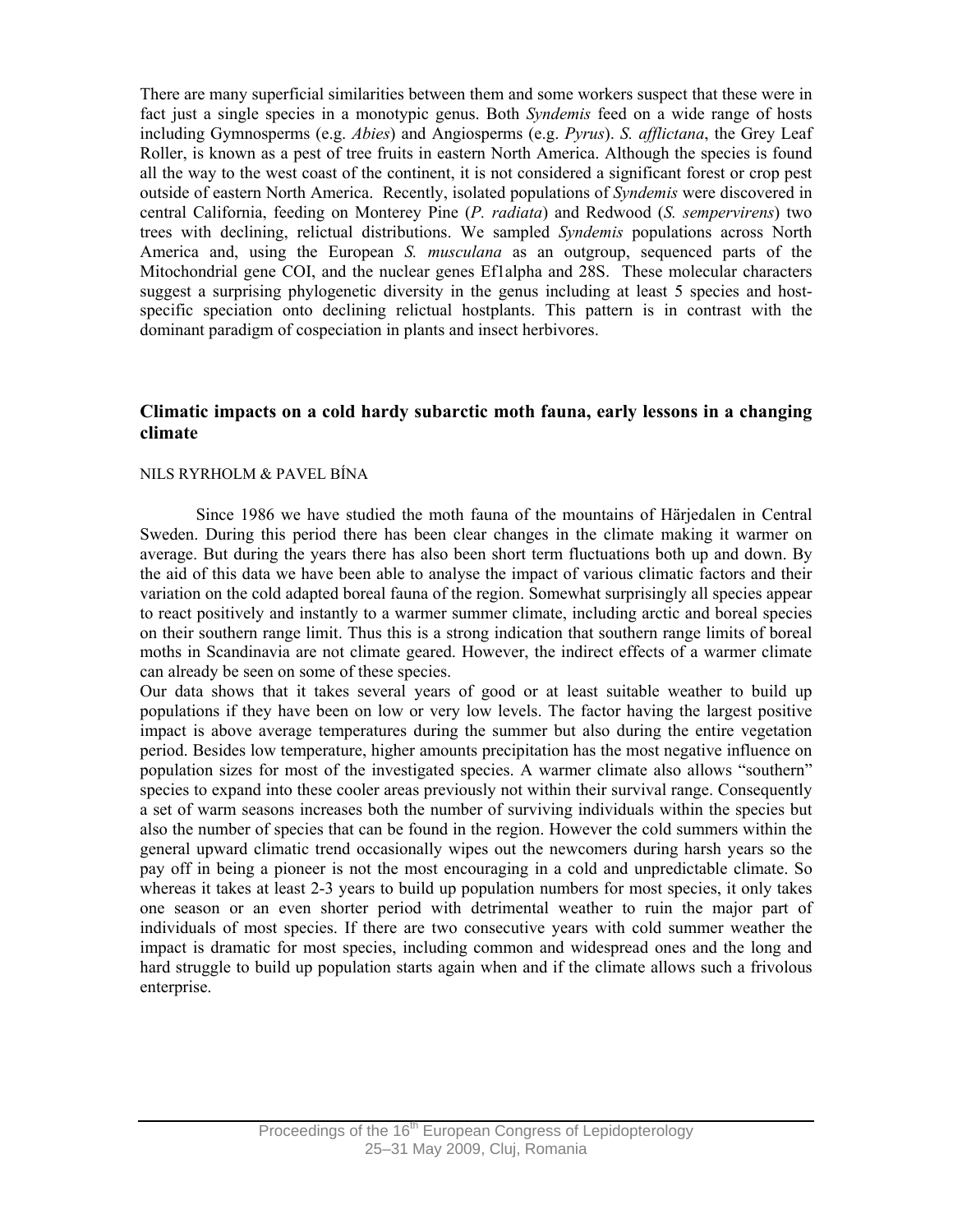# **Paleontological data and the archetype of gelechioid moths (Lepidoptera: Gelechioidea)**

#### SERGEY YU. SINEV

The representatives of the superfamily Gelechioidea are known mainly from the Baltic and Dominican amber. At present ca. 30 fossils are described and assigned by the authors to the extant families Oecophoridae, Gelechiidae, Symmocidae, Ethmiidae, Elachistidae, and Cosmopterigidae. However the fossils, due to the peculiarities of the external morphology of gelechioid moths (dense scale coverage, roof-shaped wing folding, etc.), very rarely display the autapomorphies that are diagnostic of individual families. A considerable proportion of the family assignments of fossil Gelechioidea proposed previously are based on general superficial similarity (size, habitus, forewing venation) and some of these interpretations can be characterized as misleading which creates the erroneous notion concerning the composition of the Eocene fauna of Gelechioidea.

Our re-examination of the Eocene fossils of gelechioid moth revealed that most of them can be really referred to the Oecophoridae s.l. But since this family appeared to be paraphyletic, some of these fossils presumably belong not only to Oecophoridae s.str. but to other gelechioid families like Autostichidae (Symmocidae) and Xyloryctidae. There are no clear evidences that the families Elachistidae, Ethmiidae, Gelechiidae, and Cosmopterigidae were represented already in Eocene. Their representatives can be safely determined only using the hindwing venation and the genitalia structures which are mostly invisible in the fossils.

In that way, the known fossils can contribute very little to the understanding of both ancient family composition and phylogenetic relationships within the superfamily, but they provide the only direct means for establishing the minimum ages of individual evolutionary lineages and give ideas about the ground plan of the oldest Gelechioidea. More precise definition of the systematic position of the Eocene Gelechioidea combining with the analysis of life-style of the recent ones closely related to the archetype according to the morphological characters allow us to propose an evolutionary scenario for gelechioid moths. It seems important that most of the known inclusions belong to moths whose larvae were evidently detritivorous. Thus we hypothesize that the larvae of ancestral gelechioids were free living saprophages and transfer to phytophagy, especially in its specialized forms, took place independently in different families.

# **Noctuidae (Lepidoptera) materials collected from Kerman, Iran**

#### ASGHAR SHIRVANI SAADATABADI

Geographically, Kerman province is located in southeast of Iran. Lut desert covers broad area of south and southeast whereas high mountains constitute some regions in north, west and centre of the province. Annual precipitation do not exceed of 180 millimetres. As a consequence of these climatic and geographical conditions, the region is considered as arid and semi-arid zone having xeromontane and eremic zonobiomes. In a faunistic survey during years 2006-2008, fauna of Noctuidae family of Kerman was investigated. Different locations of various geographical coordinates and altitudes were chosen and samplings were done using light traps in different intervals. The relationships between geographical coordinate, altitude, season, and vegetation with species were evaluated. In total 104 species of 51 genera belonging to 14 subfamilies from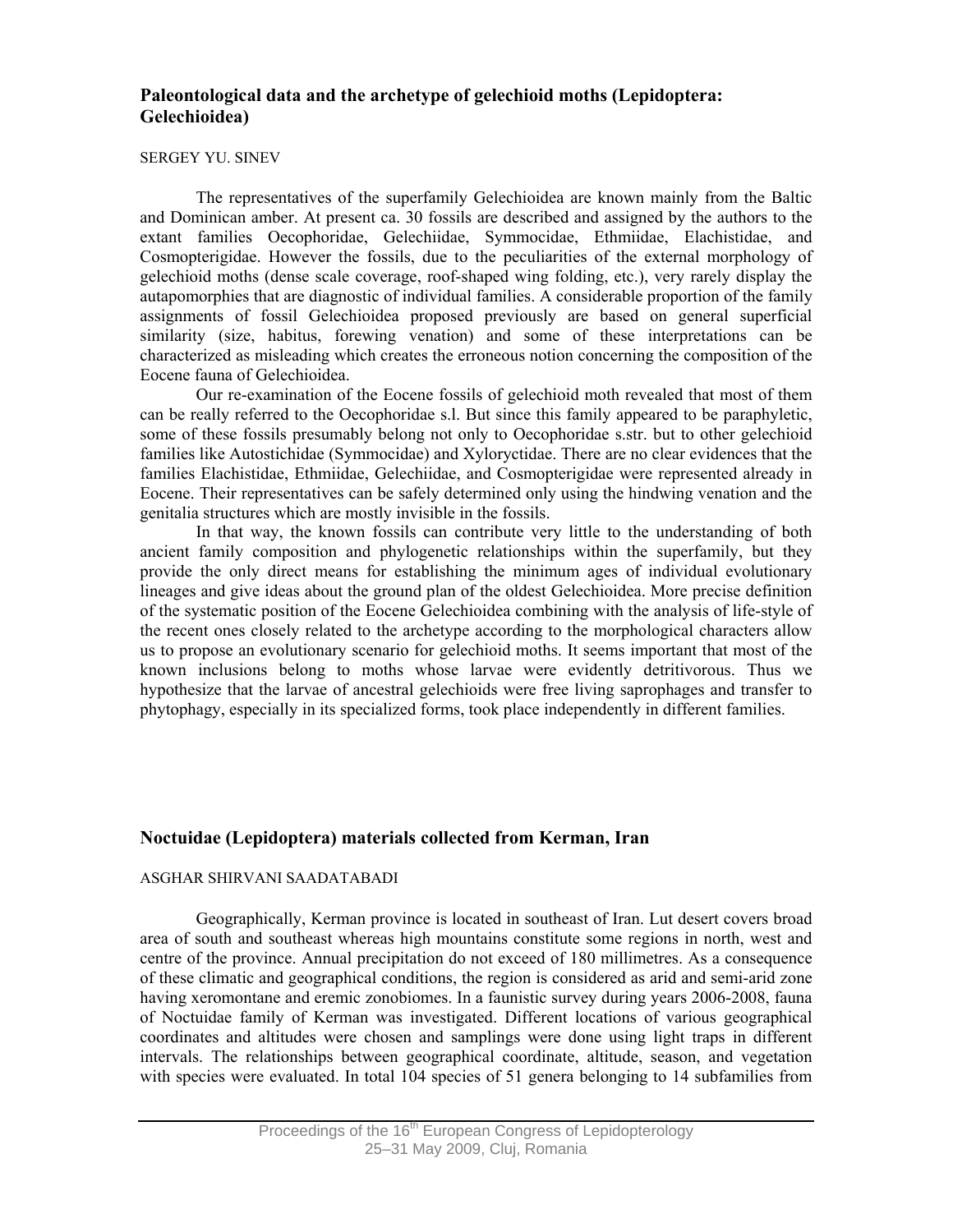500 to 3000 metres altitudes were collected and identified. Of these, 53 species are firstly recorded for the fauna of Kerman. Noctuinae subfamily having 42 species had the highest number of species while Psaphidinae, Acronictinae and Amphipyrinae each with one species had the minimum number of species. Most species of Xyleninae showed either late or early flying pattern of flight. Those of other subfamilies evenly differ thorough the seasons. The dominant vegetation of the locations was *Artemisia* species except for saline habitats which *Salsola* species cover the lands.

# **Do agrienvironmental and afforestation subsidies help or destroy the biodiversity of Czech Carpathian grasslands? (Poster)**

### L. SPITZER, O. KONVIČKA, JIŘÍ BENEŠ, MATRIN KONVICKA & M. POPELÁŘOVÁ

Owing to their remoteness, westernmost slopes of Czech Carpathians (Vsetínské and Javorníky Mts.) represent a stronghold for endangered biota associated with traditional land use. The regional metapopulation of the HD-directive butterfly *Phengaris arion* is the largest in the country. The butterfly offers umbrella for extremely rich entomofauna, including the critically endangered butterfly *Argynnis niobe* and the grasshopper *Psophus stridulus*. Survival of the entire system depends on a continuation of small-scaled, diverse and temporally variable sheep-based farming. As a result of agricultural intensification, the landscape management favourable for all these species has receded the most rugged terrains of the mountains. With decreasing profitability of the mountain farming, the local rural communities increasingly depend on various forms of subsidies.

 Unfortunately, existing conservation-oriented payments, including the EU Agrienvironmental schemes, fail to provide for the temporal and spatial heterogeneity of land use, which appears as the crucial factor for maintaining the areas's biodiversity. Afforestation subsidies are probably even worse, because forests, once planted, cannot be converted back to non-forest land due to legal obstacles. An urgent revision of both the philosophy and practical implementation of conservation subsidies is needed.

Studies of West Carpathians butterflies was funded by UNDP–GEF, the Czech Conservation Authority, the Czech Ministry of Education (LC06073, 6007665801).

# **New records of Noctuidae in the Province Ipiros, Greece**

### GÜNTER STANGELMAIER

The Noctuid fauna in the region of Ipiros, Greece is only little known. The research work in the last years brought some new results: In the surroundings of Igoumenitsa the new *Catocala brandti* was discovered and *Eublemma himmighoffeni* was reported here for the first time in Greece. The most interesting area are the Pindos mountains north of Joanina with deep unapproachable gorges. From here *Chorizagrotis penelope* and *Dichagyris melanura dufayi* were described and newly *Autophila banghaasi* was found for the first time in Europe. Still more discoveries are expected."

# **New and Rare Macrolepidoptera (Heterocera) from Romania (Poster)**

# LEVENTE SZÉKELY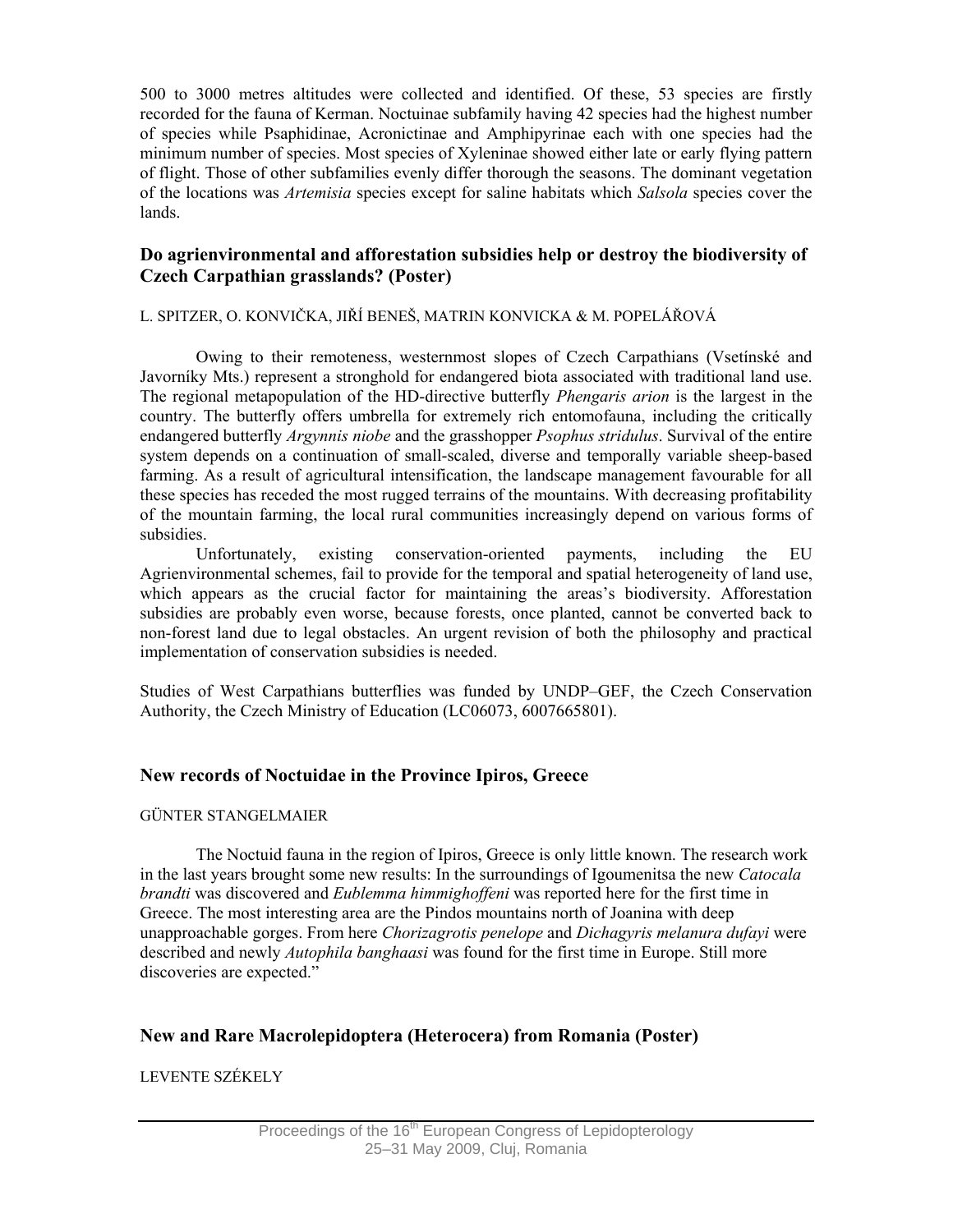This study represents a synthesis of the Romanian faunistical results on Lepidoptera obtained by the author during his recent research (2005-2008). The material includes:

- species that are new for the Romanian fauna, eg; *Cilix asiatica* O Bang-Haas,1907, *Cucullia argentina* (Fabricius, 1787), *Saragossa porosa porosa*(Eversmann,1854)

- species that are new for various regions of Romania eg: *Lasiocampa eversmanni*  (Eversmann,1843), *Peribatodes umbraria*(Hübner,1809), *Mormo maura* (Linnaeus,1758), *Eucarta amethystina* (Hübner,1803), *Cleoceris scoriacea* (Esper,[1793]) - new for Dobrogea etc. - species that have been known in the Romania fauna based exclusively on records older tan 50 years (species reconfirmation), eg: *Eupithecia cretaceata fenestrate* Milliere, 1874,

*Thaumetopoea pityocampa* ([Denis &Schiffermüller],1775)

 - very rare species with few records in the Romanian fauna, eg; *Digrammia rippertaria* (Duponchel,1830), *Chrysodeixis chalcites* (Esper,1789), *Cucullia biornata F*ischer v. Waldheim,1840, *Saragossa siccanorum (*Staudinger,1870), *Leucania zeae* (Duponchel,1827), *Grammia quenseli* (Paykull,1793).

# **Evolution of female flightlessness in Geometridae: a phylogenetic study**

NIKLAS WAHLBERG, NIINA SNÄLL, JAAN VIIDALEPP, KAI RUOHOMÄKI & TOOMAS TAMMARU

To investigate the patterns of evolution of female flightlessness among the subfamily Ennominae (Lepidoptera, Geometridae), we performed a phylogenetic analysis based on a morphological data matrix, and DNA sequences from seven nuclear gene fragments. Sampling included 39 species of Ennominae covering all tribes comprising species with flightless females in the Holarctic boreal zone. The resulting phylogeny indicated that there are seven independent origins of female flightlessness among forest moths of that subfamily. The tribe Boarmiini s. lat. clearly represents a clade in which female flightlessness has evolved more frequently than in any other tribe. This confirms our hypothesis that certain groups have been predisposed for female flightlessness to evolve. The results will be discussed from the perspectives of both taxonomy and evolutionary ecology of Geometridae.

# **'Experiences' (23 years databasing of Lepidoptera in the Tiroler Landesmuseum Ferdinandeum in Innsbruck, Austria)**

#### GERHARD M. TARMANN

Since 1986 information on Lepidoptera is databased in the Tiroler Landesmuseum Ferdinandeum in Innsbruck following the loss of the historical card index in a flood disaster in 1985. After some early years of 'experimenting' a consequent workflow could be implemented, a powerful software developed and installed and a continuity could be established. 1.5 million biological data are hosted in the museum's databses, ca. 500.000 of them about Lepidoptera. This developement is shortly summarized. Examples where these data were successfully used for collection management, taxonomic and biogeographic works, nature conservation and international cooperations are presented.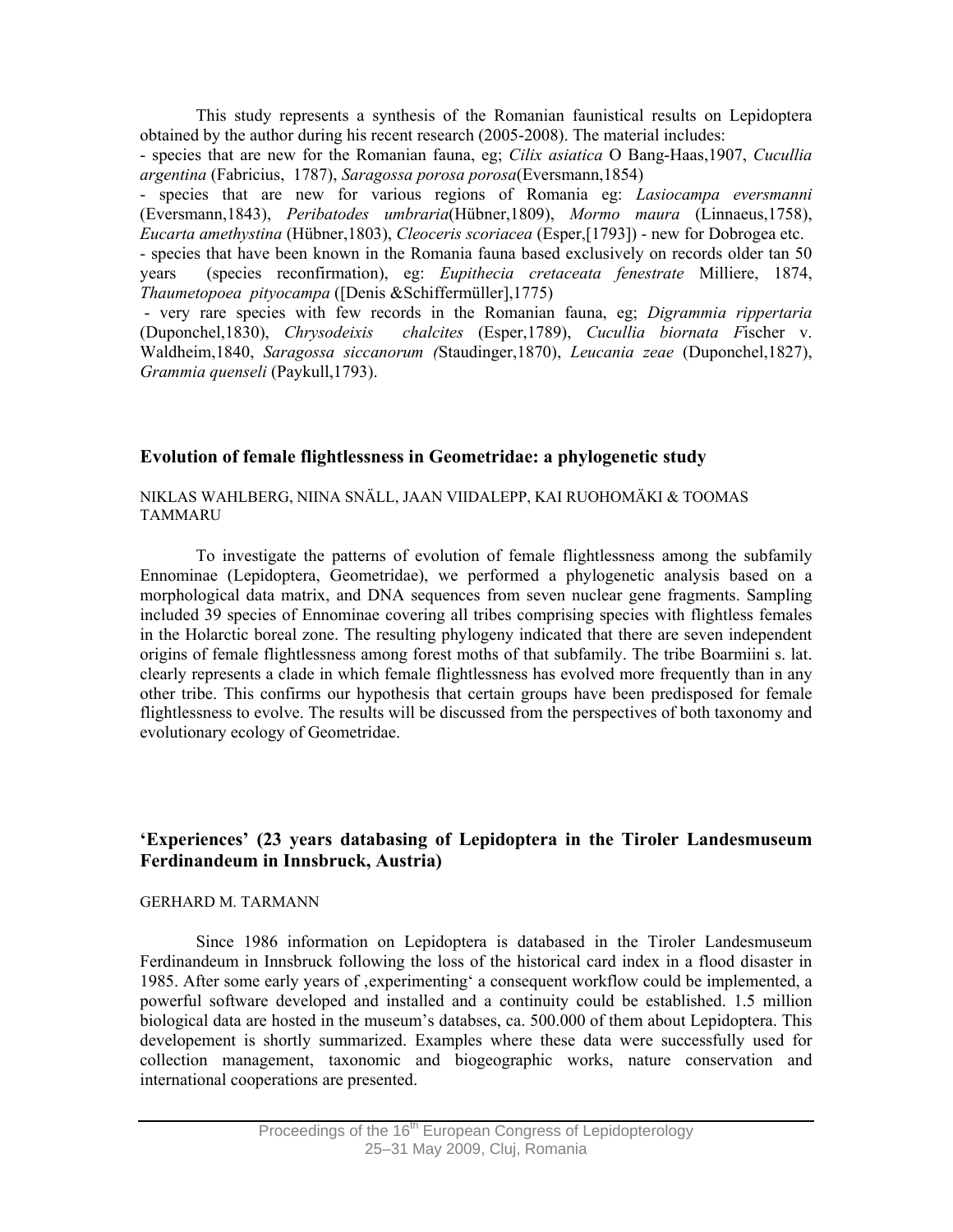# **Anania (Hübner, 1823) [Lepiodptera: Crambidae: Pyraustinae] characters of the terminalia (Poster)**

#### ANDREAS TRÄNKNER

# **Lepidoptera of the German federal state of Baden-Wuerttemberg online**

#### ROBERT TRUSCH

The State Museum of Natural History in Karlsruhe collects data on the moths and butterflies of Baden-Wuerttemberg in a central Lepidoptera database which is not publicly accessible. The database is supervised by the Lepidoptera section of the entomological department of the museum. The observation and collection data incorporated in the database are recorded predominantly by honorary co-workers of the project. In mid 2008 we have published updated distribution maps of all 1.167 species of butterflies and moths (mainly macro-moths) of Baden-Wuerttemberg online under www.schmetterlinge-bw.de .

Making updated grid distribution maps available to the general public is intended to counteract the effect that the maps published between 1991 and 2005 in the book series . Die Schmetterlinge Baden-Württembergs" (The Macro-Lepidoptera of Baden-Wuerttemberg, edited by G. Ebert) are becoming outdated slowly but inevitably. The online maps allow users to click on a grid to see the year of the record and the recorder's name which is a novel functionality compared to the printed maps. Observers can compare their own records with the complete set of database records and may spot potential inaccuracies or errors.

Baden-Wuerttemberg is not the only place where the number of active lepidopterists is decreasing. This trend means that in the future fewer people with specialist knowledge will be available for faunistical projects. Reaching a wider range of potentially interested people via the internet may help to develop new circles of co-workers.

Quality control is enhanced by the exclusive admission of dependable or checked records into the database. New recorders need to understand that a scientifically reliable record often requires documentation, beginning with photography and ending, if necessary, with the collecting of a specimen. Recorders have to be encouraged to acquire a profound knowledge of the species and to take up collecting. To this end the museum is ready to provide them assistance in applying for the necessary collecting permits.

The task of the central Lepidoptera database in Baden-Wuerttemberg is to keep up-todate our knowledge concerning the occurrence, seasonal appearance, habitats, and threats of the local species, and to make this information available to researchers, to conservationists and to the interested general public. The database contributes to the preservation of threatened Lepidoptera by providing important data to the endangered species protection programme" (Artenschutzprogramm) of the state of Baden-Wuerttemberg which is carried out by the "Landesanstalt für Umwelt, Messungen und Naturschutz Baden-Württemberg" (LUBW), the federal authority for environment, measurements and nature conservation.

The database is equally indispensable in supplying data on the species protected under the Natura 2000 network of the European Community (FFH), and for the production of red data books of threatened species.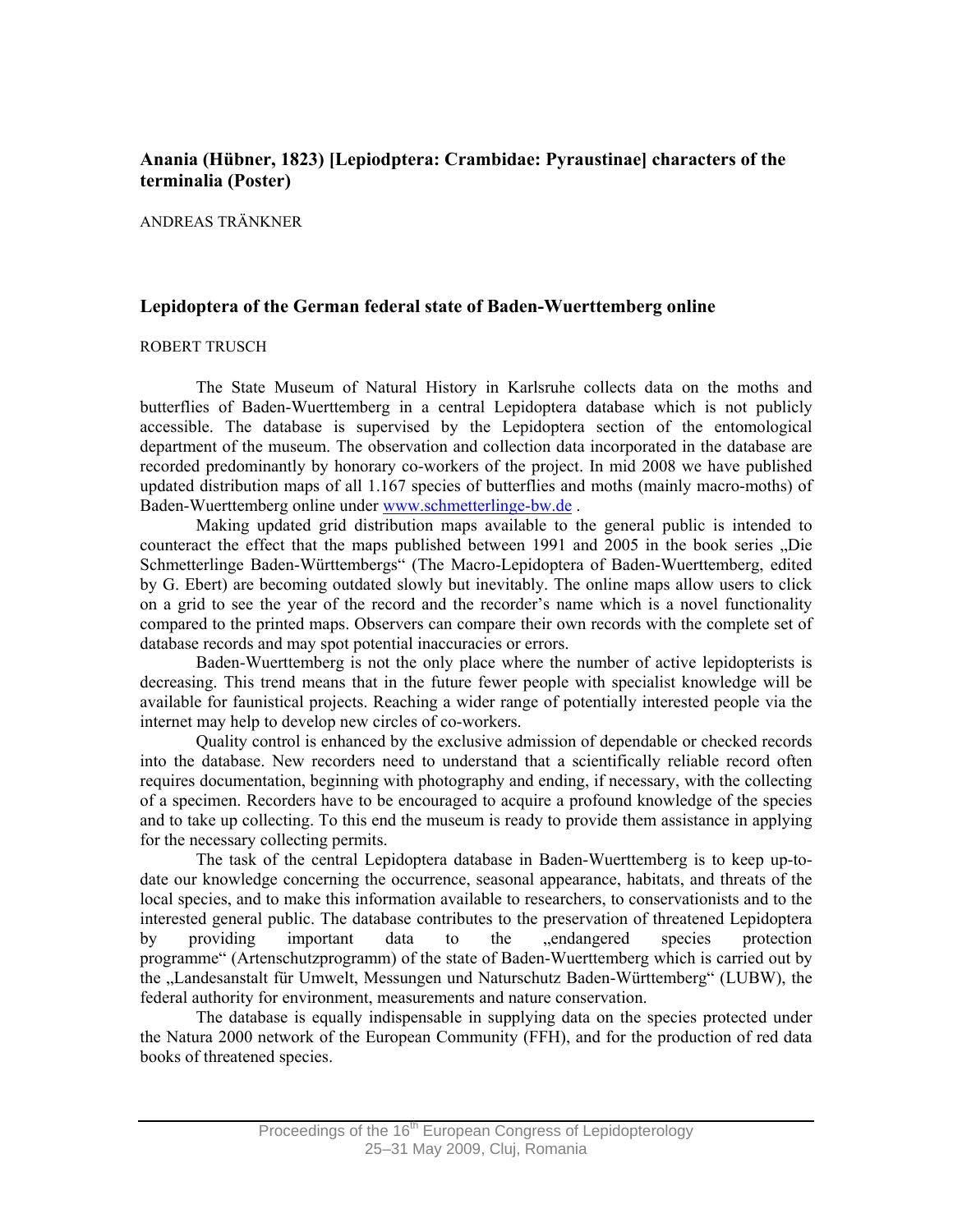# **The Dusky Large Blue –** *Maculinea nausithous* **(Bergsträsser, [1779]) (Lepidoptera, Lycaenidae) in the Transylvanian basin: New data on taxonomy and ecology**

## LÁSZLÓ RÁKOSY, ANDRÁS TARTALLY, MARIN GOIA & ZOLTÁN VARGA

*Maculinea nausithous* (Bergsträsser, [1779]) was recently discovered in two parts of the Transylvanian basin. External characters of this populations completely agree with the original description of *Maculinea nausithous kijevensis* (Sheljuzhko, 1928) and show some small but constant differences against the Central European nominotypic populations. Since the habitats and host ant selection of these populations are also different from the Central European populations, we consider *M. nausithous kijevensis* (stat. revid.) as a valid subspecific taxon.

# **Taxonomic review of** *Euphydryas* **(***Hypodryas***)** *maturna* **(Linnaeus, 1758) (Lepidoptera, Nymphalidae) with description of a new subspecies from Dobrogea (Romania) and notes on conservation biology**

## LÁSZLÓ RÁKOSY, KATALIN PECSENYE, CIPRIAN MIHALI, ANDREA TÓTH & ZOLTÁN VARGA

Taxonomy, geographical range and subspecific subdivision of *Euphydryas maturna* is considered. The isolated population of this polytypic species from Dobrogea is described as a new subspecies *E. maturna opulenta* based on external and genital characters. The separation is also supported by the significant genetic differentiation based on 17 allozyme loci. Problems of genetic differentiation, phylogeography and conservation biology of *E. maturna* are discussed.

# **Revision of the genus Xenophysa Boursin, 1969 (Lepidoptera, Noctuidae)**

## ZOLTÁN VARGA

The genus *Xenophysa* Boursin, 1969 is revised with the description of a new subgenus *Paraxenophysa*, with the description of a new species, with re-description of 2 species and revised status of 4 species. The distribution and phylogeny of the genus is re-considered. Key of identification based on male and female genitalia and map of distribution of all known taxa are given.

# **Lock-and-key structures: geometry and physical constraints in Noctuinae and Hadeninae (Lepidoptera: Noctuidae)**

# ZOLTÁN VARGA

Monophyletic species groups will be defined based on homologous structures of clavus, carina and vesica in Rhyacia and Chersotis and their phylogenetic connections outlined. Hypotheses on allopatric speciation are discussed. Some major types of "lock-and-key" structures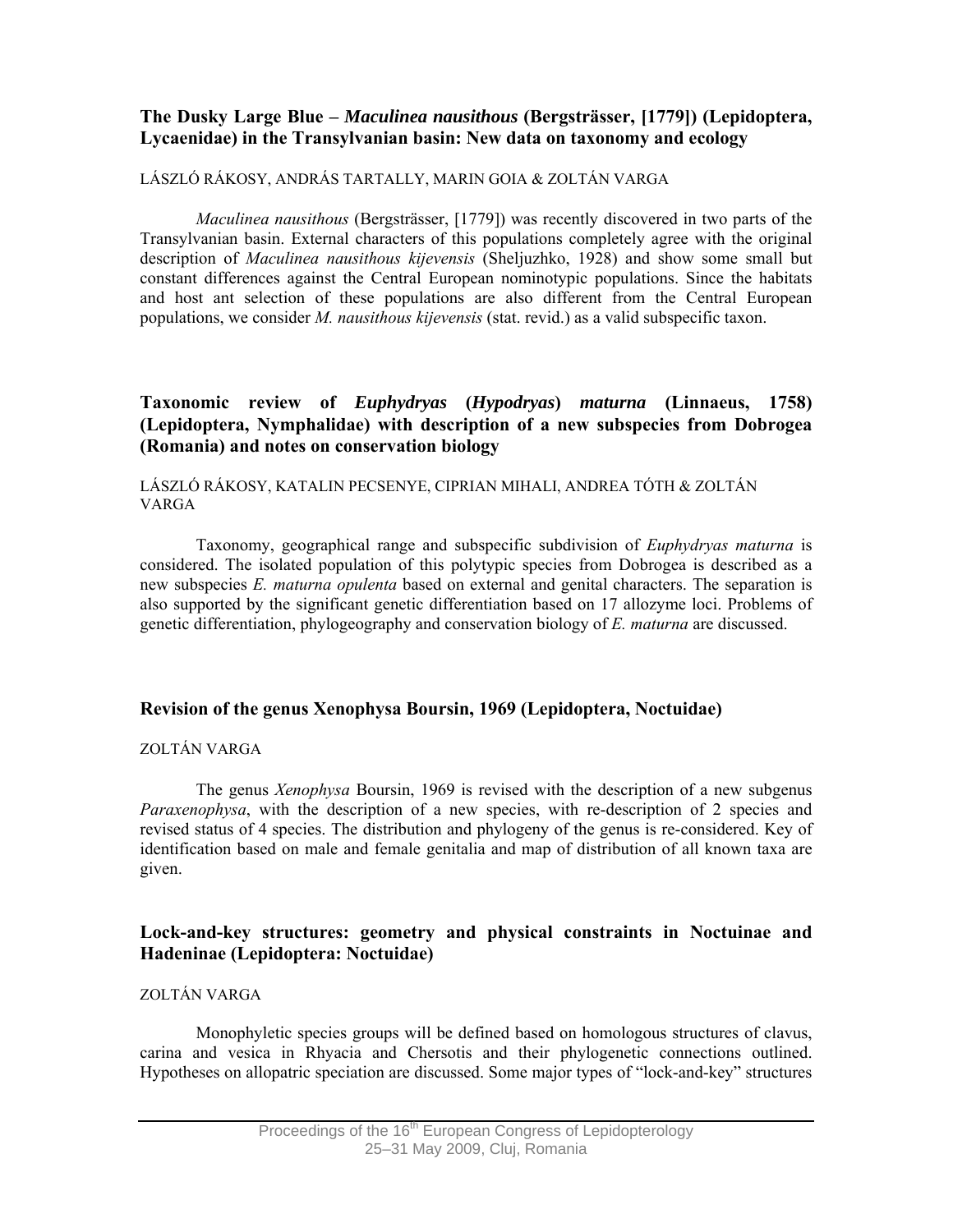in Noctuinae are outlined, the principle of parsimony in differentiation processes will be discussed. Cases of parallel transformation of tubular vesica into a T-shaped vesica presented with discussion of the "three-point-fixation" of the lock-and-key structures. Case study on coevolved structures of male and female genitalia in the Polia-related generic groups.

# **Data concerning Maculinea genus in Romania (Lepidoptera, Lycaenidae)**

### RALUCA VODA, NATALIA TIMUS, CIPRIAN MIHALI, RĂZVAN POPA, ZOLTAN VARGA & LASZLO RAKOSY

Romania is one of the European countries with the highest and best preserved biodiversity. Romania is also privileged in what concerns the species of the *Maculinea* genus because all the four (five) species live here. Unfortunately, their distribution, together with the biology and aspects of their conservation and protection are little studied and known. With the exception of the studies on population of *Maculinea nausithous* from Cluj surroundings (Tartaly & all. 2007, Rakosy & all in press) the distribution, biology and ecology of the *Maculinea* genus in Romania are not known.

 The authors of this paper integrated the faunistic data to find out about the distribution and the biology of the genus, with reference to the situation of the populations and suggestions for the management of the areas in which these species are present.

 We distinguished the population of *Maculinea nausithous*, which belong to another subspecies than those in Central Europe.

# **Thermal ecology of hibernating larvae of** *Colias palaeno* **(Poster)**

# PAVEL VRBA, MARTIN KONVICKA & OLDRICH NEDVED

*Colias palaeno* (Linnaeus, 1761) is boreal butterfly with the core of its European distribution in the northern parts of the continent. In Central Europe, at its southern range border, its distribution is restricted to islets of suitable habitats, typically peat bogs. This makes it more vulnerable here and *C. palaeno* belongs often to threatened species in many countries. A potentially critical factor for survival of the southern populations may be recent climatic warming, which may have negative impacts on both habitat structure and individual survival. As in most of mountain and northern species, the ecophysiological limits of *C. palaeno* are practically unknown. Here we present first findings from our study of thermal ecology of this species  $$ supercooling point and lethal temperatures of hibernating larvae.

To obtain hibernating larvae, we collected inseminated females from the largest metapopulation system of this species in Czech republic and allowed to oviposit them in captivity. Obtained larvae were reared on their host plant (*Vaccinium uliginosum*) until hibernation.

Using gradual cooling of experimental animals, we identified the supercooling point. Mean/median values were -25.3/-27°C. Animals did not survive freezing their body tissues, which points to freeze-avoiding strategy of this species. By exposing groups of experimental animals to a range of temperatures slightly above the supercooling point, we identified lethal temperature. The highest temperature, which induced mortality of experimental animals was -  $26^{\circ}$ C.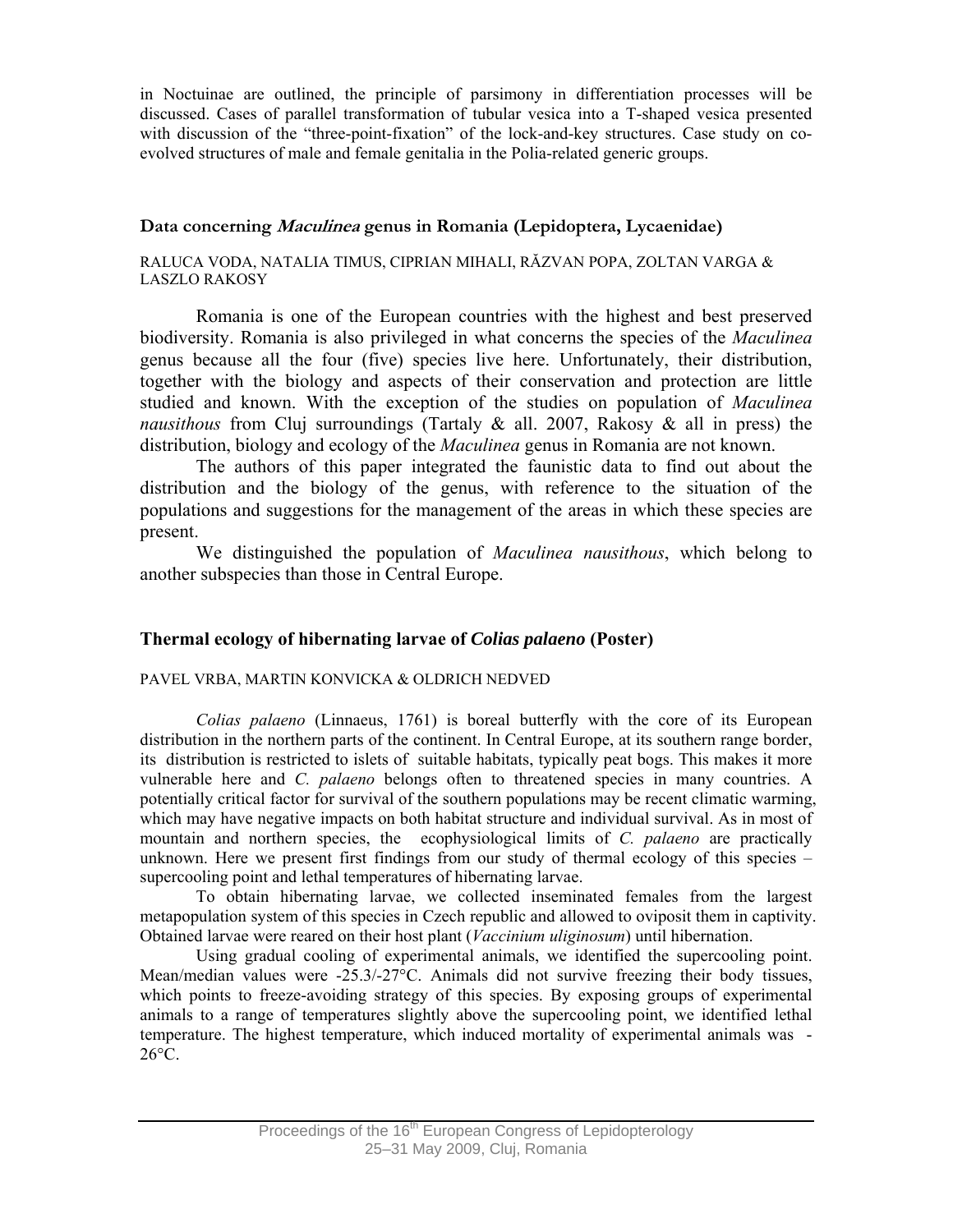These pilot experiments indicate that *C. palaeno* is freeze-avoiding species, exhibiting lethal temperature slightly above the supercooling point. According to detected lethal temperatures, this species may be negatively affected by recent climatic changes – lacks of snow cover during winter may cause prolonged exposures to severe frosts, situation which occurred only rarely in the past. Further ecofysiological experiments (including analyses of survival of next developmental stages of cold-exposed larvae) are necessary for elucidating the ecophysiological limits of *C. palaeno* in more detail.

#### **Climatic Risk Atlas of European Butterflies**

JOSEF SETTELE, OTAKAR KUDRNA, ALEXANDER HARPKE, INGOLF KÜHN, CHRIS VAN SWAAY, RUDI VEROVNIK, MARTIN WARREN, MARTIN WIEMERS, THOMAS HICKLER, ELISABETH KÜHN, INGE VAN HALDER, JAN HANSPACH, KARS VELING, ALBERT VLIEGENTHART, IRMA WYNHOFF & OLIVER SCHWEIGER

Climate change is a new and potent risk to biodiversity. The presentation summarizes the results of the Atlas, which is an early attempt to investigate the possible effects of climate change on the majority of European butterflies by modelling the impact of various future climate scenarios. The results are important because butterflies are one of the few groups of insects for which such comprehensive data are available at a European level.

The study shows clearly that climate change poses a considerable additional risk to European butterflies. However, the risk varies considerably under different scenarios:

Under the extreme, no dispersal, GRAS scenario (4.1°C mean temperature increase by 2080), 24% of the modelled species lose more than 95% of their present climatic niche by 2080 and 78% lose more than 50%.

Under the moderate, no dispersal, SEDG scenario  $(2.4^{\circ}$ C increase), only 3% lose more than 95% of their climatic niche and 48% lose more than 50%.

The results also show that there is a considerable time lag in the effects of climate change. Until 2050, there are periods of intermediate better conditions for many warmth-loving species, but these subsequently get worse.

 Due to lack of data on the dispersal ability of most butterfly species the climate niche availability was only modelled under the extremes of full or no dispersal. The results confirm that dispersal is one of the major factors affecting the survival ability of a species under future climatic conditions and further research is needed in this area.

The Atlas has 710pp. and was published by Pensoft Publishers (Sofia & Moscow) as a special issue of BioRisk, a new open-access journal of biodiversity and environmental sciences. An online version can be viewed at www.pensoftonline.net/biorisk

### **DNA barcoding in European butterflies – applications and limitations**

#### MARTIN WIEMERS

DNA barcoding, the analysis of a 650bp section of the mitochondrial gene cytochrome c oxidase I, has recently been promoted for the fast and reliable identification of organisms as well as for the discovery of new taxa, but it has also been criticized especially from the taxonomists' community. Despite criticism, the Barcode of Life Database (BOLD) has successfully amassed more than 500,000 barcode sequences since its launch in 2004, half of which belong to the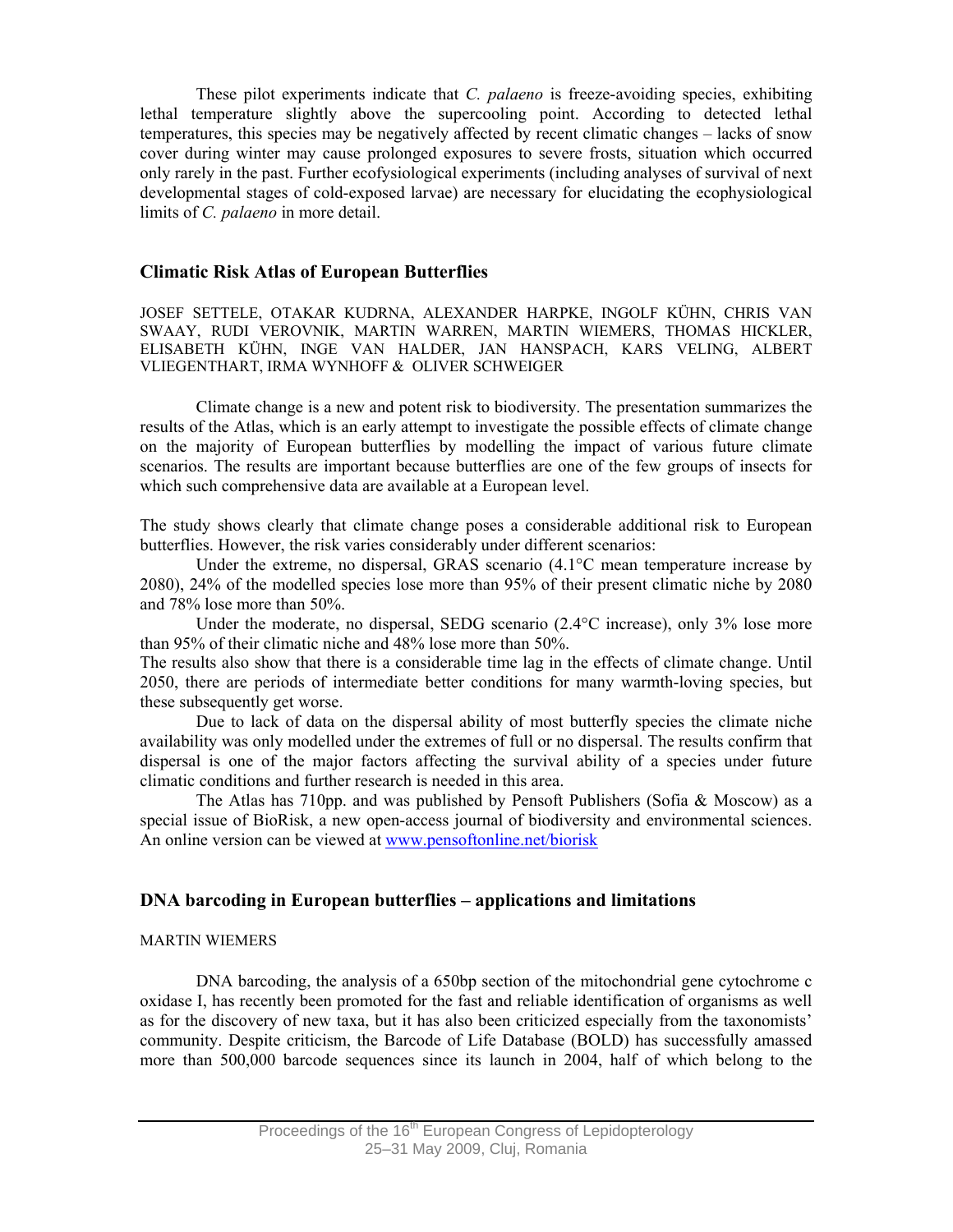Lepidoptera. BOLD currently holds five times more Lepidoptera sequences than GenBank, if sequences of *Bombyx mori* are excluded.

This presentation will focus on applications and limitations of the barcoding technique and provide examples from ongoing molecular research projects in Palaearctic butterflies of the genera *Agrodiaetus, Lysandra, Coenonympha, Pontia, Colias* and *Iphiclides*. Applications include the identification of early stages, their parasites and foodpants, matching male and female specimens, discovery of cryptic species and the analysis of migration. Limitations and errors however can be caused by contamination, hybridization and gene flow as well as incomplete lineage sorting.

# **Increased taxon sampling with short molecular sequences - does it support recovery or collapse of monophyly?**

#### JOHN J. WILSON

Recent availability of large species rich datasets of homologous molecular sequences opens the possibility of simultaneously analyzing phylogenetic relationships in widely different groups across widely different levels of the taxonomic hierarchy. While many have concluded this dataset is limited due to the small number of characters available per taxon, another school of thought suggests that the increase in taxon sampling may significantly improve any phylogenetic estimates obtained. Using a DNA barcode dataset of Macrolepidoptera, I investigate the hypothesis that an economical and efficient way to improve phylogenetic estimates is to exploit valuable molecular data collected for diverse purposes.

### **A preliminary study of everted vesica of several leafrollers (Tortricidae)**

### BOYAN ZLATKOV

In this study everted vesicae of 23 tortricid species belonging to all European tribi with the exception of Euliini [Tortricini, Cochylini, Cnephasiini, Archipini, Sparganothini, Polyorthini, Bactrini, Olethreutini, Enarmoniini, Eucosmini, and Grapholitini, according to the systematic of Razowski (2002, 2003)] are described. Differences and similarities between the structures of vesica are commented on. In all investigated specimens, the vesica is tubular with the primary gonopore located terminally or subterminally, with the exception of Cochylini. Apparently, the vesica is non-eversible in many Eucosmini. Three main types of cornuti are observed: 1) special sclerotized areas of the vesica typical for examined Cochylini; 2) sclerotized extensions of the aedeagus' wall on the vesica, as in *Orthotaenia undulana*; and 3) modified deciduous or nondecidous (fixed) setae in most species. Several modifications improving the injection eversion technique of Dang (1993) are described.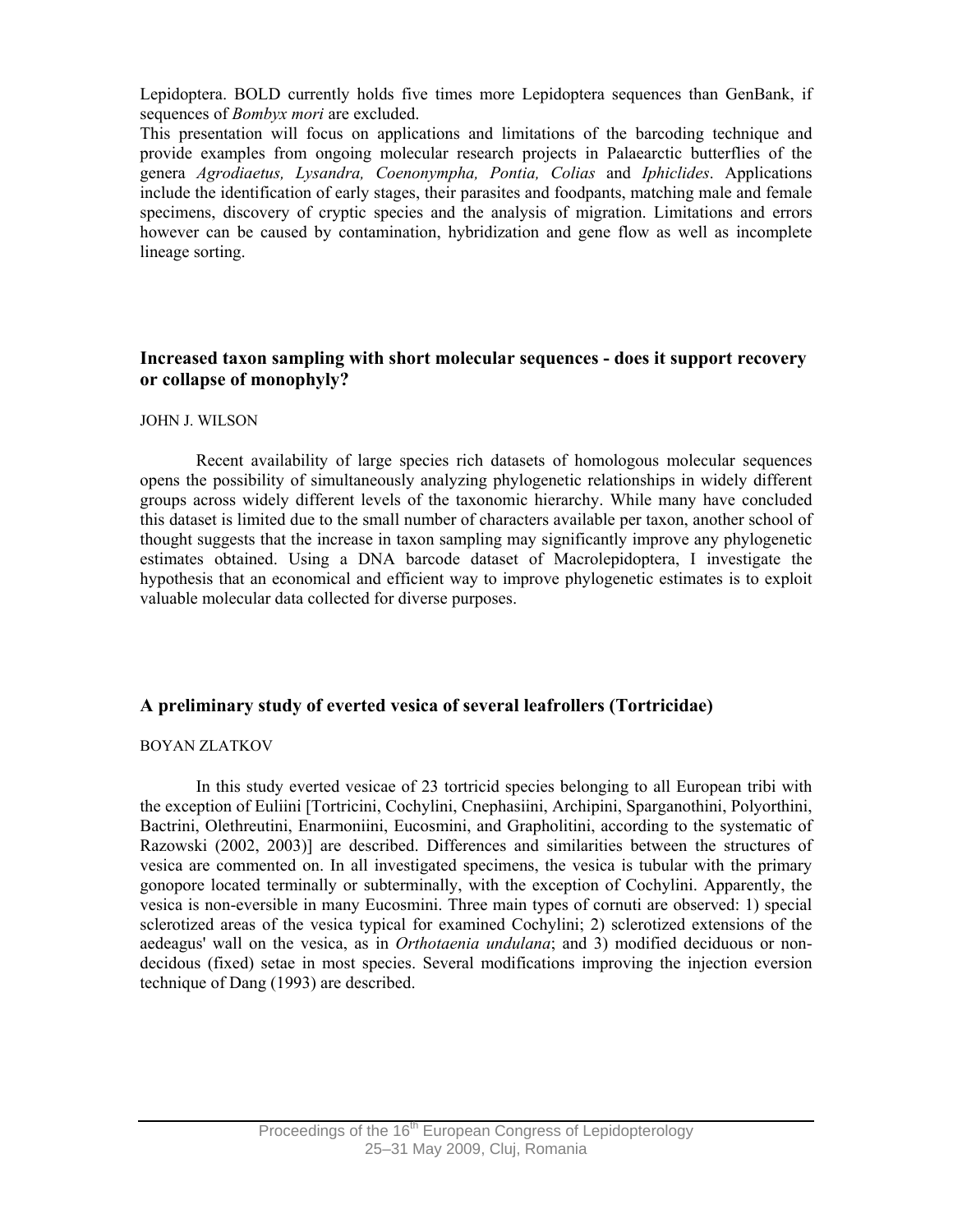| <b>List of Participants</b>                                   |                |  |  |  |
|---------------------------------------------------------------|----------------|--|--|--|
| * the names of the accompany people are written in<br>italics |                |  |  |  |
| <b>Name</b>                                                   | Country        |  |  |  |
| Gerhard Tarmann                                               | Austria        |  |  |  |
| Oliver Janzek                                                 | Austria        |  |  |  |
| Peter Huemer                                                  | Austria        |  |  |  |
| Günter Stangelmaier                                           | Austria        |  |  |  |
| Christian Wieser                                              | Austria        |  |  |  |
| Konrad Fiedler                                                | Austria        |  |  |  |
| <b>Marion Kurz</b>                                            | Austria        |  |  |  |
| Andreea Janzek                                                | Austria        |  |  |  |
| Ilse Stangelmaier                                             | Austria        |  |  |  |
| Claudia Wieser                                                | Austria        |  |  |  |
| Martin Wiemers                                                | Austria        |  |  |  |
| Andre Verboven                                                | Belgium        |  |  |  |
| Theo Garrevoet                                                | Belgium        |  |  |  |
| Ugo Dall'Asta                                                 | Belgium        |  |  |  |
| Jurate De Prins                                               | Belgium        |  |  |  |
| Willy De Prins                                                | Belgium        |  |  |  |
| Boyan Zlatkov                                                 | Bulgaria       |  |  |  |
| Stoyan Beshkov                                                | Bulgaria       |  |  |  |
| Lyubomir Penev                                                | Bulgaria       |  |  |  |
| Vazrick Nazari                                                | Canada         |  |  |  |
| John J. Wilson                                                | Canada         |  |  |  |
| Jason J. Dombroskie                                           | Canada         |  |  |  |
| Dave Lawrie                                                   | Canada         |  |  |  |
| Zdeněk Laštůvka                                               | Czech Republic |  |  |  |
| Milan Hluchý                                                  | Czech Republic |  |  |  |
| Lukas Spitzer                                                 | Czech Republic |  |  |  |
| Pavel Vrba                                                    | Czech Republic |  |  |  |
| <b>Zdenek Fric</b>                                            | Czech Republic |  |  |  |
| Jiri Benes                                                    | Czech Republic |  |  |  |
| Michael Fibiger                                               | Denmark        |  |  |  |
| Niels P. Kristensen                                           | Denmark        |  |  |  |
| Ole Karsholt                                                  | Denmark        |  |  |  |
| Toomas Tammaru                                                | Estonia        |  |  |  |
| Kauri Mikkola                                                 | Finland        |  |  |  |
| Jari Junnilainen                                              | Finland        |  |  |  |
| Zdravko Kolev                                                 | Finland        |  |  |  |
| Antti Aalto                                                   | Finland        |  |  |  |
| Jean-Marie Desse                                              | France         |  |  |  |
|                                                               |                |  |  |  |

| <b>Eric Drouet</b>      | France      |  |  |  |
|-------------------------|-------------|--|--|--|
| Jean-Marie Ramel        | France      |  |  |  |
| Gabriel Nève            | France      |  |  |  |
| Andreas Tränkner        | Germany     |  |  |  |
| Wolfgang A. Nässig      | Germany     |  |  |  |
| Petra Zub               | Germany     |  |  |  |
| <b>Matthias Nuss</b>    | Germany     |  |  |  |
| Ingo Nikusch            | Germany     |  |  |  |
| Jörg Gelbrecht          | Germany     |  |  |  |
| Ulrich Dierkschnieder   | Germany     |  |  |  |
| <b>Richard Mally</b>    | Germany     |  |  |  |
| Franziska Bauer         | Germany     |  |  |  |
| <b>Robert Trusch</b>    | Germany     |  |  |  |
| Michael Falkenberg      | Germany     |  |  |  |
| <b>Axel Steiner</b>     | Germany     |  |  |  |
| Dieter Fritsch          | Germany     |  |  |  |
| <b>Herbert Beck</b>     | Germany     |  |  |  |
| <b>Manfred Sommerer</b> | Germany     |  |  |  |
| Wolfram Mey             | Germany     |  |  |  |
| <b>Bernd Müller</b>     | Germany     |  |  |  |
| Franz Theimer           | Germany     |  |  |  |
| Daniel Bartsch          | Germany     |  |  |  |
| Harald Schreiber        | Germany     |  |  |  |
| Manfred Gerstberger     | Germany     |  |  |  |
| Reinhard Gaedike        | Germany     |  |  |  |
| <b>Gunter Ebert</b>     | Germany     |  |  |  |
| <b>Eberhard Schwabe</b> | Germany     |  |  |  |
| <b>Thomas Drechsel</b>  | Germany     |  |  |  |
| <b>Cornel Kraus</b>     | Germany     |  |  |  |
| Gertraud Bretzfeld-     | Germany     |  |  |  |
| Sommerer                |             |  |  |  |
| Margit Müller           | Germany     |  |  |  |
| Markus Salmen           | Germany     |  |  |  |
| Maria Schreiber         | Germany     |  |  |  |
| Hannelore Gaedike       | Germany     |  |  |  |
| Laszlo Ronkay           | Hungary     |  |  |  |
| Zoltan Varga            | Hungary     |  |  |  |
| Mehdi Esfandiari        | Iran        |  |  |  |
| Asghar Shirvani         | Iran        |  |  |  |
| Maryam Rashkighaleno    | <b>Iran</b> |  |  |  |
| Povilas Ivinskis        | Lithuania   |  |  |  |
| Marc Meyer              | Luxembourg  |  |  |  |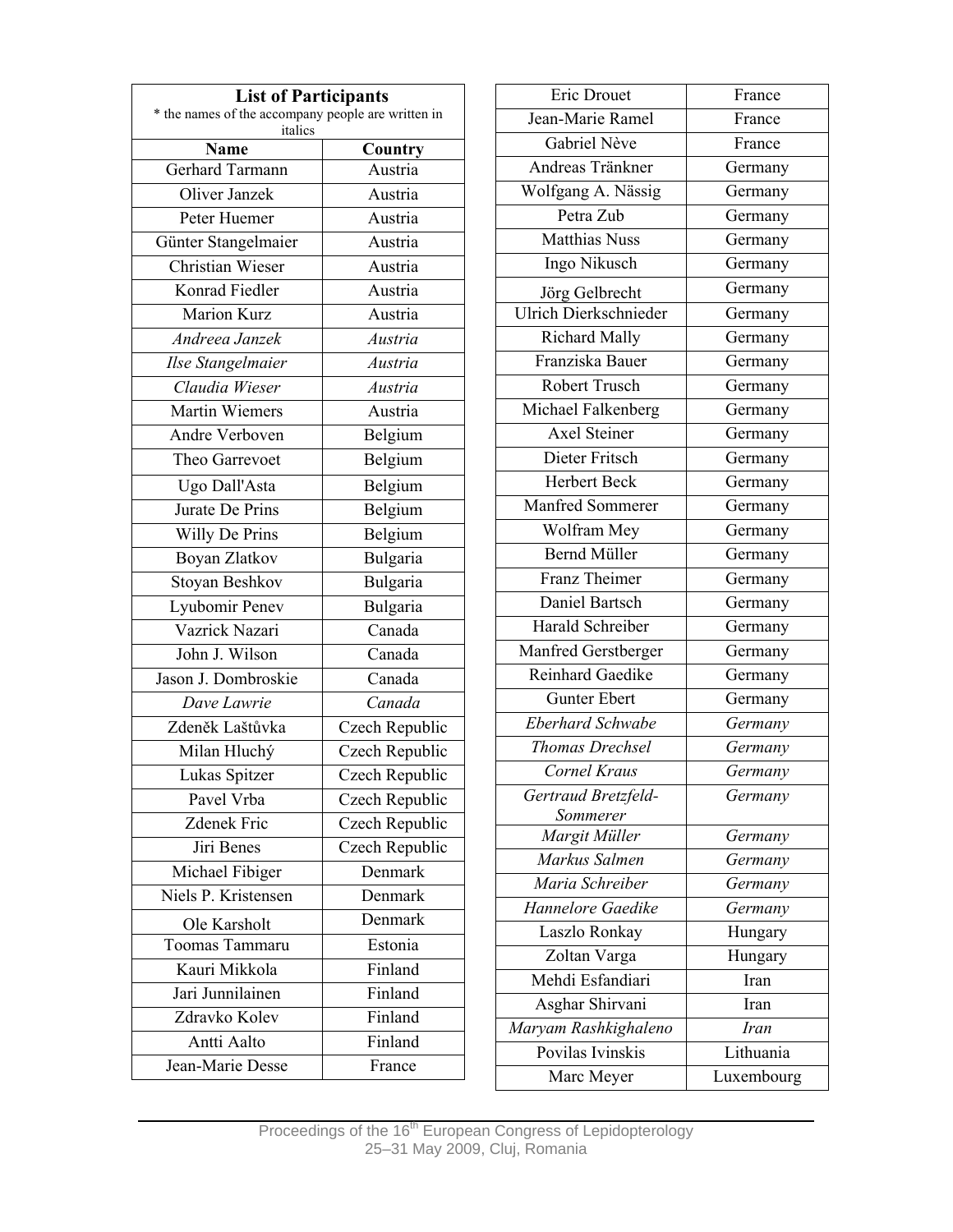|                                                                                                          | Andreas Werno          | Helena Romo<br>Luxembourg      |                       |                              | Spain                 |  |
|----------------------------------------------------------------------------------------------------------|------------------------|--------------------------------|-----------------------|------------------------------|-----------------------|--|
|                                                                                                          | Jaroslaw Buszko        | Poland                         |                       | <b>Enrique Garcia-Barros</b> | Spain                 |  |
|                                                                                                          | <b>Adam Malkiewicz</b> | Poland                         |                       | Esperanza Garcia             | Spain                 |  |
|                                                                                                          | Wojtek Kubasik         | Poland<br>Poland<br>Poland     |                       | Joaquin Baixeras             | Spain                 |  |
|                                                                                                          | Izabela Szelag         |                                |                       | Elisenda Olivella            | Spain                 |  |
|                                                                                                          | Artur Baranowski       |                                |                       | Sergio Montagud Alario       | Spain                 |  |
|                                                                                                          | Malgorzata Skwisz      | Poland                         |                       | Alberto S. Mocholi           | Spain                 |  |
|                                                                                                          | Maciej Matraj          | Poland                         |                       | Pilar Gurrea                 | Spain                 |  |
|                                                                                                          | Lukas Przybylowicz     | Poland                         |                       | Victor Sarto i Monteys       | Spain                 |  |
|                                                                                                          | Dariusz Skibinski      | Poland                         |                       | Nils Ryrholm                 | Sweden                |  |
|                                                                                                          | Sergiu Mihut           | Romania                        |                       | Bengt A. Bengtsson           | Sweden                |  |
| <b>Szekely Levente</b>                                                                                   |                        | Romania                        | <b>Ingvar Svenson</b> |                              | Sweden                |  |
|                                                                                                          | Constantin Corduneanu  | Romania                        | Erik van Nieukerken   |                              | The Netherlands       |  |
|                                                                                                          | Gabriela Corduneanu    | Romania                        | Kwaku Aduse-Poku      |                              |                       |  |
|                                                                                                          | Ovidiu Popovici        | Romania                        |                       | <b>Frans Post</b>            | The Netherlands       |  |
|                                                                                                          | Catalin Balan          | Romania                        |                       | Marja van der Straten        | The Netherlands       |  |
| Ioan Surugiu<br>Adorian Ardelean<br>Mihaela Cristescu<br>Silvia Burnaz<br>Zoltan Kovacs<br>Sandor Kovacs |                        | Romania                        |                       | A.H.M. van Langen            | The Netherlands       |  |
|                                                                                                          |                        | Romania<br>Feza Can<br>Romania |                       |                              | Turkey                |  |
|                                                                                                          |                        |                                |                       | Onur Can DOĞANLAR            | Turkey                |  |
|                                                                                                          |                        | Romania                        |                       | Zoja F. Kljuchko             | Ukraine               |  |
|                                                                                                          |                        | Romania                        |                       | Elena M. Kljuchko            | Ukraine               |  |
|                                                                                                          |                        | Romania                        |                       | Lizunova G. Alina            | Ukraine               |  |
|                                                                                                          | Laszlo Rakosy          | Romania                        |                       | Konstantin Efetov            | Ukraine               |  |
| Raluca Voda<br>Silvia Griger<br>Ciprian Mihali<br>Natalia Timus                                          |                        | Romania                        | Roman Bidychak        |                              | Ukraine               |  |
|                                                                                                          |                        | Romania<br>Romania<br>Romania  |                       | Paul Waring                  | <b>United Kingdom</b> |  |
|                                                                                                          |                        |                                |                       | Rachel Thomas                | <b>United Kingdom</b> |  |
|                                                                                                          |                        |                                |                       | Kristy Waring                | <b>United Kingdom</b> |  |
|                                                                                                          | Razvan Popa            | Romania                        | David Agassiz         |                              | <b>United Kingdom</b> |  |
|                                                                                                          | Cristian Sitar         | Romania                        |                       | Dorothy Agassiz              | <b>United Kingdom</b> |  |
|                                                                                                          | Andrei Crisan          | Romania                        |                       | Nick Greatorex-Davies        | United Kingdom        |  |
|                                                                                                          | Corina Ardelean        | Romania                        |                       | John Brown                   | <b>USA</b>            |  |
|                                                                                                          | Vladimir Olschwang     | Russia                         |                       | Poody Brown                  | <b>USA</b>            |  |
|                                                                                                          | <b>Sergey Sinev</b>    | Russia                         |                       | Todd Gilligan                | <b>USA</b>            |  |
|                                                                                                          | Anna Abramova          | Russia                         |                       | George Balogh                | <b>USA</b>            |  |
|                                                                                                          | Valentina Olschwang    | Russia                         |                       | Terri A. Balogh              | <b>USA</b>            |  |
|                                                                                                          | Anna Timofeeva         | Russia                         |                       | Richard Brown                | <b>USA</b>            |  |
|                                                                                                          | Jose Martin Cano       | Spain                          |                       | Dan Rubinoff                 | <b>USA</b>            |  |
|                                                                                                          | Roger Vila             | Spain                          |                       |                              |                       |  |
|                                                                                                          | Vlad Dincă             | Spain                          |                       |                              |                       |  |
|                                                                                                          |                        |                                |                       |                              |                       |  |